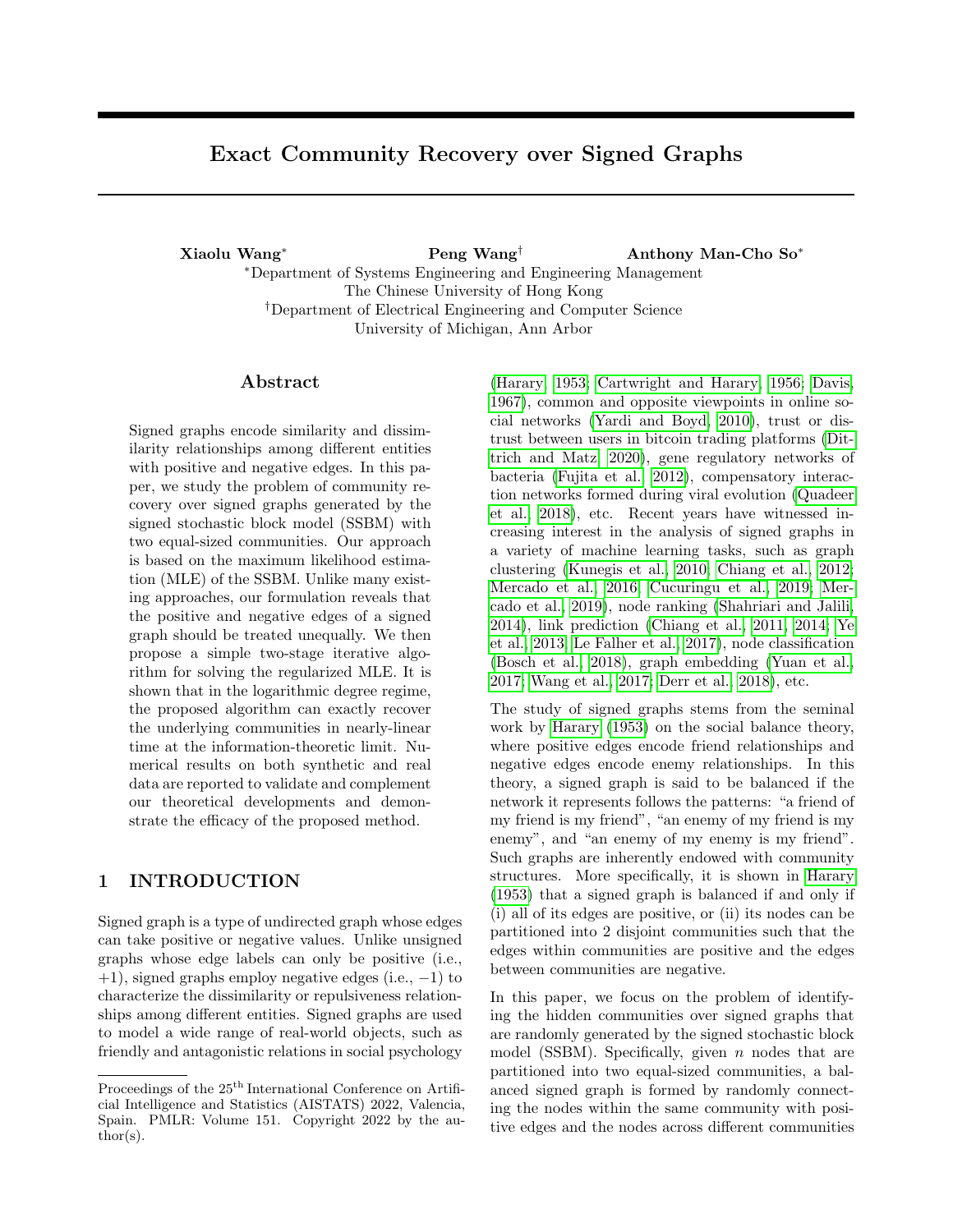with negative edges. To make the SSBM more realistic, we allow the presence of noise that yields unbalanced signed graphs, i.e., there can be negative edges within communities and positive edges across communities. In the logarithmic sparsity regime of the SSBM, the information-theoretic limit, which is the necessary and sufficient condition for exact community recovery, is established in the literature (see, e.g., [Jog and](#page-9-12) [Loh](#page-9-12) [\(2015\)](#page-9-12); [Yun and Proutiere](#page-10-4) [\(2016\)](#page-10-4)). In this work, we develop a simple and scalable algorithm for exact community recovery in the SSBM at the informationtheoretic limit.

#### 1.1 Related Works

Community detection, which is also known as graph clustering, is one of the most important tasks in network analysis. Motivated by the social balance theory, the rough goal of community detection over signed graphs is to find a partition of its nodes so that there are as many as possible positive edges within communities and negative edges across communities.

There are a collection of works on correlation clustering for clustering complete signed graphs. The problem is NP-hard while suboptimal partition schemes can be obtained in polynomial time through approximation algorithms. For example, the formulation in [Bansal et al.](#page-8-5) [\(2004\)](#page-8-5); [Giotis and Guruswami](#page-9-13) [\(2006\)](#page-9-13) equally weighs the number of positive (resp. negative) edges within clusters and the number of negative (resp. positive) edges across clusters. Later, [Coleman](#page-9-14) [et al.](#page-9-14) [\(2008\)](#page-9-14) considered correlation clustering with 2 communities based on a local search algorithm. More recently, [Puleo and Milenkovic](#page-9-15) [\(2015\)](#page-9-15) extended the correlation clustering model to allow for bounds on the sizes of the communities.

Spectral methods are among the most popular clustering methods, which proceeds by computing the eigenvectors of a matrix associated with the graph, followed by k-means clustering. For example, [Kunegis](#page-9-5) [et al.](#page-9-5) [\(2010\)](#page-9-5) studied the 2-way spectral clustering over signed graphs based on the signed Laplacian matrix. Later, [Chiang et al.](#page-8-1) [\(2012\)](#page-8-1) extended the signed graph clustering problem to  $k$  communities by minimizing the balanced normalized graph cut, which yields an eigen-problem as well. Recently, [Bonchi et al.](#page-8-6) [\(2019\)](#page-8-6) considered the problem of detecting 2 small conflicting subsets of nodes in a signed graph, which is formulated as the so-called "discrete eigenvector" problem. [Chu](#page-9-16) [et al.](#page-9-16) [\(2016\)](#page-9-16); [Tzeng et al.](#page-9-17) [\(2020\)](#page-9-17) generalized the problem to  $k \geq 2$  subsets and approximately solved the resulting formulation using a spectral method.

Stochastic block model (SBM) is a generative model for random graphs that admit community structures.

It provides a useful benchmark for validating and comparing different algorithms for community detection [\(Abbe, 2018\)](#page-8-7). Over the past years, great progress has been made on establishing the fundamental limits for detecting communities in various SBMs [\(Mossel](#page-9-18) [et al., 2014;](#page-9-18) [Abbe et al., 2015;](#page-8-8) [Abbe and Sandon, 2015;](#page-8-9) [Yun and Proutiere, 2016\)](#page-10-4) and on developing computationally tractable algorithms that can recover the hidden communities at the information-theoretic limits [\(Hajek et al., 2016;](#page-9-19) [Gao et al., 2017;](#page-9-20) [Amini and](#page-8-10) [Levina, 2018;](#page-8-10) [Wang et al., 2020,](#page-10-5) [2021a](#page-10-6)[,b\)](#page-10-7). In the context of signed graph clustering, [Cucuringu et al.](#page-9-7) [\(2019\)](#page-9-7) proposed a formulation based on a generalized eigenproblem and [Mercado et al.](#page-9-6) [\(2016,](#page-9-6) [2019\)](#page-9-8) proposed approaches based on the matrix power means Laplacian. They provided recovery guarantees for signed graphs based on SBMs. However, their approaches cannot achieve exact recovery at the information-theoretic limit of the SSBM, while ours is able to do so. [Yun and](#page-10-4) [Proutiere](#page-10-4) [\(2016\)](#page-10-4) established the information-theoretic bound for a general type of labeled stochastic block model and proposed a spectral partition algorithm that achieves exact recovery in  $\mathcal{O}(n \log^2 n)$  time. Similar to the SSBM, the censored block model (CBM) [\(Abbe et al., 2014\)](#page-8-11) generates graphs with ternary edge labels  $\{*,0,1\}$ , where  $*$  encodes the absence of information. Semidefinite programming is employed to recover the ground-truth communities in the CBM, which is solvable in polynomial time but is not scalable.

### 1.2 Main Contributions

In this work, we study the modeling and algorithmic issues for community detection, or more specifically, community recovery, in the SSBM. Our main contributions are summarized as follows:

(1) We derive the maximum likelihood estimation (MLE) formulation, which is nonconvex and discrete, for community recovery in the SSBM. This formulation reveals that the positive and negative parts of a signed graph should be treated unequally, which is different from many approaches in the literature (see, e.g., [Kunegis et al.](#page-9-5) [\(2010\)](#page-9-5); [Mercado et al.](#page-9-6) [\(2016,](#page-9-6) [2019\)](#page-9-8)).

(2) We propose a simple two-stage iterative algorithm to solve the regularized version of the MLE. Specifically, the first stage employs power iterations (PIs) to obtain an approximate solution. The second stage employs generalized power iterations (GPIs) to iteratively refine the scaled approximate solution. We prove that the proposed algorithm can exactly recover the underlying communities in  $\mathcal{O}(n \log^2 n / \log \log n)$  time at the information-theoretic limit.

(3) Since the connectivity parameters of the SSBM are generally unknown, we provide a method to estimate the true parameters with non-asymptotic up-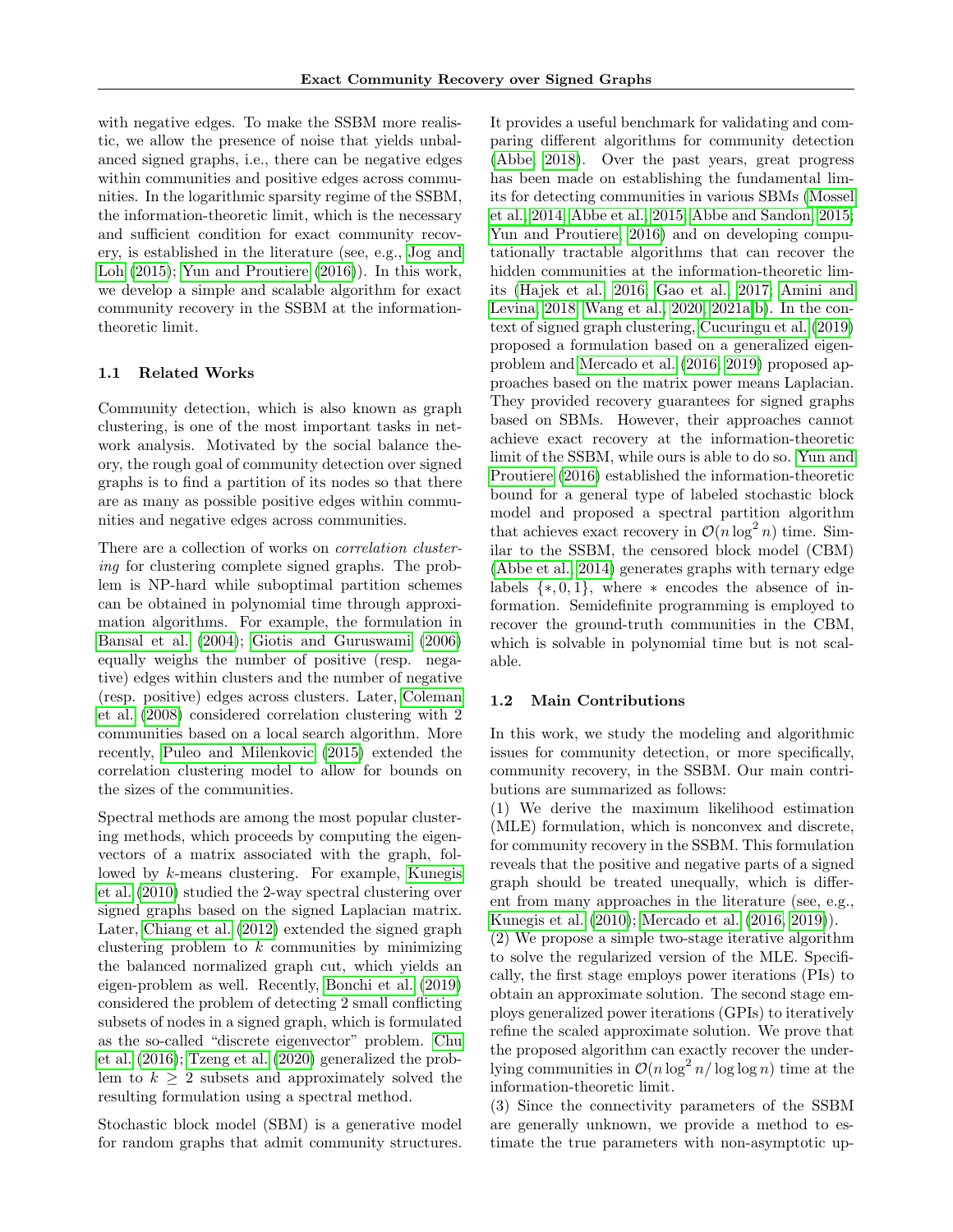per bounds on the estimation errors. The estimation method is based on counting the number of edges and triangles in the graph and can be easily implemented. (4) We also conduct experiments on both synthetic and real data. The numerical results support our theoretical developments and demonstrate the efficacy of our proposed approach.

#### 1.3 Notation

We use lower boldface letters, e.g.,  $v$ , to denote vectors. Given a vector  $v \in \mathbb{R}^n$ , we use  $v_i$  to denote its *i*-th elements,  $\|\boldsymbol{v}\|$  to denote its  $\ell_2$ -norm, and  $\boldsymbol{v}/|\boldsymbol{v}|$  to denote the vector given by

$$
\left(\frac{\boldsymbol{v}}{|\boldsymbol{v}|}\right)_i = \begin{cases} 1, & \text{if } v_i \ge 0, \\ -1, & \text{otherwise,} \end{cases} \text{ for } i = 1, 2, \dots, n.
$$

We use upper boldface letters, e.g.,  $M$ , to denote matrices. Given a matrix  $M$ , we use  $M_{ij}$  to denote its  $(i, j)$ -th element and  $||M||$  to denote its spectral norm. Given an integer  $m \geq 1$ , we use [m] to denote the set  $\{1, \ldots, m\}$ . We use  $\mathbf{Bern}(p)$  to denote the Bernoulli random variable with mean  $p \in [0,1]$ . We use **I**, **E**, 0, and 1 to denote the identity matrix, the all-one matrix, the all-zero vector, and the all-one vector, respectively, and their dimensions will be clear from the context. Finally, we use "w.p." as the abbreviation for "with probability".

# <span id="page-2-5"></span>2 PRELIMINARIES AND MAIN RESULTS

In this section, we first formally introduce the SSBM and derive its corresponding MLE formulation. Then, we present the proposed method for exact community recovery based on a regularized version of the MLE. Finally, we give a summary of the recovery guarantee of our method.

#### 2.1 Signed Stochastic Block Model

The SSBM considered in this paper is formally defined as follows:

<span id="page-2-0"></span>Definition 1 (Signed Stochastic Block Model). Let  $n \geq 2$  be an integer,  $\mathcal{V} \coloneq [n]$  be the node set that are partitioned into two equal-sized disjoint communities  $\mathcal{V}_1$  and  $\mathcal{V}_2$ , and  $\mathbf{x}^* \in \{1, -1\}^n$  be the community label vector such that  $x_i^* = 1$  if  $i \in V_1$  and  $x_i^* = -1$  if  $i \in \mathcal{V}_2$ . Let  $p^+, p^-, q^+, q^- \in (0,1]$  be the connectivity probabilities. We say that the signed graph  $\mathcal G$  is generated according to the signed stochastic block model, denoted by  $SSBM(n, \boldsymbol{x}^*, p^+, p^-, q^+, q^-)$ , if G has node set V and the elements  ${A_{ij}}_{1\le i,j\le n}$  of its adjacency matrix  $\bf{A}$  are generated independently as follows:

(i) If nodes i and j belong to the same community and  $i \neq j$ , then

$$
A_{ij} = A_{ji} = \begin{cases} 1, & w.p. \quad p^+, \\ -1, & w.p. \quad p^-, \\ 0, & w.p. \quad 1 - p^+ - p^-. \end{cases}
$$
 (1)

(ii) If nodes  $i$  and  $j$  belong to different communities, then

$$
A_{ij} = A_{ji} = \begin{cases} 1, & w.p. \ q^+, \\ -1, & w.p. \ q^-, \\ 0, & w.p. \ 1 - q^+ - q^-. \end{cases}
$$
 (2)

(iii) There are no self-loops in  $G$ , i.e,  $A_{ii} = 0$  for all  $i \in [n]$ .

We should mention that there are some other types of signed SBMs in the literature for analyzing community detection methods over signed graphs. In particular, taking  $p^+ = q^-$  and  $p^- = q^+$ ,  $SSBM(n, \boldsymbol{x}^*, p^+, p^-, q^+, q^-)$  boils down to the signed SBM in [Cucuringu et al.](#page-9-7) [\(2019\)](#page-9-7) for 2-way clustering. Besides, [Mercado et al.](#page-9-6) [\(2016,](#page-9-6) [2019\)](#page-9-8) considered a slightly different signed SBM that allows simultaneous presence of both positive and negative edges between each pair of nodes.

In this work, our goal is to develop a simple and efficient algorithm that can exactly recover the true community label vector  $x^*$  based on the adjacency matrix A generated by  $SSBM(n, \boldsymbol{x}^*, p^+, p^-, q^+, q^-)$ . We are especially interested in the logarithmic degree regime of the SSBM, i.e.,

<span id="page-2-1"></span>
$$
p^{+} = \frac{\alpha^{+} \log n}{n}, \ p^{-} = \frac{\alpha^{-} \log n}{n}, \tag{3}
$$

<span id="page-2-2"></span>
$$
q^{+} = \beta^{+} \frac{\log n}{n}, \ q^{-} = \beta^{-} \frac{\log n}{n}, \tag{4}
$$

where  $\alpha^+, \beta^+, \alpha^-, \beta^- > 0$ . The SSBM in this regime exhibits a sharp information-theoretic threshold. Indeed, it is shown in the literature [\(Jog and Loh, 2015;](#page-9-12) [Yun and Proutiere, 2016\)](#page-10-4) that it is possible to recover  $\boldsymbol{x}^*$  in SSBM  $\left(n, \boldsymbol{x}^*, \frac{\alpha^+ \log n}{n}, \frac{\alpha^+ \log n}{n}, \frac{\alpha^+ \log n}{n}, \frac{\alpha^+ \log n}{n}\right)$ with high probability if and only if

<span id="page-2-4"></span>
$$
(\sqrt{\alpha^{+}} - \sqrt{\beta^{+}})^{2} + (\sqrt{\alpha^{-}} - \sqrt{\beta^{-}})^{2} \ge 2.
$$
 (5)

Given the above preliminaries, we make the following assumption that will be used in the subsequent discussion:

<span id="page-2-3"></span>Assumption 1. The adjacency matrix A of the signed graph G is generated according to the  $SSBM(n, \boldsymbol{x}^*, p^+, p^-, q^+, q^-)$  given by Definition [1.](#page-2-0) Moreover, the connectivity probabilities  $p^+, p^-, q^+, q^-$ are given by [\(3\)](#page-2-1) and [\(4\)](#page-2-2) with  $\alpha^+ > \beta^+ > 0$  and  $\beta^{-} > \alpha^{-} > 0.$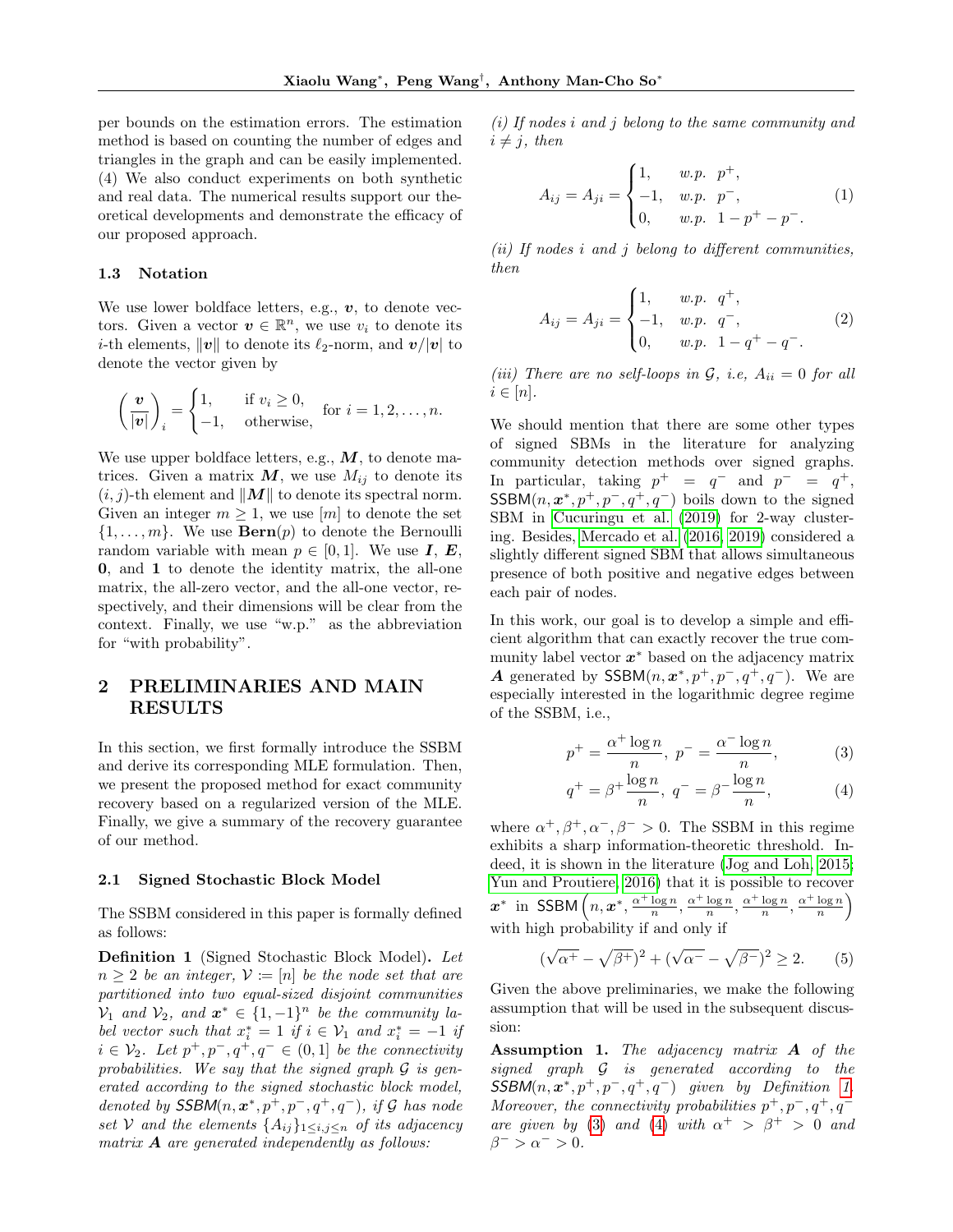The requirements  $\alpha^+ > \beta^+$  and  $\beta^- > \alpha^-$  in Assumption [1](#page-2-3) are for ease of technical exposition. Indeed, if  $\alpha^+ < \beta^+$  or  $\beta^- < \alpha^-$ , the main theoretical results in this section still remain valid based on similar technical developments.

### 2.2 Maximum Likelihood Estimation

Before we proceed, we let  $\mathcal{G}^+$  (resp.  $\mathcal{G}^-$ ) be the subgraph formed by the positive (resp. negative) edges of the signed graph  $\mathcal{G}$ , whose adjacency matrix  $\mathbf{A}^+$  (resp.  $A^-$ ) is given by

$$
A_{ij}^{+} = \max\{A_{ij}, 0\} \text{ (resp. } A_{ij}^{-} = \max\{-A_{ij}, 0\}\text{), (6)}
$$

for all  $i, j \in [n]$ . Obviously, we have  $A =$  $A^+ - A^-$ . By Definition [1](#page-2-0) and [\(6\)](#page-3-0),  $A^+_{ij}$  and  $A_{ij}^-$  are dependent random variables for all  $i, j \in$ [*n*]. Moreover,  $\{A_{ij}^{+}\}_{1 \leq i < j \leq n}$  (resp.  $\{A_{ij}^{-}\}_{1 \leq i < j \leq n}$ ) are i.i.d. **Bern** $(p^+)$  (resp. **Bern** $(p^-)$ ) if nodes  $i$  and  $j$  belong to the same community and  ${A_{ij}^+}_{1\leq i < j \leq n}$  (resp.  ${A_{ij}^-}_{1\leq i < j \leq n}$ ) are **Bern** $(q^+)$ (resp.  $\textbf{Bern}(q^-)$ ) otherwise. Then, we are ready to present the MLE formulation for community recovery in SSBM $(n, \boldsymbol{x}^*, p^+, p^-, q^+, q^-)$ .

<span id="page-3-2"></span>Proposition [1](#page-2-3). Suppose that Assumption 1 holds. Then, the maximum likelihood estimator of the groundtruth  $x^*$  is the solution to the following problem:

$$
\max \n\mathbf{x}^{\top}(\mu_n \mathbf{A}^+ - \nu_n \mathbf{A}^-)\mathbf{x}
$$
\n
$$
\text{s.t.} \quad \mathbf{x} \in \{1, -1\}^n, \ \mathbf{1}^{\top}\mathbf{x} = 0,
$$
\n
$$
(7)
$$

<span id="page-3-1"></span>where

$$
\mu_n := \log\left(\frac{\alpha^+}{\beta^+}\right) + \log\left(\frac{n - (\beta^+ + \beta^-)\log n}{n - (\alpha^+ + \alpha^-)\log n}\right),
$$
  

$$
\nu_n := \log\left(\frac{\beta^-}{\alpha^-}\right) + \log\left(\frac{n - (\alpha^+ + \alpha^-)\log n}{n - (\beta^+ + \beta^-)\log n}\right).
$$

The proof of Proposition [3](#page-5-0) is deferred to Section [A](#page-11-0) in the supplementary material, from which we note that the MLE formulation [\(7\)](#page-3-1) seeks a partition of the nodes so that the signed graph  $\mathcal G$  is as balance as possible, i.e., there are as many as possible positive edges within communities and negative edges across communities. The weight parameters  $\mu_n$  and  $\nu_n$ , which depend on the connectivity probabilities, indicate that the positive and negative edges actually contribute unequally to the community recovery task except when  $\mu_n = \nu_n$ . This is different from many signed graph clustering methods that equally treat the positive and negative edges (see, e.g., [Giotis and Guruswami](#page-9-13) [\(2006\)](#page-9-13); [Cole](#page-9-14)[man et al.](#page-9-14) [\(2008\)](#page-9-14); [Kunegis et al.](#page-9-5) [\(2010\)](#page-9-5); [Mercado et al.](#page-9-6)  $(2016, 2019)$  $(2016, 2019)$ .

### 2.3 Regularized MLE and Parameter Estimation

Motivated by the MLE formulation in Proposition [1](#page-3-2) and the community recovery method for unsigned graphs [\(Wang et al., 2020\)](#page-10-5), our approach to community recovery over signed graphs is based on the regularized version of Problem [\(7\)](#page-3-1). Upon defining

$$
\xi \coloneqq \lim_{n \to \infty} \frac{\nu_n}{\mu_n} = \frac{\log(\beta^-/\alpha^-)}{\log(\alpha^+/\beta^+)}, \ \widetilde{A} \coloneqq A^+ - \xi A^-, \ \ (8)
$$

<span id="page-3-0"></span>we consider the following regularized MLE problem by penalizing the linear constraint  $\mathbf{1}^\top \boldsymbol{x} = 0$  in the objective function:

<span id="page-3-8"></span><span id="page-3-3"></span>
$$
\max\left\{\boldsymbol{x}^{\top}\boldsymbol{W}\boldsymbol{x}:\ \boldsymbol{x}\in\{1,-1\}^n\right\},\tag{9}
$$

where  $\boldsymbol{W} = \boldsymbol{\tilde{A}} - \rho \boldsymbol{E}$  and  $\rho = \boldsymbol{1}^\top \boldsymbol{\tilde{A}} \boldsymbol{1}/n^2$ . Since  $\boldsymbol{W}$ is not necessarily positive semi-definite, the objective function of Problem [\(9\)](#page-3-3) is in general nonconvex. We should point out that the matrix  $W$  relies on the weight parameter  $\xi$ , which is possibly unknown. In the context of the SSBM, we may only observe the graph G, while the connectivity parameters  $\alpha^+$ ,  $\beta^+$ ,  $\alpha^{-}$ ,  $\beta^{-}$  that defines  $\xi$  are unknown. To address this issue, we propose a method to estimate  $\xi$  based on  $\mathcal G$ with a non-asymptotic upper bound on the estimation error. We formally state it in the following proposition.

<span id="page-3-4"></span>Proposition 2. Suppose that Assumption [1](#page-2-3) holds. Let  $N^+$  (resp.  $N^-$ ) be the number of edges,  $T^+$  (resp.  $T^-$ ) be the number of triangles in  $\mathcal{G}^+$  (resp.  $\mathcal{G}^-$ ). We let

<span id="page-3-6"></span>
$$
\hat{\alpha}^{+} = \frac{1}{\log n} \left( \frac{2N^{+}}{n} + \sqrt[3]{6T^{+} - \frac{8N^{+3}}{n^3}} \right), \qquad (10a)
$$

$$
\hat{\beta}^{+} = \frac{1}{\log n} \left( \frac{2N^{+}}{n} - \sqrt[3]{6T^{+} - \frac{8N^{+3}}{n^3}} \right), \qquad (10b)
$$

$$
\hat{\alpha}^{-} = \frac{1}{\log n} \left( \frac{2N^{-}}{n} + \sqrt[3]{6T^{-} - \frac{8N^{-3}}{n^3}} \right), \qquad (10c)
$$

$$
\hat{\beta}^{-} = \frac{1}{\log n} \left( \frac{2N^{-}}{n} - \sqrt[3]{6T^{-} - \frac{8N^{-3}}{n^3}} \right), \quad (10d)
$$

and

<span id="page-3-7"></span><span id="page-3-5"></span>
$$
\hat{\xi} := \frac{\log(\hat{\beta}^-/\hat{\alpha}^-)}{\log(\hat{\alpha}^+/\hat{\beta}^+)}.
$$
\n(11)

Then, for sufficiently large n, it holds with probability at least  $1 - n^{-\Omega(1)}$  that

$$
|\hat{\xi} - \xi| \le \kappa (\log n)^{-\frac{1}{12}},
$$

where  $\kappa > 0$  is a constant.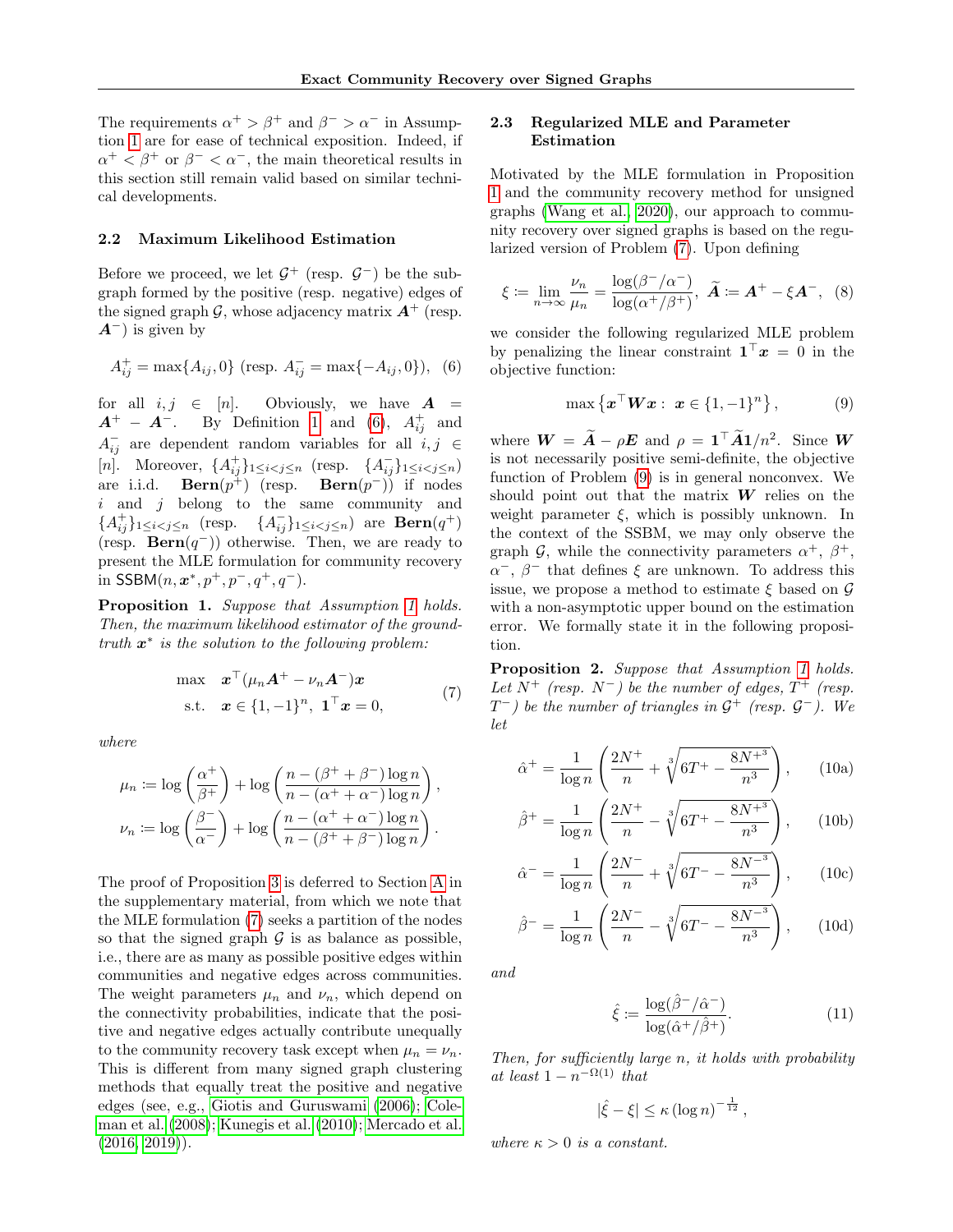<span id="page-4-0"></span>

|  |  | <b>Algorithm 1</b> Algorithm for Solving Problem (9) |  |
|--|--|------------------------------------------------------|--|
|  |  |                                                      |  |

|     | 1: <b>Input:</b> Signed graph $\mathcal{G}$ with adjacency matrices                                                           |
|-----|-------------------------------------------------------------------------------------------------------------------------------|
|     | $A^+, A^-$ , positive integers $T_1, T_2$                                                                                     |
|     | 2: Set $\xi \leftarrow \log(\beta^-/\alpha^-) / \log(\alpha^+/\beta^+)$                                                       |
|     | 3: Set $\tilde{A} \leftarrow A^+ - \xi A^-$ and $\rho \leftarrow 1^{\top} \tilde{A} 1/n^2$                                    |
|     | 4: Set $W \leftarrow \widetilde{A} - \rho E$                                                                                  |
|     | 5: Generate $y^0$ uniformly distributed over the unit                                                                         |
|     | sphere                                                                                                                        |
|     | 6: for $t = 1, 2, , T_1$ do                                                                                                   |
|     | 7: Set $y^t \leftarrow W y^{t-1} / \ W y^{t-1}\ $                                                                             |
|     | $8:$ end for                                                                                                                  |
|     | 9: Set $\mathbf{x}^0 \leftarrow \sqrt{n} \mathbf{y}^{T_1}$                                                                    |
|     | 10: for $t = 1, 2, , T_2$ do                                                                                                  |
| 11: | $\operatorname{Set}\boldsymbol{x}^{t} \leftarrow \boldsymbol{W} \boldsymbol{x}^{t-1} /  \boldsymbol{W} \boldsymbol{x}^{t-1} $ |
|     | $12:$ end for                                                                                                                 |
|     |                                                                                                                               |

The above parameter estimation method requires knowledge of the numbers of edges and triangles in  $\mathcal{G}^+$  and  $\mathcal{G}^-$ , respectively. Indeed, given the adjacency matrix  $A^+$  (resp.  $A^-$ ), we can obtain the number of edges in  $\mathcal{G}^+$  (resp.  $\mathcal{G}^-$ ) by the formula

$$
N^+ = \sum_{1 \leq i < j \leq n} A^+_{ij} \text{ (resp. } N^- = \sum_{1 \leq i < j \leq n} A^-_{ij} \text{)}
$$

and the number of triangles in  $\mathcal{G}^+$  (resp.  $\mathcal{G}^-$ ) by the formula

$$
T^{+} = \frac{1}{6} \operatorname{tr} ((A^{+})^{3}) \text{ (resp. } T^{-} = \frac{1}{6} \operatorname{tr} ((A^{-})^{3})).
$$

Armed with Proposition [2,](#page-3-4) if the true connectivity parameters  $\alpha^+$ ,  $\beta^+$ ,  $\alpha^-$ ,  $\beta^-$  are unknown, the weight parameter  $\xi$  in Problem [\(9\)](#page-3-3) can be replaced with its consistent estimator  $\hat{\xi}$ .

### <span id="page-4-5"></span>2.4 Optimization Algorithm and Its Recovery Guarantee

We observe that Problem [\(9\)](#page-3-3) is analogous to the principal component analysis problem. It is thus natural to apply a power iteration-type method to solve it, which is described in Algorithm [1.](#page-4-0) Specifically, Algorithm [1](#page-4-0) consists of two stages. In the first stage (lines 5–8), it uses the PIs to approximate the leading eigenvector of W. In the second stage (lines  $9-12$ ), it employs the GPIs to iteratively refine the approximate eigenvector after proper scaling. In line 11,  $\boldsymbol{W} \boldsymbol{x}^{t-1} / |\boldsymbol{W} \boldsymbol{x}^{t-1}|$  essentially computes the projection of  $\boldsymbol{W} \boldsymbol{x}^{t-1}$  onto the set  $\{1, -1\}^n$ . Algorithm [1](#page-4-0) is a generalization of the iterative method in [Wang et al.](#page-10-5) [\(2020\)](#page-10-5) for community recovery over unsigned graphs. Indeed, by setting  $\xi = 0$  in line 2, Algorithm [1](#page-4-0) reduces to the algorithm in [Wang et al.](#page-10-5) [\(2020\)](#page-10-5).

Next, we present the main theorem of this paper,

which establishes the exact recovery guarantee of Algorithm [1.](#page-4-0)

<span id="page-4-1"></span>Theorem 1. Suppose that Assumption [1](#page-2-3) holds and  $\alpha^+, \beta^+, \alpha^-, \beta^-$  satisfy [\(5\)](#page-2-4). Then, for sufficiently large  $n, \, it \, holds \, with \, probability \, at \, least \, 1 - n^{-\Omega(1)} \, \, that \, Algo-$ rithm [1](#page-4-0) outputs  $x^*$  or  $-x^*$  in  $T_1 = \mathcal{O}(\log n / \log \log n)$ PIs and  $T_2 = \mathcal{O}(\log n / \log \log n)$  GPIs.

Theorem [1](#page-4-1) indicates that under the informationtheoretic limit [\(5\)](#page-2-4), Algorithm [1](#page-4-0) is able to exactly recover the ground-truth  $x^*$  up to a sign with high probability. Equipped with the iteration complexity given in Theorem [1,](#page-3-2) we can further obtain the time complexity of Algorithm [1.](#page-4-0)

<span id="page-4-2"></span>Corollary 1. Suppose that Assumption [1](#page-2-3) holds and  $\alpha^{+}, \beta^{+}, \alpha^{-}, \beta^{-}$  satisfy [\(5\)](#page-2-4). Then, for sufficiently large  $n, it holds with probability at least 1-n^{-\Omega(1)} that Al-$ gorithm [1](#page-4-0) outputs  $x^*$  or  $-x^*$  in  $\mathcal{O}(n \log^2 n / \log \log n)$ time.

Corollary [1](#page-4-2) indicates that Algorithm [1](#page-4-0) achieves exact recovery in nearly linear time.

It should be pointed out that Algorithm [1](#page-4-0) implicitly requires knowledge of the connectivity parameters  $\alpha^+, \beta^+, \alpha^-, \beta^-$ . Nevertheless, if these parameters are unknown, we can replace  $\xi$  with its consistent estimator  $\zeta$  given by [\(11\)](#page-3-5). Proposition [2](#page-3-4) guarantees that the true  $\xi$  can be accurately estimated for sufficiently large n, thus the results in Theorem [1](#page-4-1) and Corollary [1](#page-4-2) still remain valid.

## <span id="page-4-6"></span>3 PROOFS OF MAIN RESULTS

In this section, we provide the major ingredients in the proofs of the results in Section [2.](#page-2-5) This involves estimating the connectivity parameters in the SSBM in Section [3.1](#page-4-3) and analyzing the behavior of the PIs and GPIs in Sections [3.2](#page-5-1) and [3.3,](#page-5-2) respectively. The detailed proofs can be found in the supplementary material.

### <span id="page-4-3"></span>3.1 Estimation of the Connectivity Parameters

We first present the following lemma about the concentration properties of the numbers of edges and triangles in  $\mathcal{G}^+$  and  $\mathcal{G}^-$ , respectively.

<span id="page-4-4"></span>Lemma 1. Consider the same setting as Proposition [2.](#page-3-4) Suppose that  $n \geq \max{\{\alpha^+, \beta^-\}}$ . Then, it holds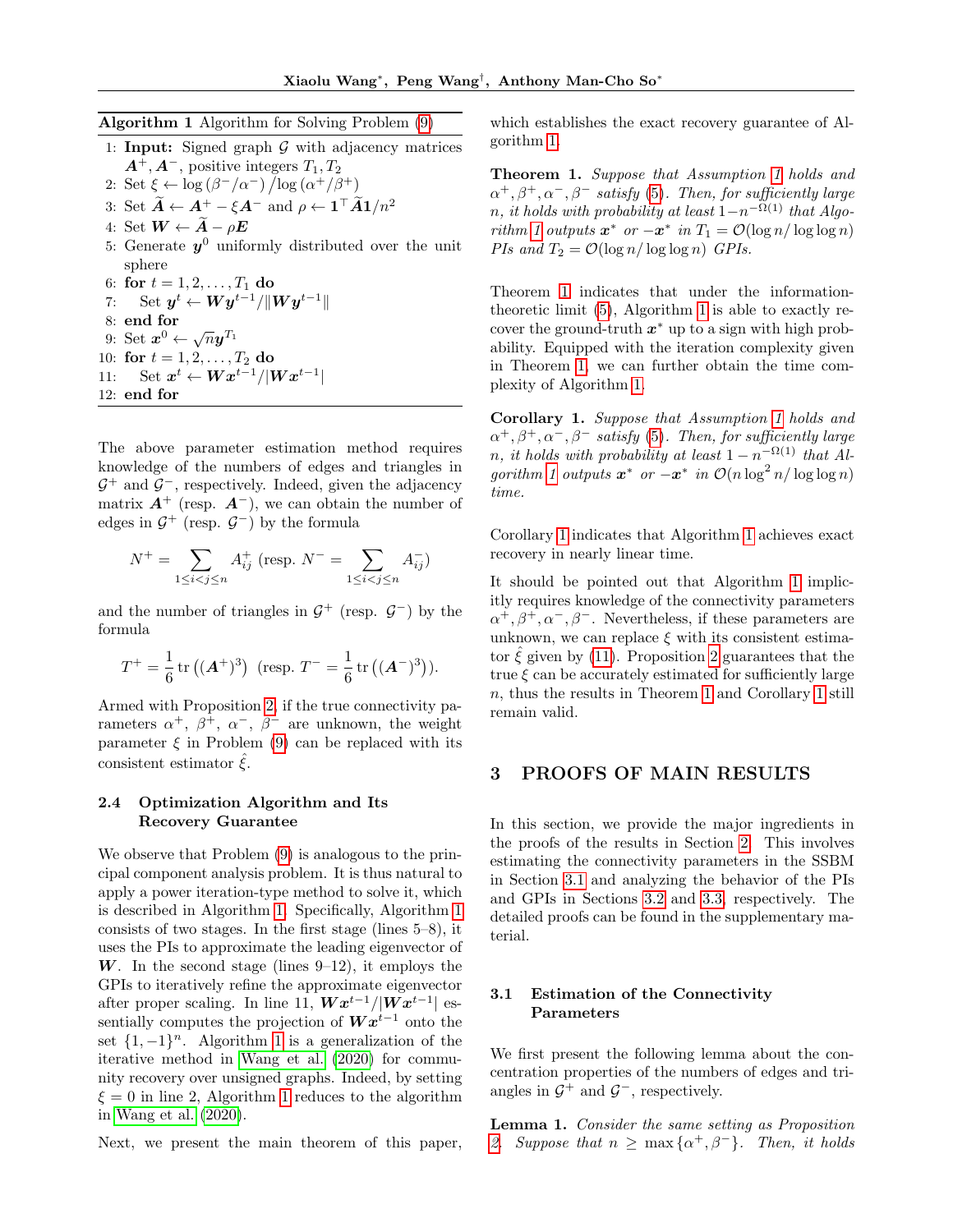with probability at least  $1 - n^{-\Omega(1)}$  that

$$
|N^+ - a(\alpha^+ + \beta^+)| \le (\sqrt{n} + \alpha^+/2) \log n,
$$
  
\n
$$
|N^- - a(\alpha^- + \beta^-)| \le (\sqrt{n} + \alpha^-/2) \log n,
$$
  
\n
$$
|T^+ - b((\alpha^+)^3 + 3\alpha^+(\beta^+)^2)| \le 8(\alpha^+)^{\frac{9}{4}} (\log n)^{\frac{11}{4}},
$$
  
\n
$$
|T^- - b((\alpha^-)^3 + 3\alpha^-(\beta^-)^2)| \le 8(\beta^-)^{\frac{9}{4}} (\log n)^{\frac{11}{4}},
$$

where

$$
a := \frac{n \log n}{4}, \ b := \frac{\log^3 n}{24}.
$$
 (12)

Based on Lemma [1,](#page-4-4) we can obtain the non-asymptotic guarantee for the estimation of connectivity parameters.

<span id="page-5-3"></span>Lemma 2. Consider the same setting as Proposition [2.](#page-3-4) Suppose that  $n \geq \max{\{\alpha^+, \beta^-\}}$ . Then, it holds with probability at least  $1 - n^{-\Omega(1)}$  that

$$
\max \left\{ |\alpha^{+} - \hat{\alpha}^{+}|, |\beta^{+} - \hat{\beta}^{+}| \right\} \le \kappa_1 (\log n)^{-\frac{1}{12}}, \quad (13)
$$

$$
\max \left\{ |\alpha^{-} - \hat{\alpha}^{-}|, |\beta^{-} - \hat{\beta}^{-}| \right\} \le \kappa_2 (\log n)^{-\frac{1}{12}}, \quad (14)
$$

where  $\kappa_1, \kappa_2 > 0$  are constants.

Equipped with Lemma [2,](#page-5-3) we can show Proposition [2,](#page-3-4) whose proof is deferred to Section [C](#page-15-0) in the supplementary material.

### <span id="page-5-1"></span>3.2 Analysis of the Power Iterations

In our technical developments in Sections [3.2](#page-5-1) and [3.3,](#page-5-2) we use the true parameters  $\alpha^+, \beta^+, \alpha^-, \beta^-$  for conciseness of exposition. As discussed in the last paragraph of Section [2.4,](#page-4-5) this does not influence our main results. In this subsection, we analyze the performance of the PIs. We first present the spectral property of the matrix W.

<span id="page-5-4"></span>Lemma 3. Suppose that Assumption [1](#page-2-3) holds. Let  $\lambda_1 \geq \lambda_2 \geq \cdots \geq \lambda_n$  be the eigenvalues of **W** and **u**<sub>1</sub> be the eigenvector associated with eigenvalue  $\lambda_1$ . Then, for all sufficiently large n, it holds with probability at least  $1 - n^{-\Omega(1)}$  that

$$
|\lambda_1| \ge \frac{c_0}{2} \log n - 3c_1 \sqrt{\log n},
$$
  

$$
|\lambda_i| \le 3c_1 \sqrt{\log n}, \text{ for } i = 2, ..., n,
$$

and

$$
\min_{\theta \in \{\pm 1\}} \left\| \boldsymbol{u}_1 - \theta \frac{\boldsymbol{x}^*}{\sqrt{n}} \right\| \le \frac{c_2}{\sqrt{\log n}},\tag{15}
$$

where  $c_0 = |(\alpha^+ - \beta^+) - \xi(\alpha^- - \beta^-)|$  and  $c_1, c_2 > 0$ are constants.

Lemma [3](#page-5-4) guarantees that the magnitude of the leading eigenvalue of  $W$  is sufficiently larger than other eigenvalues, which can be used to show that the leading eigenvector  $u_1$  is sufficiently close to the scaled ground-truth  $x^*/\sqrt{n}$  up to a sign. Further, we show in the next proposition that the iterates  $y^t$  in the first stage of Algorithm [1](#page-4-0) converge to  $u_1$  at a linear rate.

<span id="page-5-7"></span><span id="page-5-0"></span>Proposition 3. Suppose that Assumption [1](#page-2-3) holds. Let  $u_1$  be the leading eigenvector of W and  $\{y^t\}_{t\geq 0}$ be the sequence generated in the first stage of Algorithm [1.](#page-4-0) Then, for sufficiently large n, it holds with probability at least  $1 - n^{-\Omega(1)}$  that

$$
\min_{\theta \in \{\pm 1\}} \|y^t - \theta u_1\| \le n \left(\frac{6c_1}{c_0\sqrt{\log n} - 6c_1}\right)^t,
$$

for all  $t \geq 0$ , where  $c_0$  and  $c_1$  are the constants in Lemma [3.](#page-5-4)

### <span id="page-5-2"></span>3.3 Analysis of the Generalized Power Iterations

In this subsection, we study the convergence behavior of the GPIs. In particular, we establish the contraction property and finite termination property of the GPIs. We begin with a key lemma that says that the magnitude of each entry of  $\boldsymbol{W}\boldsymbol{x}^*$  is at least in the order of  $\log n$ .

<span id="page-5-5"></span>Lemma 4. Suppose that Assumption [1](#page-2-3) holds and  $\alpha^+, \beta^+, \alpha^-, \beta^-$  satisfy [\(5\)](#page-2-4). Then, for sufficiently large n, there exists a constant  $\gamma > 0$  such that the following inequality holds with probability at least  $1 - n^{-\Omega(1)}$ :

<span id="page-5-9"></span>
$$
\min\{x_i^*(\mathbf{W}\mathbf{x}^*)_i : i = 1,\ldots,n\} \ge \gamma \log n. \tag{16}
$$

We remark that this lemma cannot be directly implied by [Abbe et al.](#page-8-12) [\(2020,](#page-8-12) Lemma 8), since it concerns categorical random variables rather than Bernoulli random variables. Moreover, this lemma holds at the information-theoretic limit, which is critical to the optimal recovery performance of Algorithm [1](#page-4-0) and could be of independent interest. Next, we present a lemma that shows the contraction property of the GPIs.

<span id="page-5-6"></span>Proposition 4. Suppose that Assumption [1](#page-2-3) holds and  $\alpha^+, \beta^+, \alpha^-, \beta^-$  satisfy [\(5\)](#page-2-4). Let  $\mathbf{x} \in \mathbb{R}^n$  be such that  $||x|| = \sqrt{n}$ . Then, for sufficiently large n, either of the following two statements holds with probability at least  $1 - n^{-\Omega(1)}$ :

(i) If 
$$
||\mathbf{x} - \mathbf{x}^*|| \le 2c_2 \sqrt{n/\log n}
$$
, then we have  

$$
\left\| \frac{\mathbf{Wx}}{|\mathbf{Wx}|} - \mathbf{x}^* \right\| \le \frac{2c_3}{\gamma \sqrt{\log n}} ||\mathbf{x} - \mathbf{x}^*||.
$$

<span id="page-5-8"></span>(ii) If 
$$
||\boldsymbol{x} + \boldsymbol{x}^*|| \leq 2c_2 \sqrt{n/\log n}
$$
, then we have

$$
\left\|\frac{\boldsymbol{Wx}}{|\boldsymbol{Wx}|}+\boldsymbol{x}^*\right\| \leq \frac{2c_3}{\gamma\sqrt{\log n}}\|\boldsymbol{x}+\boldsymbol{x}^*\|,
$$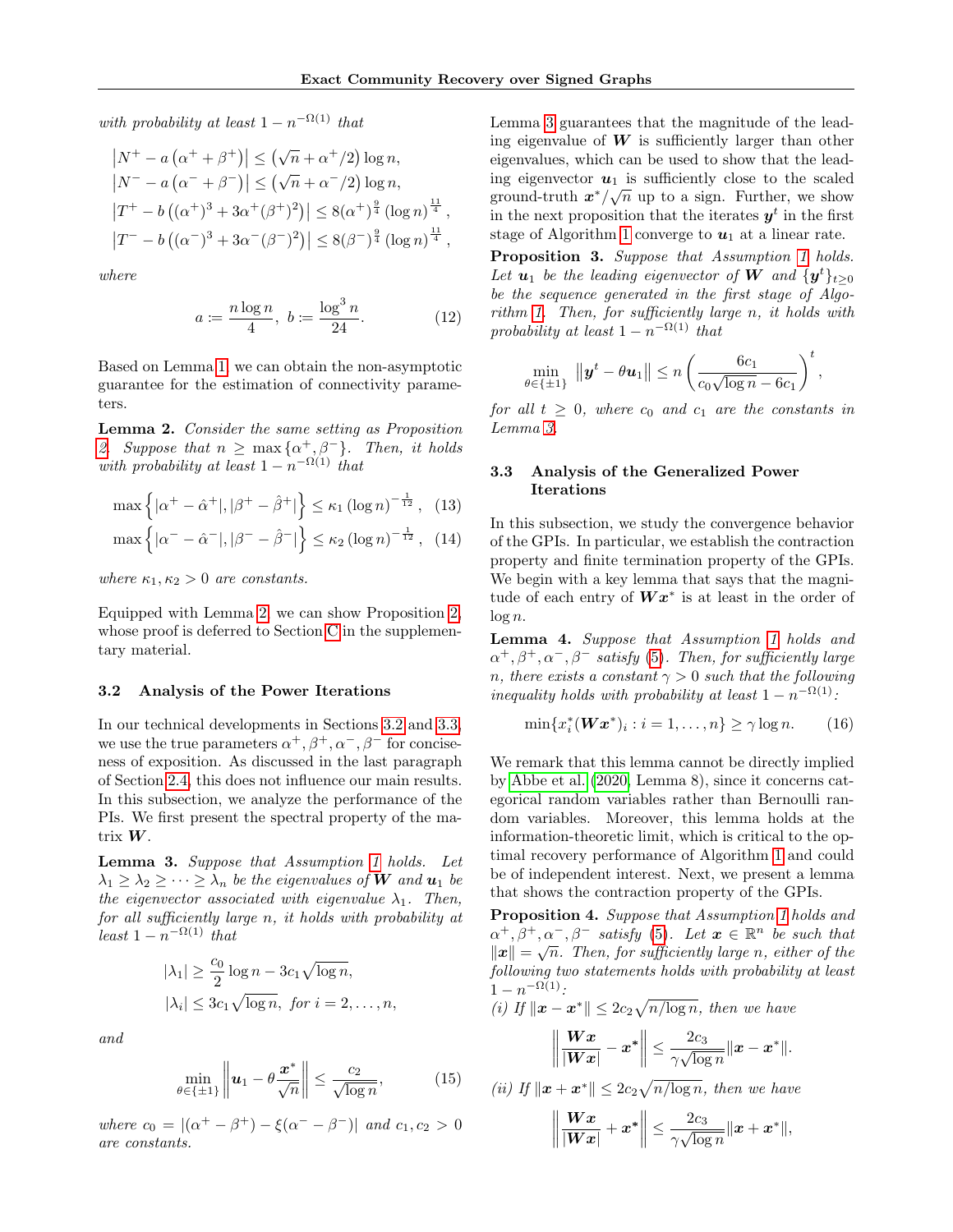<span id="page-6-1"></span>

Figure 1: Exact recovery ratios for different values of  $\alpha^-$  and  $\beta^-$  with an increment of 0.5 (fixing  $n = 300$ , Figure 1: Exact recovery ratios for different values of  $\alpha$  and  $\beta$  with an increment of 0.5 (find  $\alpha^+ = 16$  and  $\beta^+ = 9$ ). The information-theoretic threshold  $(\sqrt{\alpha^-} - \sqrt{\beta^-})^2 = 1$  is plotted in red.

<span id="page-6-2"></span>

Figure 2: Exact recovery ratios for different values of  $\alpha^+$  and  $\alpha^-$  with an increment of 0.5 (fixing  $n = 300$ , Figure 2: Exact recovery ratios for different values of  $\alpha^+$  and  $\alpha^-$  with an increment of 0.5 (fixing  $n = \beta^+ = 9$  and  $\beta^- = 16$ ). The information-theoretic threshold  $(\sqrt{\alpha^+} - 3)^2 + (\sqrt{\alpha^-} - 4)^2 = 2$  is plotted in red.

where  $c_3 = (6\sqrt{2}+1)c_1+2|\alpha^+ - \xi \alpha^-|+1+\xi, c_1, c_2$  are the constants in Lemma [3,](#page-5-4) and  $\gamma > 0$  is the constant in Lemma [4.](#page-5-5)

Proposition [4](#page-5-6) indicates that the iterates  $x^t$  in the second stage of Algorithm [1](#page-4-0) converge linearly to either  $x^*$  or  $-x^*$  within the contraction region with radius  $\mathcal{O}(\sqrt{n/\log n})$ . Then, the following proposition characterizes a smaller one-step convergence region with radius 2, which further implies the finite termination of the GPIs.

<span id="page-6-0"></span>Proposition 5. Suppose that Assumption [1](#page-2-3) holds and  $\alpha^+, \beta^+, \alpha^-, \beta^-$  satisfy [\(5\)](#page-2-4). Let  $\mathbf{x} \in \{1, -1\}^n$ . Then, for sufficiently large n, either of the following two statements holds with probability at least  $1 - n^{-\Omega(1)}$ : (i) If  $\|\boldsymbol{x} - \boldsymbol{x}^*\| \leq 2$ , then  $\boldsymbol{W}\boldsymbol{x}/|\boldsymbol{W}\boldsymbol{x}| = \boldsymbol{x}^*$ ; (ii) If  $\|\boldsymbol{x} + \boldsymbol{x}^*\| \leq 2$ , then  $\boldsymbol{W}\boldsymbol{x}/|\boldsymbol{W}\boldsymbol{x}| = -\boldsymbol{x}^*$ .

The results in Section [3.2](#page-5-1) and [3.3](#page-5-2) characterize the behavior of the iterates generated by Algorithm [1.](#page-4-0) In summary, the sequence  $\{y^t\}_{t\geq 0}$  in the first stage converges to  $u_1$  up to a sign (Proposition [3\)](#page-5-0). Since  $u_1$  is close to  $x^*$  up to a sign (Lemma [3\)](#page-5-4), the scaled iterate  $\overline{n}y^t$  will fall into the region of contraction around  $x^*$  or  $-x^*$  after sufficiently many PIs. Then, the PIs are switched to GPIs that will further approach  $x^*$  or  $-x^*$  (Proposition [4\)](#page-5-6). The GPI terminates at  $x^*$  or  $-x^*$  once the iterate  $x^t$  goes into the one-step convergence region (Proposition [5\)](#page-6-0). Consequently, we can analyze the overall iteration and time complexities of Algorithm [1.](#page-4-0) The proofs of Theorem [1](#page-4-1) and Corollary [1](#page-4-2) are deferred to Section [F](#page-23-0) in the supplementary material.

### 4 NUMERICAL EXPERIMENTS

In this section, we present the numerical results of our method. We validate the efficacy and efficiency of our Algorithm [1,](#page-4-0) which is referred to as SGPI in this section, by comparing it with three other state-ofthe-art algorithms for signed graph clustering, which are Signed Ratio Cut (SRC) [\(Kunegis et al., 2010\)](#page-9-5), Signed Positive Over Negative Generalized Eigenproblem (SPONGE) [\(Cucuringu et al., 2019\)](#page-9-7), and Signed Power Means (SPM) [\(Mercado et al., 2019\)](#page-9-8). Instead of using the ture connectivity parameters, we implement SGPI based on the estimated parameters given by  $(10a)$ – $(10d)$  and  $(11)$ . SPM contains the matrix power  $p$  as a hyperparameter. We take two typical values  $p = 0$  and  $p = -10$  for SPM, which are referred to as  $SPM_{p=0}$  and  $SPM_{p=-10}$ , respectively. SPONGE has two hyperparameters  $\tau^+$  and  $\tau^-$ , which we set as  $\tau^+ = 10$  and  $\tau^- = 1$ . Our codes are implemented in MATLAB. For SPM, we directly use the MATLAB code provided by [Mercado et al.](#page-9-8) [\(2019\)](#page-9-8). All the experiments are conducted on a MacBook with 2.3GHz Intel Core i5 CPU and 8GB memory.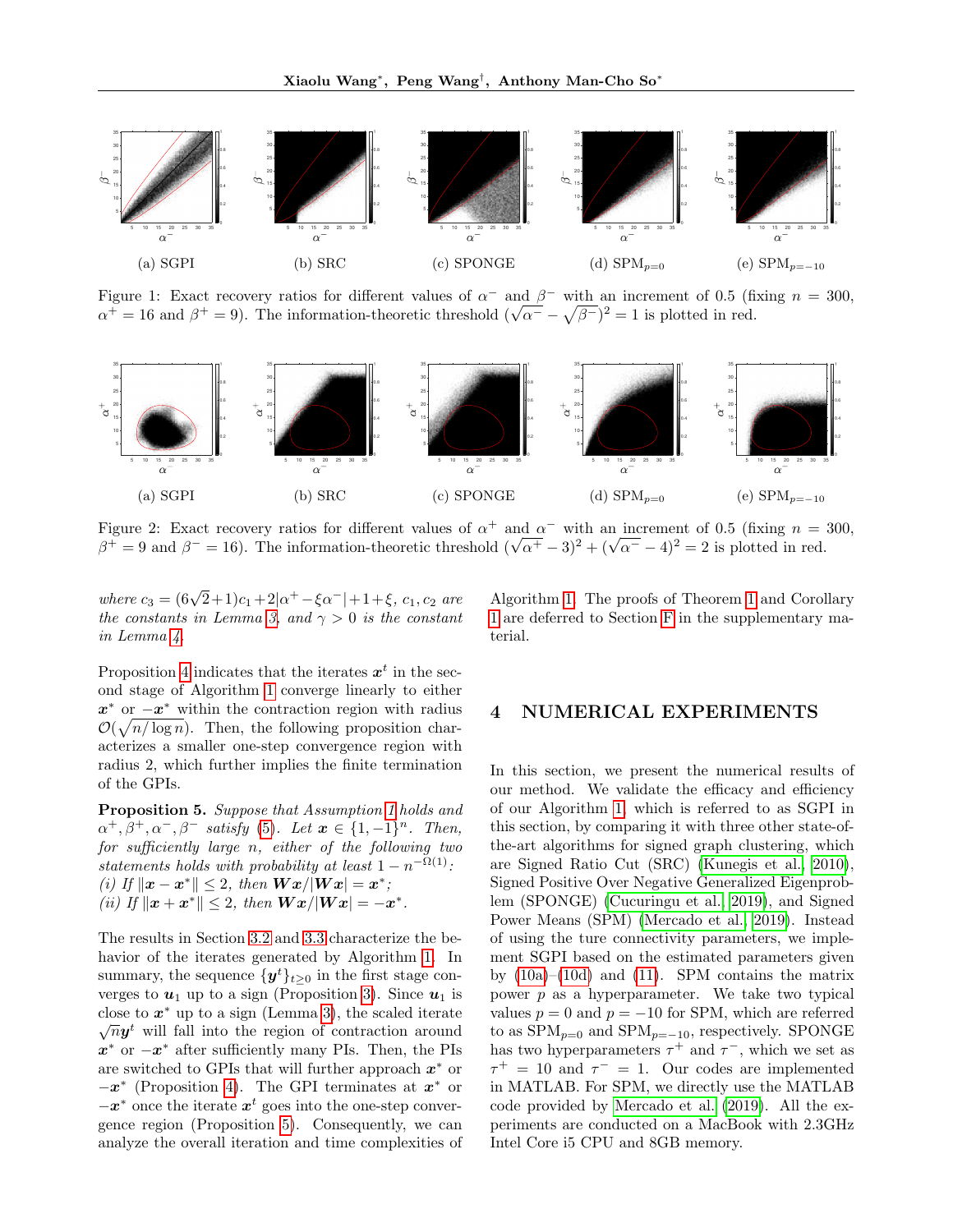<span id="page-7-1"></span>

Figure 3: Original adjacency and the sorted adjacency matrices according to the communities identified by different algorithms (the yellow dots represent positive edges, the blue dots represent negative edges, and the green dots mean absence of edges)

<span id="page-7-0"></span>

| $\boldsymbol{n}$ | 100   | 500  | 1000                          | 2000         | 5000         |
|------------------|-------|------|-------------------------------|--------------|--------------|
| SGPI             | 0.028 |      | $0.39$ 2.43                   |              | 16.32 267.44 |
| <b>SRC</b>       | 0.034 |      | $0.54$ 3.07                   | 23.40        | 312.95       |
| <b>SPONGE</b>    | 0.151 |      | 1.70 8.87                     | 66.68        | 832.80       |
| $SPM_{p=0}$      | 0.562 | 3.69 |                               | 17.05 113.34 | 1720.00      |
| $SPM_{p=-10}$    |       |      | $0.386$ $2.07$ $9.91$ $65.11$ |              | 964.41       |

Table 1: Total computation time (in seconds) of different community detection algorithms on synthetic data

#### 4.1 Phase Transition

We first report the community recovery performance under SSBM  $\left(n, x^*, \frac{\alpha^+ \log n}{n}, \frac{\alpha^+ \log n}{n}, \frac{\alpha^+ \log n}{n}, \frac{\alpha^+ \log n}{n}\right)$ with  $n = 300$ . Given  $\alpha^+, \alpha^-, \beta^+, \beta^-,$  we independently generate 40 signed graphs for each algorithm and compute the ratio of exact recovery.

Figures [1](#page-6-1) and [2](#page-6-2) illustrate the heatmaps of exact recovery ratio of all tested algorithms. In Figure [1,](#page-6-1) all signed graphs are generated with fixed  $\alpha^+ = 16$  and  $\beta^+ = 9$ . The information-theoretic limit [\(5\)](#page-2-4) reduces  $\beta^+ = 9$ . The information-theoretic limit (5) reduces<br>to  $(\sqrt{\alpha^-} - \sqrt{\beta^-})^2 \ge 1$ . It can be observed that most algorithms exhibit obvious phase transition. Particularly, only our SGPI achieves exact recovery down to the information-theoretic limit, which supports the claim in Theorem [1.](#page-4-1) SRC and SPM performs well when  $\sqrt{\beta^-} \leq \sqrt{\alpha^-} - 1$ , while they can hardly recover the ground-truth if  $\sqrt{\beta^-} \ge \sqrt{\alpha^-} + 1$ . This is possibly because they equally treats the positive and negative edges of signed graphs, which cannot achieve exact recovery when there are even more negative edges within communities and less positive edges across communities. The superior recovery performance of our algorithm benefits from the weight parameter  $\xi$  in our formulation [\(9\)](#page-3-3), which can be accurately estimated from the graphs.

In Figure [2,](#page-6-2) all signed graphs are generated with fixed  $\beta^+ = 9$  and  $\beta^- = 16$ . The information-theoretic limit

<span id="page-7-2"></span>

|                | SGPL |      |      | SRC SPONGE $SPM_{p=-10}$ |
|----------------|------|------|------|--------------------------|
| Congress       | 969  | 968  | 968  | 256                      |
| Highlandtribes | 50.5 | 46.9 | 43.9 | 48.0                     |

Table 2: Objective function values of algorithm outputs on real data

[\(5\)](#page-2-4) reduces to  $(\sqrt{\alpha^+} - 3)^2 + (\sqrt{\alpha^-} - 4)^2 \geq 2$ . We can observe analogous phase transition phenomenon in Figure [2.](#page-6-2) For the existing algorithms, SRC, SPONGE, and  $SPM_{p=0}$  perform similarly, and  $SPM_{p=-10}$  yields the best recovery performance. In contrast, our SGPI is the only algorithm that achieves exact recovery all the way down to the ring-shaped information-theoretic threshold.

### 4.2 Computational Efficiency

We compare the computation time of the aforementioned algorithms for community recovery over signed graphs with  $\alpha^+ = 16$ ,  $\alpha^- = 9$ ,  $\beta^+ = 9$ ,  $\beta^- = 16$ . Given  $n$ , we independently generate 40 signed graphs for all algorithms and record their overall computation time for completing the community recovery. Specifically, the computation time of SGPI consists of the time consumed by parameter estimation, PIs, and GPIs. In Table [1,](#page-7-0) we report the total computation time consumed by each algorithm for different  $n$ . We can observe that SGPI is always the fastest algorithm to achieve community recovery over signed graphs of different sizes. In particular, SGPI exhibits comparable computation time performance with SRC and is substantially faster than other algorithms. Moreover, SGPI achieves the best scalability as *n* grows.

#### 4.3 Experiments on Real Data

We conduct experiments to test the aforementioned algorithms on the Congress dataset [\(Thomas et al.,](#page-9-21) [2006\)](#page-9-21), which is a publicly available real-world signed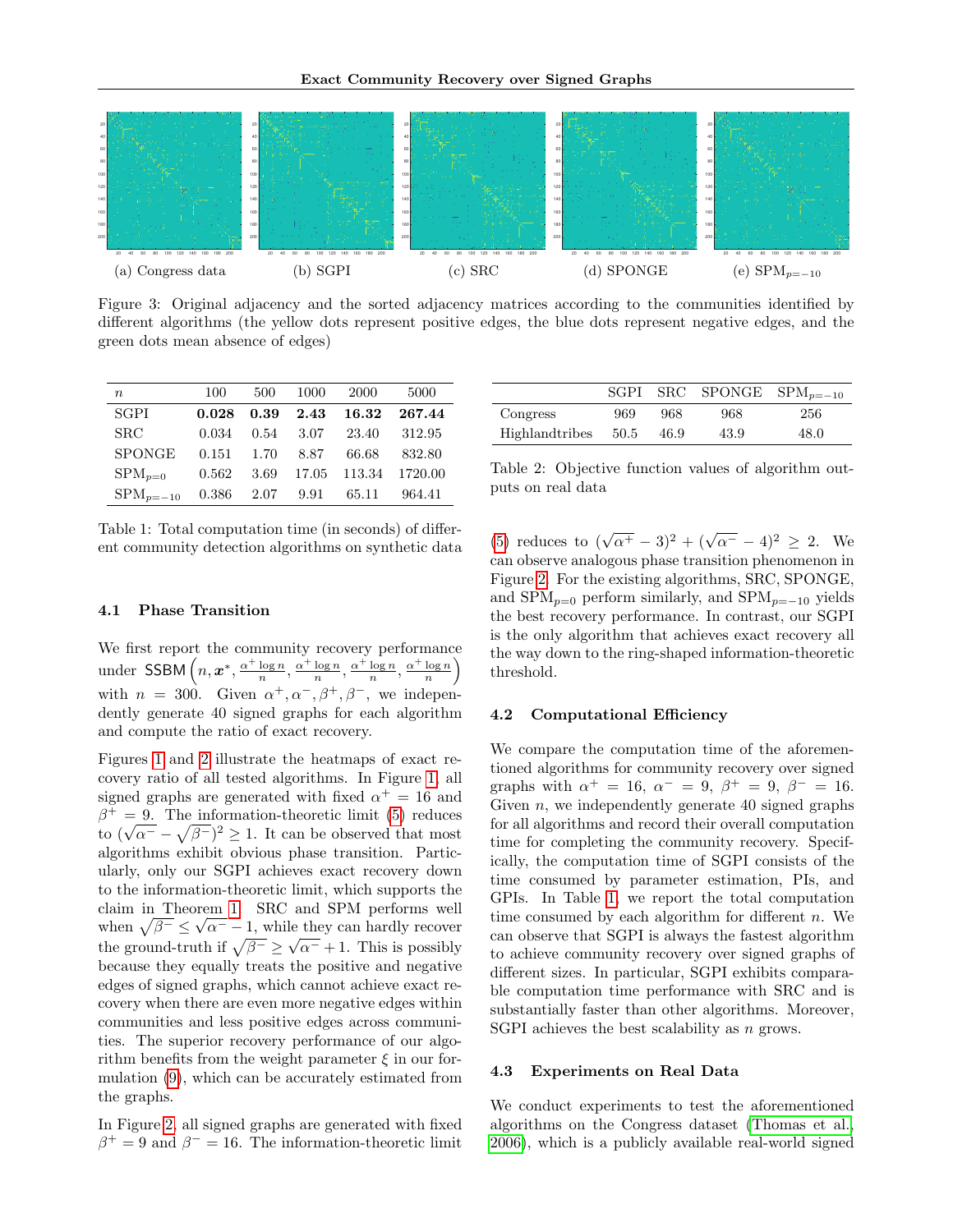network in the KONECT project (Kunegis,  $2013$  $2013$  $2013$ ).<sup>1</sup> There are 219 nodes in the Congress dataset, whose adjacency matrix is presented in Figure [3a.](#page-7-1) Each node represents a politician and each edge represents a favorable (labeled by  $+1$ ) or unfavorable (labeled by  $-1$ ) mention of politicians speaking in the United States Congress. We apply the aforementioned algorithms to this signed network to identify the underlying community structure. The sorted adjacency matrices according to the communities identified by different algorithms are presented in Figures [3b](#page-7-1) to [3e.](#page-7-1) It can be observed that SGPI detects two obvious communities of similar sizes, where most positive edges appear within communities and most negative edges appear across communities. The sorted adjacency matrices of SRC and SPONGE exhibit similar community structures, while the sorted adjacency matrix of  $SPM_{p=-10}$ exhibits less recognizable community structure.

We also evaluate the objective function of Problem [\(9\)](#page-3-3) to assess the performance of the tested algorithms on real datasets. In addition to the Congress dataset, we also make evaluations on the Highlandtribes dataset [\(Read, 1954\)](#page-9-23) in the KONECT project. The Highlandtribes network contains 16 tribes connected by friendship (corresponding to  $+1$  edge) and enmity (corresponding to −1 edge). The results are reported in Table [2,](#page-7-2) where a higher function value usually indicates better performance. For the Congress dataset, the quantitative results coincide with the observations from the sorted adjacency matrices illustrated in Figure [3.](#page-7-1)

# 5 Conclusion

In this work, we proposed a new approach for community recovery over signed graphs based on the MLE formulation of the SSBM. We tackled the resulting non-convex and discrete optimization problem via a simple yet efficient two-stage iterative algorithm. Theoretical analysis shows that our method achieves exact recovery within nearly linear time at the informationtheoretic limit. Numerical experiments validate the efficacy and efficiency of our approach and show its potential to identify communities in real networks. We leave it as a future work to consider community recovery in the signed SBMs with more than two communities.

#### Acknowledgements

This work is supported by the Hong Kong Research Grants Council (RGC) General Research Fund (GRF) Project CUHK 14205421.

### References

- <span id="page-8-7"></span>E. Abbe. Community detection and stochastic block models: Recent developments. Journal of Machine Learning Research, 18(1):6446–6531, 2018.
- <span id="page-8-9"></span>E. Abbe and C. Sandon. Community detection in general stochastic block models: Fundamental limits and efficient algorithms for recovery. In Proceedings of 2015 IEEE 56th Annual Symposium on Foundations of Computer Science, pages 670–688. IEEE, 2015.
- <span id="page-8-11"></span>E. Abbe, A. S. Bandeira, A. Bracher, and A. Singer. Decoding binary node labels from censored edge measurements: Phase transition and efficient recovery. IEEE Transactions on Network Science and Engineering, 1(1):10–22, 2014.
- <span id="page-8-8"></span>E. Abbe, A. S. Bandeira, and G. Hall. Exact recovery in the stochastic block model. IEEE Transactions on Information Theory, 62(1):471–487, 2015.
- <span id="page-8-12"></span>E. Abbe, J. Fan, K. Wang, and Y. Zhong. Entrywise eigenvector analysis of random matrices with low expected rank. The Annals of Statistics, 48(3):1452, 2020.
- <span id="page-8-10"></span>A. A. Amini and E. Levina. On semidefinite relaxations for the block model. The Annals of Statistics, 46(1):149–179, 2018.
- <span id="page-8-5"></span>N. Bansal, A. Blum, and S. Chawla. Correlation clustering. Machine Learning, 56(1):89–113, 2004.
- <span id="page-8-6"></span>F. Bonchi, E. Galimberti, A. Gionis, B. Ordozgoiti, and G. Ruffo. Discovering polarized communities in signed networks. In Proceedings of the 28th ACM International Conference on Information and Knowledge Management, pages 961–970, 2019.
- <span id="page-8-4"></span>J. Bosch, P. Mercado, and M. Stoll. Node classification for signed networks using diffuse interface methods. arXiv preprint arXiv:1809.06432, 2018.
- <span id="page-8-0"></span>D. Cartwright and F. Harary. Structural balance: A generalization of Heider's theory. Psychological Review, 63(5):277, 1956.
- <span id="page-8-2"></span>K.-Y. Chiang, N. Natarajan, A. Tewari, and I. S. Dhillon. Exploiting longer cycles for link prediction in signed networks. In Proceedings of the 20th ACM International Conference on Information and Knowledge Management, pages 1157–1162, 2011.
- <span id="page-8-1"></span>K.-Y. Chiang, J. J. Whang, and I. S. Dhillon. Scalable clustering of signed networks using balance normalized cut. In Proceedings of the 21st ACM International Conference on Information and Knowledge Management, pages 615–624, 2012.
- <span id="page-8-3"></span>K.-Y. Chiang, C.-J. Hsieh, N. Natarajan, I. S. Dhillon, and A. Tewari. Prediction and clustering in signed networks: A local to global perspective. Journal of Machine Learning Research, 15(1):1177–1213, 2014.

<span id="page-8-13"></span><sup>1</sup> konect.cc/networks/convote/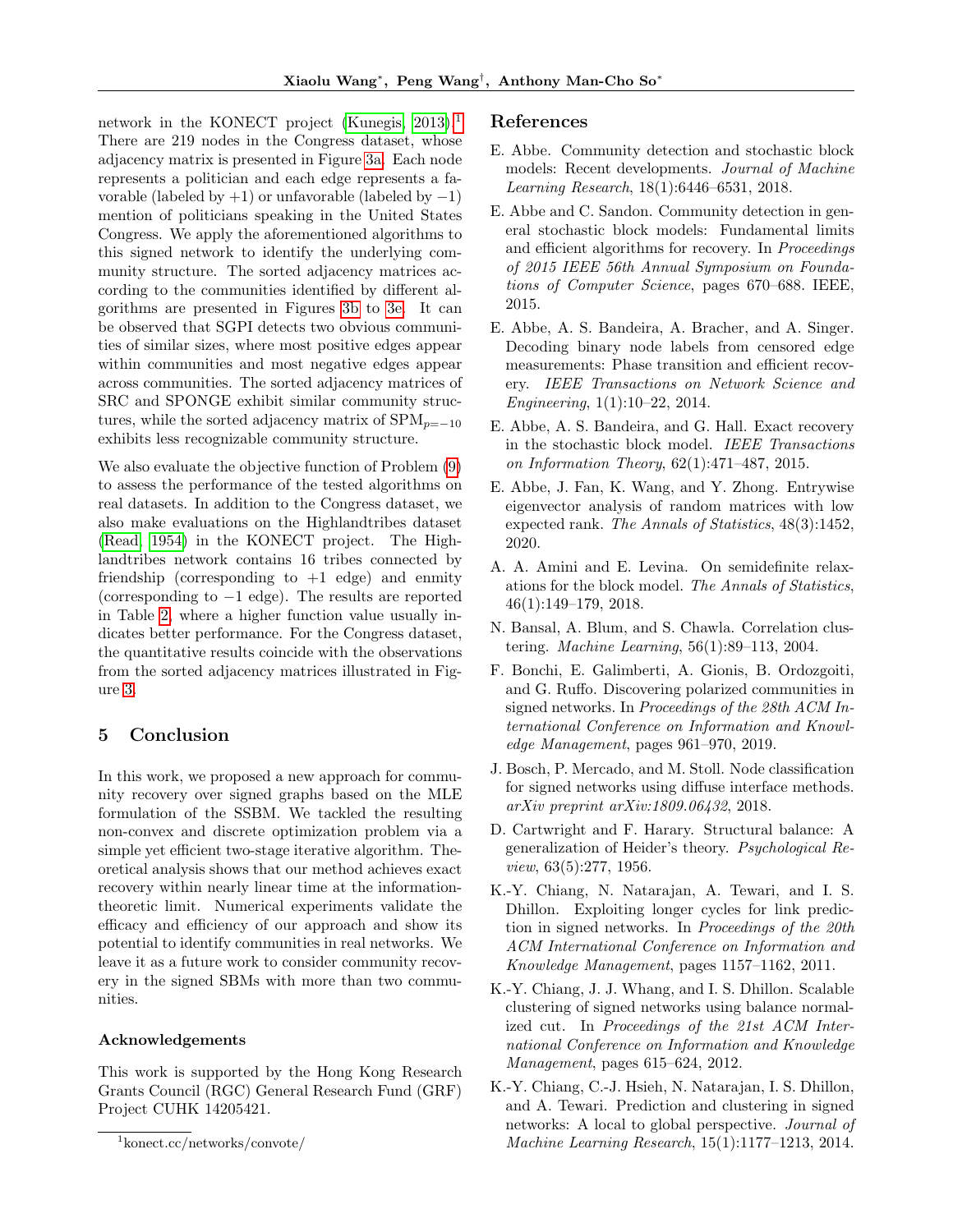- <span id="page-9-16"></span>L. Chu, Z. Wang, J. Pei, J. Wang, Z. Zhao, and E. Chen. Finding gangs in war from signed networks. In Proceedings of the 22nd ACM SIGKDD International Conference on Knowledge Discovery and Data Mining, pages 1505–1514, 2016.
- <span id="page-9-14"></span>T. Coleman, J. Saunderson, and A. Wirth. A localsearch 2-approximation for 2-correlation-clustering. In Proceedings of the 16th Annual European Symposium on Algorithms, pages 308–319. Springer, 2008.
- <span id="page-9-7"></span>M. Cucuringu, P. Davies, A. Glielmo, and H. Tyagi. SPONGE: A generalized eigenproblem for clustering signed networks. In Proceedings of the 22nd International Conference on Artificial Intelligence and Statistics, pages 1088–1098. PMLR, 2019.
- <span id="page-9-1"></span>J. A. Davis. Clustering and structural balance in graphs. Human Relations, 20(2):181–187, 1967.
- <span id="page-9-11"></span>T. Derr, Y. Ma, and J. Tang. Signed graph convolutional networks. In Proceedings of the 2018 IEEE International Conference on Data Mining, pages 929– 934. IEEE, 2018.
- <span id="page-9-2"></span>T. Dittrich and G. Matz. Signal processing on signed graphs: Fundamentals and potentials. IEEE Signal Processing Magazine, 37(6):86–98, 2020.
- <span id="page-9-3"></span>A. Fujita, P. Severino, K. Kojima, J. R. Sato, A. G. Patriota, and S. Miyano. Functional clustering of time series gene expression data by granger causality. BMC Systems Biology, 6(1):1–12, 2012.
- <span id="page-9-20"></span>C. Gao, Z. Ma, A. Y. Zhang, and H. H. Zhou. Achieving optimal misclassification proportion in stochastic block models. Journal of Machine Learning Research, 18(1):1980–2024, 2017.
- <span id="page-9-13"></span>I. Giotis and V. Guruswami. Correlation clustering with a fixed number of clusters. Theory of Computing, 2:249–266, 2006.
- <span id="page-9-19"></span>B. Hajek, Y. Wu, and J. Xu. Achieving exact cluster recovery threshold via semidefinite programming. IEEE Transactions on Information Theory, 62(5): 2788–2797, 2016.
- <span id="page-9-0"></span>F. Harary. On the notion of balance of a signed graph. Michigan Mathematical Journal, 2(2):143– 146, 1953.
- <span id="page-9-12"></span>V. Jog and P.-L. Loh. Information-theoretic bounds for exact recovery in weighted stochastic block models using the Renyi divergence. arXiv preprint arXiv:1509.06418, 2015.
- <span id="page-9-22"></span>J. Kunegis. KONECT: The koblenz network collection. In Proceedings of the 22nd International Conference on World Wide Web, pages 1343–1350, 2013.
- <span id="page-9-5"></span>J. Kunegis, S. Schmidt, A. Lommatzsch, J. Lerner, E. W. De Luca, and S. Albayrak. Spectral analysis

of signed graphs for clustering, prediction and visualization. In Proceedings of the 2010 SIAM International Conference on Data Mining, pages 559–570. SIAM, 2010.

- <span id="page-9-10"></span>G. Le Falher, N. Cesa-Bianchi, C. Gentile, and F. Vitale. On the troll-trust model for edge sign prediction in social networks. In Proceedings of the 20th International Conference on Artificial Intelligence and Statistics, pages 402–411. PMLR, 2017.
- <span id="page-9-25"></span>J. Lei and A. Rinaldo. Consistency of spectral clustering in stochastic block models. The Annals of Statistics, 43(1):215–237, 2015.
- <span id="page-9-6"></span>P. Mercado, F. Tudisco, and M. Hein. Clustering signed networks with the geometric mean of Laplacians. In Advances in Neural Information Processing Systems 29, 2016.
- <span id="page-9-8"></span>P. Mercado, F. Tudisco, and M. Hein. Spectral clustering of signed graphs via matrix power means. In Proceedings of the 36th International Conference on Machine Learning, pages 4526–4536. PMLR, 2019.
- <span id="page-9-18"></span>E. Mossel, J. Neeman, and A. Sly. Consistency thresholds for binary symmetric block models. arXiv preprint arXiv:1407.1591, 2014.
- <span id="page-9-15"></span>G. J. Puleo and O. Milenkovic. Correlation clustering with constrained cluster sizes and extended weights bounds. SIAM Journal on Optimization, 25 (3):1857–1872, 2015.
- <span id="page-9-4"></span>A. A. Quadeer, D. Morales-Jimenez, and M. R. McKay. Co-evolution networks of HIV/HCV are modular with direct association to structure and function. PLoS Computational Biology, 14(9): e1006409, 2018.
- <span id="page-9-23"></span>K. E. Read. Cultures of the Central Highlands, New Guinea. Southwestern Journal of Anthropology, 10 (1):1–43, 1954.
- <span id="page-9-9"></span>M. Shahriari and M. Jalili. Ranking nodes in signed social networks. Social Network Analysis and Mining, 4(1):172, 2014.
- <span id="page-9-21"></span>M. Thomas, B. Pang, and L. Lee. Get out the vote: Determining support or opposition from congressional floor-debate transcripts. In Proceedings of the 2006 Conference on Empirical Methods in Natural Language Processing, pages 327–335, 2006.
- <span id="page-9-17"></span>R.-C. Tzeng, B. Ordozgoiti, and A. Gionis. Discovering conflicting groups in signed networks. In Advances in Neural Information Processing Systems 33, 2020.
- <span id="page-9-24"></span>R. Vershynin. High-Dimensional Probability: An Introduction with Applications in Data Science, volume 47. Cambridge University Press, 2018.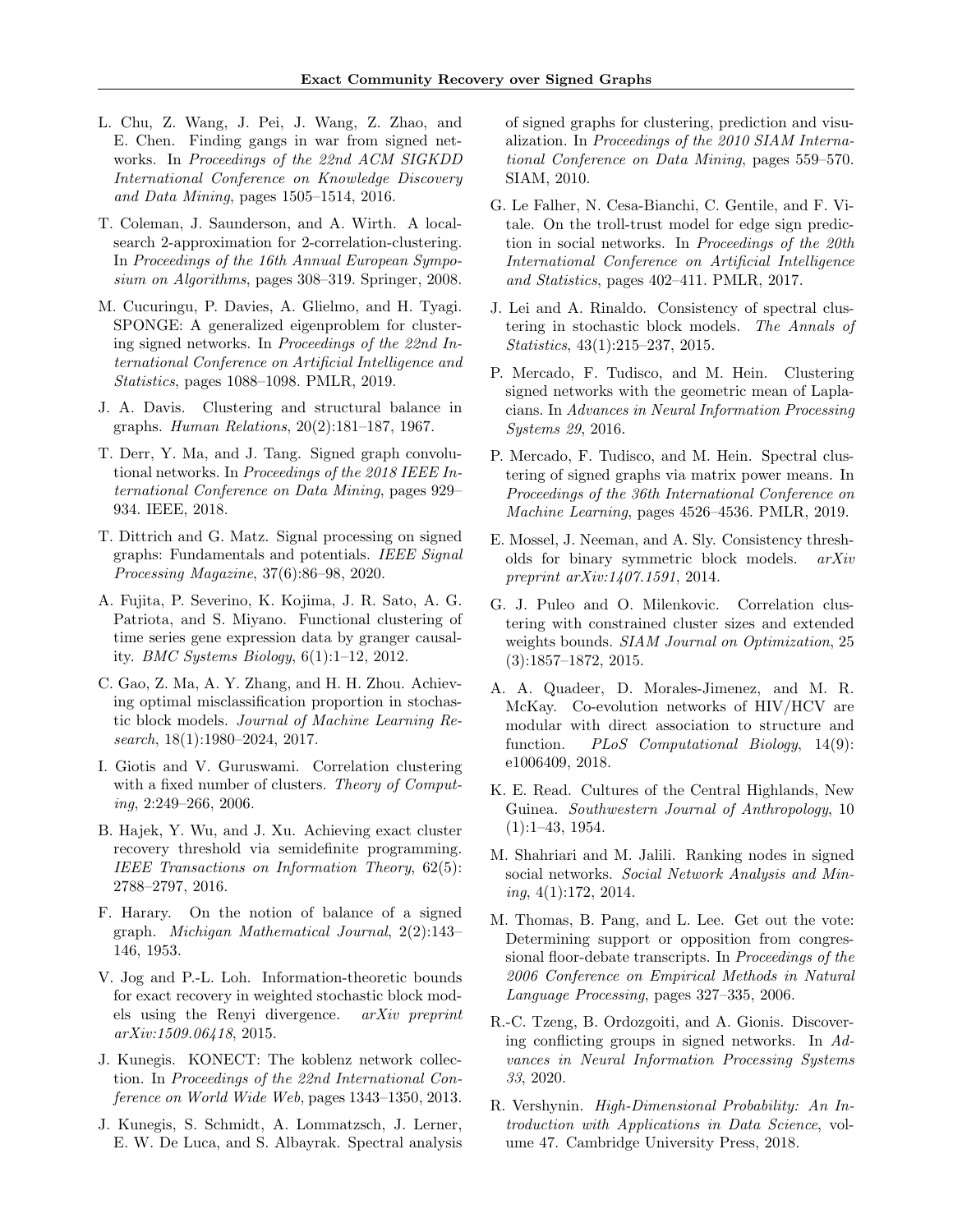- <span id="page-10-8"></span>V. H. Vu. Concentration of non-Lipschitz functions and applications. Random Structures  $\mathcal{B}$  Algorithms, 20(3):262–316, 2002.
- <span id="page-10-5"></span>P. Wang, Z. Zhou, and A. M.-C. So. A nearlylinear time algorithm for exact community recovery in stochastic block model. In Proceedings of the 37th International Conference on Machine Learning, pages 10126–10135. PMLR, 2020.
- <span id="page-10-6"></span>P. Wang, H. Liu, Z. Zhou, and A. M.-C. So. Optimal non-convex exact recovery in stochastic block model via projected power method. In In Proceedings of the 38th International Conference on Machine Learning, pages 10828–10838. PMLR, 2021a.
- <span id="page-10-7"></span>P. Wang, Z. Zhou, and A. M.-C. So. Non-convex exact community recovery in stochastic block model. Mathematical Programming, pages 1–37, 2021b.
- <span id="page-10-3"></span>S. Wang, J. Tang, C. Aggarwal, Y. Chang, and H. Liu. Signed network embedding in social media. In Proceedings of the 2017 SIAM International Conference on Data Mining, pages 327–335. SIAM, 2017.
- <span id="page-10-0"></span>S. Yardi and D. Boyd. Dynamic debates: An analysis of group polarization over time on Twitter. Bulletin of Science, Technology & Society, 30(5):316– 327, 2010.
- <span id="page-10-1"></span>J. Ye, H. Cheng, Z. Zhu, and M. Chen. Predicting positive and negative links in signed social networks by transfer learning. In Proceedings of the 22nd International Conference on World Wide Web, pages 1477–1488, 2013.
- <span id="page-10-2"></span>S. Yuan, X. Wu, and Y. Xiang. SNE: Signed network embedding. In Proceedings of the 2017 Pacific-Asia Conference on Knowledge Discovery and Data Mining, pages 183–195. Springer, 2017.
- <span id="page-10-4"></span>S.-Y. Yun and A. Proutiere. Optimal cluster recovery in the labeled stochastic block model. In Advances in Neural Information Processing Systems 29, 2016.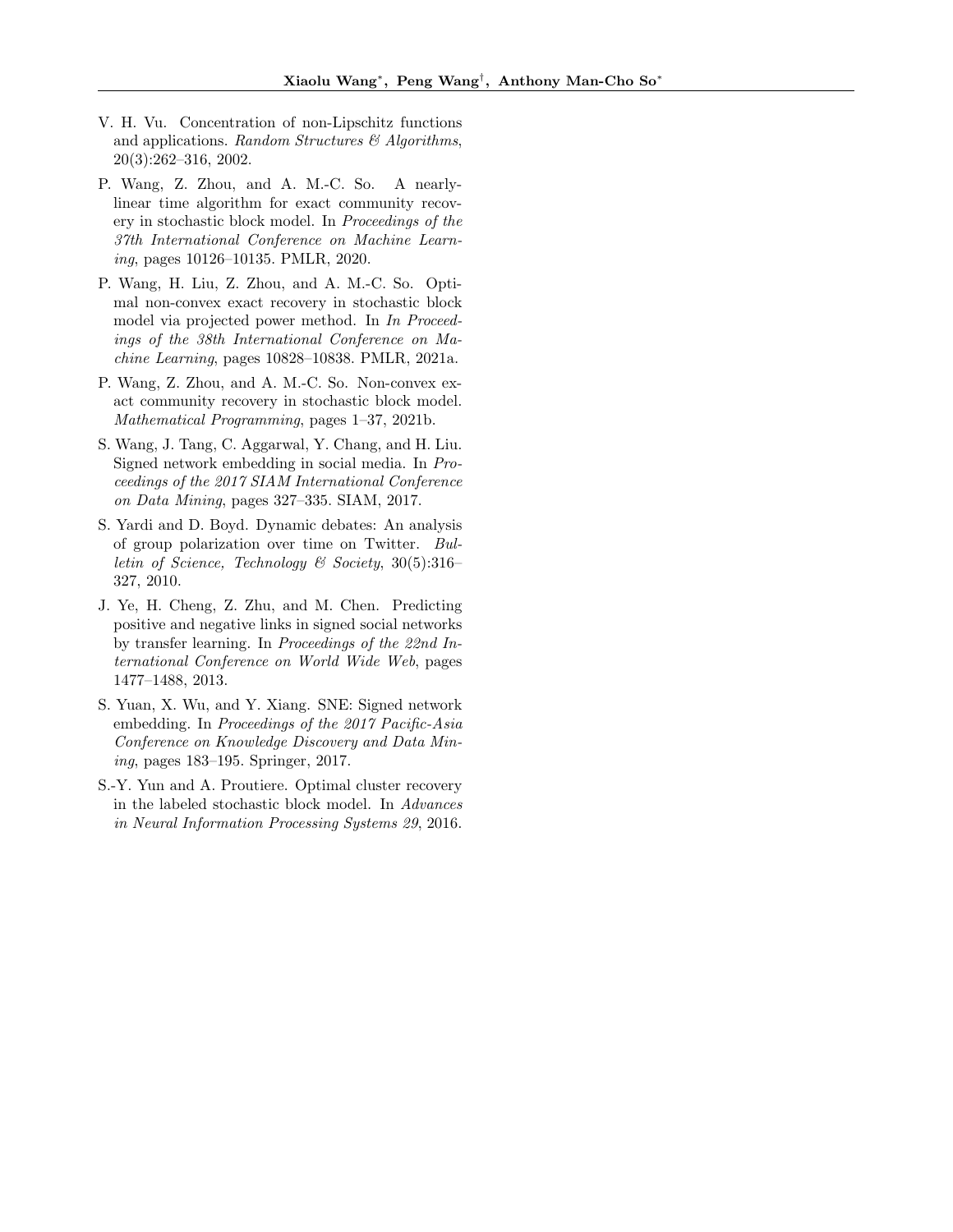# Supplementary Material: Exact Community Recovery over Signed Graphs

In the supplementary material, we the provide proofs of the technical results presented in Sections [2](#page-2-5) and [3.](#page-4-6) We first introduce the notation that will be used.

Given an observed graph G generated according to  $SSBM(n, x^*, p^+, p^-, q^+, q^-)$ , we use  $N^+$  (resp.  $N^-$ ) to denote the number of positive (resp. negative) edges and  $T^+$  (resp.  $T^-$ ) to denote the number of positive (negative) triangles in G. In addition, we use  $N_{\text{in}}^+$  (resp.  $N_{\text{in}}^-$ ) to denote the number of positive edges (resp. negative edges) within communities and  $N_{\text{out}}^+$  (resp.  $N_{\text{out}}^-$ ) to denote positive edges (resp. negative edges) across communities in G.

# <span id="page-11-0"></span>A Proof of Proposition [1](#page-3-2)

Proof. Firstly, we note that

<span id="page-11-1"></span>
$$
N^{+} = N_{\text{in}}^{+} + N_{\text{out}}^{+}, \quad N^{-} = N_{\text{in}}^{-} + N_{\text{out}}^{-}.
$$
\n
$$
(17)
$$

Let  $x \in \{1, -1\}^n$  be a vector whose *i*-th element indicates the community membership of node *i*. For equalsized community detection, an admissible membership vector should also satisfy  $\mathbf{1}^\top x = 0$ . Then, the likelihood function of x, i.e., the probability of generating the graph G based on the community assignment x, is

$$
\mathbb{P}(\mathcal{G}|\boldsymbol{x}) \propto (p^+)^{N_{\text{in}}^+}(p^-)^{N_{\text{in}}^-}(1-p^+-p^-)^{\frac{n^2}{4}-\frac{n}{2}-N_{\text{in}}^+-N_{\text{in}}^-}(q^+)^{N_{\text{out}}^+}(q^-)^{N_{\text{out}}^-}(1-q^+-q^-)^{\frac{n^2}{4}-N_{\text{out}}^+-N_{\text{out}}^-}}_{\propto (\frac{p^+}{q^+}\frac{1-q^+-q^-}{1-p^+-p^-})^{N_{\text{in}}^+}(\frac{q^-}{p^-}\frac{1-p^+-p^-}{1-q^+-q^-})^{N_{\text{out}}^-}}.
$$

Let

$$
\mu_n = \log \left( \frac{p^+}{q^+} \frac{1 - q^+ - q^-}{1 - p^+ - p^-} \right), \quad \nu_n = \log \left( \frac{q^-}{p^-} \frac{1 - p^+ - p^-}{1 - q^+ - q^-} \right),
$$

then, it follows from [\(3\)](#page-2-1) and [\(4\)](#page-2-2) that

$$
\mu_n = \log\left(\frac{\alpha^+}{\beta^+}\right) + \log\left(\frac{n - (\beta^+ + \beta^-)\log n}{n - (\alpha^+ + \alpha^-)\log n}\right), \quad \nu_n = \log\left(\frac{\beta^-}{\alpha^-}\right) + \log\left(\frac{n - (\alpha^+ + \alpha^-)\log n}{n - (\beta^+ + \beta^-)\log n}\right).
$$

Hence, we have

<span id="page-11-2"></span>
$$
\log \mathbb{P}(\mathcal{G}|\boldsymbol{x}) \propto \left(\mu_n N_{\text{in}}^+ + \nu_n N_{\text{out}}^- \right). \tag{18}
$$

According to [\(17\)](#page-11-1), we note that

$$
\boldsymbol{x}^{\top} \boldsymbol{A}^{+} \boldsymbol{x} = \sum_{i,j \in [n]} A^{+}_{ij} x_{i} x_{j} = \left( \sum_{i,j \in [n]: x_{i} x_{j} = 1} A^{+}_{ij} \right) - \left( \sum_{i,j \in [n]: x_{i} x_{j} = -1} A^{+}_{ij} \right) = 2N_{\text{in}}^{+} - 2N_{\text{out}}^{+} = 4N_{\text{in}}^{+} - 2N^{+}
$$

and

$$
\boldsymbol{x}^{\top} \boldsymbol{A}^{-} \boldsymbol{x} = \sum_{i,j \in [n]} A_{ij}^{-} x_i x_j = \left( \sum_{i,j \in [n]: x_i x_j = 1} A_{ij}^{-} \right) - \left( \sum_{i,j \in [n]: x_i x_j = -1} A_{ij}^{-} \right) = 2N_{\text{in}}^{-} - 2N_{\text{out}}^{-} = 2N^{-} - 4N_{\text{out}}^{-}.
$$

This, together with [\(18\)](#page-11-2) and the fact that  $N^+, N^-$  are observed, yields the MLE formulation

$$
\max \left\{ \boldsymbol{x}^{\top} (\boldsymbol{A}^+ - \xi_n \boldsymbol{A}^-) \boldsymbol{x}: \ \boldsymbol{x} \in \{1, -1\}^n, \ \boldsymbol{1}^{\top} \boldsymbol{x} = 0 \right\},
$$

where  $\xi_n = \nu_n / \mu_n$ .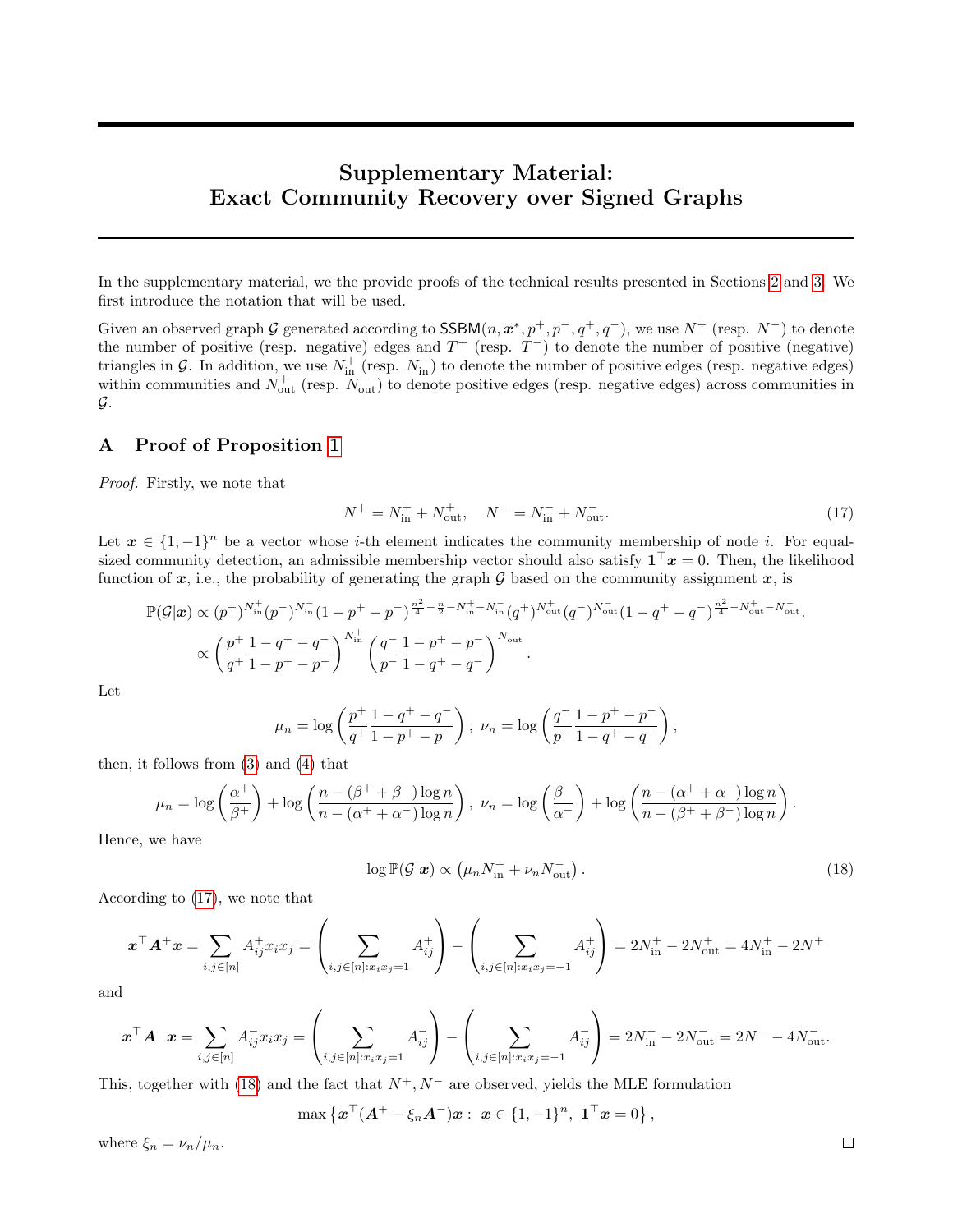## B Proofs in Section [3.1](#page-4-3)

### B.1 Proof of Lemma [1](#page-4-4)

*Proof.* The numbers of edges in  $\mathcal{G}^+$  and  $\mathcal{G}^-$  satisfy

<span id="page-12-3"></span><span id="page-12-0"></span>
$$
N^{+} = \sum_{1 \le i < j \le n} A_{ij}^{+}, \quad N^{-} = \sum_{1 \le i < j \le n} A_{ij}^{-},\tag{19}
$$

respectively, where all the  $A_{ij}^+$  in  $S_1^+$  are i.i.d.  $\textbf{Bern}(p^+)$ , all the  $A_{ij}^+$  in  $S_2^+$  are i.i.d.  $\textbf{Bern}(q^+)$  and independent of those in  $S_1^+$ , all the  $A_{ij}^-$  in  $S_1^-$  are i.i.d.  $\textbf{Bern}(p^-)$ , and all the  $A_{ij}^-$  in  $S_2^-$  are i.i.d.  $\textbf{Bern}(q^-)$  and independent of those in  $S_1^-$ . Then, according to [\(3\)](#page-2-1), [\(4\)](#page-2-2), and [\(12\)](#page-5-7), we have

$$
\mathbb{E}[N^+] = \left(\frac{n^2}{4} - \frac{n}{2}\right)p^+ + \frac{n^2}{4}q^+ = a(\alpha^+ + \beta^+) - \frac{\alpha^+}{2}\log n,\tag{20}
$$

$$
\text{Var}(N^+) = \left(\frac{n^2}{4} - \frac{n}{2}\right)p^+(1 - p^+) + \frac{n^2}{4}q^+(1 - q^+) \le \frac{n^2}{2}p^+ = \frac{\alpha^+}{2}n\log n. \tag{21}
$$

Then, by applying Bernstein's inequality for bounded distributions (see, e.g., [Vershynin](#page-9-24) [\(2018,](#page-9-24) Theorem 2.8.4)) to [\(19\)](#page-12-0), we obtain

$$
\mathbb{P}\left(\left|N^{+}-\mathbb{E}[N^{+}]\right|\geq\sqrt{n}\log n\right)\leq2\exp\left(-\frac{n\log^{2}n/2}{\alpha^{+}n\log n/2+\sqrt{n}\log n/3}\right)
$$

$$
\leq2\exp\left(-\frac{\log n}{\alpha^{+}+1/\sqrt{n}}\right)
$$

$$
=2n^{-\frac{1}{\alpha^{+}+1/\sqrt{n}}}.
$$

This implies that it holds with probability at least  $1 - 2n^{-\frac{1}{\alpha^+ + 1/\sqrt{n}}}$  that

$$
\left|N^+ - a\left(\alpha^+ + \beta^+\right) + \frac{\alpha^+}{2}\log n\right| \leq \sqrt{n}\log n.
$$

This, together with the triangle inequality, implies

$$
\left|N^+ - a\left(\alpha^+ + \beta^+\right)\right| \leq \sqrt{n}\log n + \frac{\alpha^+}{2}\log n.
$$

Following similar arguments, we can show that it holds with probability at least  $1 - 2n^{-\frac{1}{\beta^- + 1/\sqrt{n}}}$  that

$$
|N^- - (a\alpha^- + b\beta^-)| \le \sqrt{n} \log n + \frac{\alpha^-}{2} \log n.
$$

Moreover, the numbers of triangles in  $\mathcal{G}^+$  and  $\mathcal{G}^-$ , satisfy

<span id="page-12-2"></span><span id="page-12-1"></span>
$$
T^{+} = \frac{1}{6} \operatorname{tr} \left( (A^{+})^{3} \right), \ T_{N}^{-} = \frac{1}{6} \operatorname{tr} \left( (A^{-})^{3} \right). \tag{22}
$$

respectively. Then, according to  $(3)$ ,  $(4)$ , and  $(12)$ , one can verify that

$$
\mathbb{E}[T^+] = \frac{n}{6} \left(\frac{n}{2} - 1\right) \left(\frac{n}{2} - 2\right) (p^+)^3 + \frac{n^2}{4} \left(\frac{n}{2} - 1\right) p^+ (q^+)^2
$$
  
\n
$$
= \frac{\log^3 n}{24} \left(1 - \frac{6}{n} + \frac{8}{n^2}\right) (\alpha^+)^3 + \frac{\log^3 n}{8} \left(1 - \frac{2}{n}\right) \alpha^+ (\beta^+)^2
$$
  
\n
$$
= b \left((\alpha^+)^3 + 3\alpha^+ (\beta^+)^2\right) - \frac{\log^3 n}{2n} \left((\alpha^+)^3 + \alpha^+ (\beta^+)^2\right) + \frac{\log^3 n}{3n^2} (\alpha^+)^3
$$
 (23)

$$
\leq \frac{(\alpha^+)^3}{6} \log^3 n. \tag{24}
$$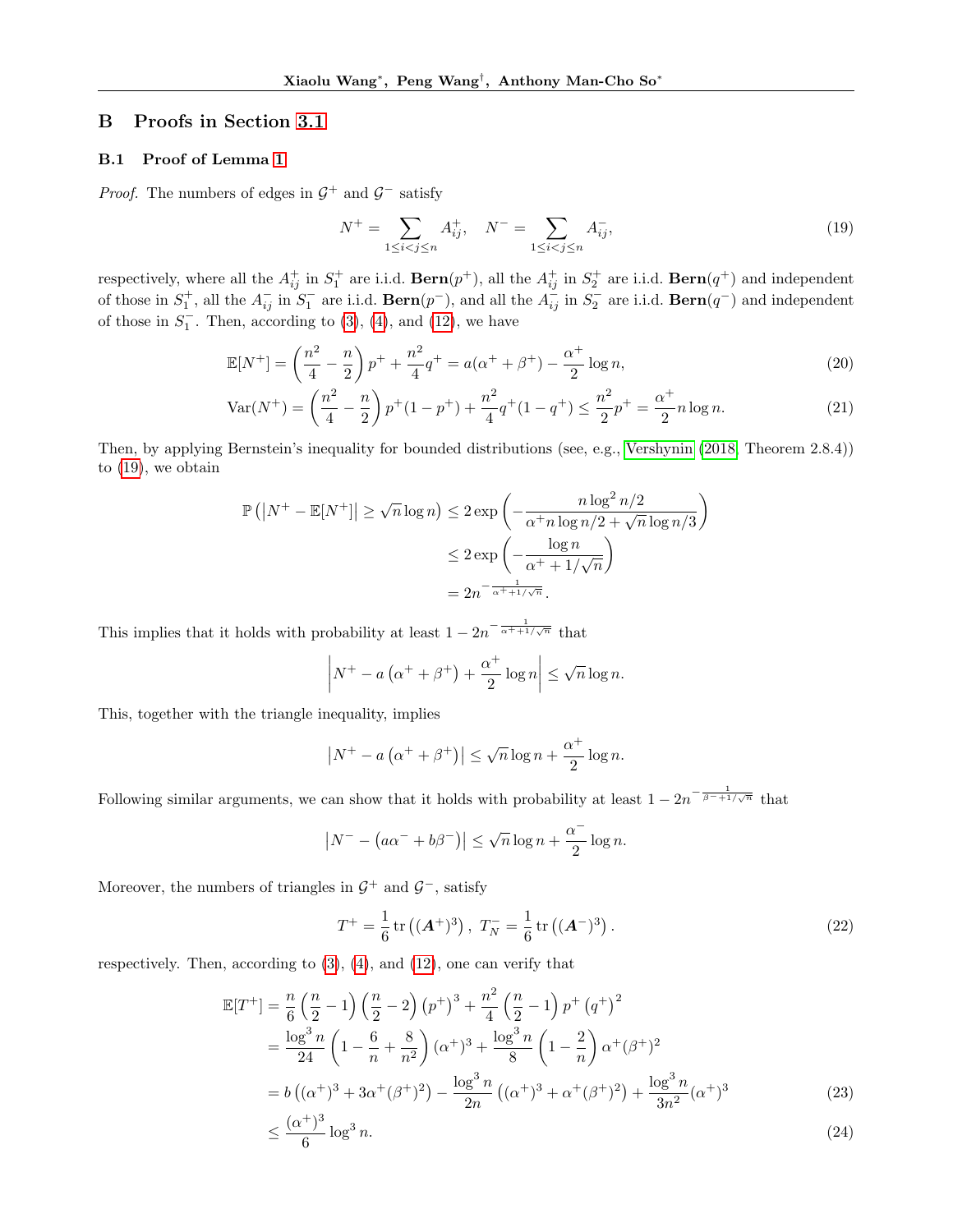where the inequality follows from  $\alpha^+ > \beta^+$ . This, together with [Vu](#page-10-8) [\(2002,](#page-10-8) Theorem 4.2) with  $k = 3$ ,  $\tilde{k} = 2$ , where the inequality follows from  $\alpha' > \beta'$ . This, together with Vu (2002, 1 heorem 4<br>  $\mathscr{E}_0 = \mathbb{E}[T^+]$ ,  $\mathscr{E}_1 = \sqrt{\mathbb{E}[T^+]}$ ,  $\mathscr{E}_2 = 1$ ,  $\lambda = \log n$ ,  $c_3 = 8\sqrt{6} + 2\sqrt{3} < 24$ , and  $d_3 = 14$ , yields

$$
\mathbb{P}\left(\left|T^+ - \mathbb{E}[T^+]\right| \geq 24\sqrt{\log n} \left(\mathbb{E}[T^+]\right)^{3/4}\right) \leq 14 \exp\left(-\frac{\log n}{4}\right) = 14n^{-\frac{1}{4}}.
$$

That is, it holds with probability at least  $1 - 14n^{-\frac{1}{4}}$  that

$$
\left|T^+ - \mathbb{E}[T^+]\right| \leq 24\sqrt{\log n} \left(\mathbb{E}[T^+]\right)^{3/4} \leq 7(\alpha^+)^{\frac{9}{4}} (\log n)^{\frac{11}{4}},
$$

where the last inequality is due to [\(24\)](#page-12-1). This, together with [\(23\)](#page-12-2) and the triangle inequality, gives

$$
\left|T^{+} - b\left((\alpha^{+})^{3} + 3\alpha^{+}(\beta^{+})^{2}\right)\right| \leq \left|T^{+} - \mathbb{E}[T^{+}]\right| + \frac{\log^{3} n}{2n} \left((\alpha^{+})^{3} + \alpha^{+}(\beta^{+})^{2}\right) - \frac{\log^{3} n}{3n^{2}} (\alpha^{+})^{3}
$$

$$
\leq 7(\alpha^{+})^{\frac{9}{4}} (\log n)^{\frac{11}{4}} + \frac{\alpha^{+3} \log^{3} n}{2n} \leq 8(\alpha^{+})^{\frac{9}{4}} (\log n)^{\frac{11}{4}},
$$

where the last inequality holds for  $n \ge \alpha^+$ . Following similar arguments, when  $n \ge \beta^-$ , it holds with probability at least  $1 - 14n^{-\frac{1}{4}}$  that

$$
\left|T^{-} - b\left((\alpha^{-})^3 + 3\alpha^{-}(\beta^{-})^2\right)\right| \le 8(\beta^{-})^{\frac{9}{4}}\left(\log n\right)^{\frac{11}{4}}.
$$

Finally, by applying the union bound, the desired results holds with probability at least  $1 - 2n^{-\frac{1}{\alpha^+ + 1/\sqrt{n}}}$  $2n^{-\frac{1}{\beta^-+1/\sqrt{n}}} - 28n^{-\frac{1}{4}}$ .  $\Box$ 

### B.2 Proof of Lemma [2](#page-5-3)

*Proof.* Indeed, motivated by [\(20\)](#page-12-3) and [\(23\)](#page-12-2), we let the estimators of the connectivity parameters  $\alpha^+$  and  $\beta^+$  be the solutions to the following system of equations:

$$
\begin{cases}\n a\hat{\alpha}^{+} + a\hat{\beta}^{+} = N^{+}, \\
 b(\hat{\alpha}^{+})^3 + 3b\hat{\alpha}^{+}(\hat{\beta}^{+})^2 = T^{+}.\n\end{cases}
$$
\n(25)

Similarly, we let the estimators of the connectivity parameters  $\alpha^-$  and  $\beta^-$  be the solutions to the following system of equations:

$$
\begin{cases}\n a\hat{\alpha}^- + a\hat{\beta}^- = N^-, \\
 b(\hat{\alpha}^-)^3 + 3b\hat{\alpha}^-(\hat{\beta}^-)^2 = T^-. \n\end{cases}
$$
\n(26)

We can consider the following unified systems of equations for given  $C, D \in \mathbb{R}$ :

<span id="page-13-0"></span>
$$
\begin{cases}\nax + ay = C, \\
bx^3 + 3bxy^2 = D,\n\end{cases}
$$
\n(27)

Eliminating  $y$  in the above system yields

$$
4bx^3 - \frac{6bC}{a}x^2 + \frac{3bC^2}{a^2}x - D = 0.
$$

According to [\(12\)](#page-5-7), we further have

$$
\left(\log^3 n\right) x^3 - \frac{6C \log^2 n}{n} x^2 + \frac{12C^2 \log n}{n^2} x - 6D = 0.
$$

This is equivalent to

$$
\left(x\log n - \frac{2C}{n}\right)^3 = 6D - \frac{8C^3}{n^3}.
$$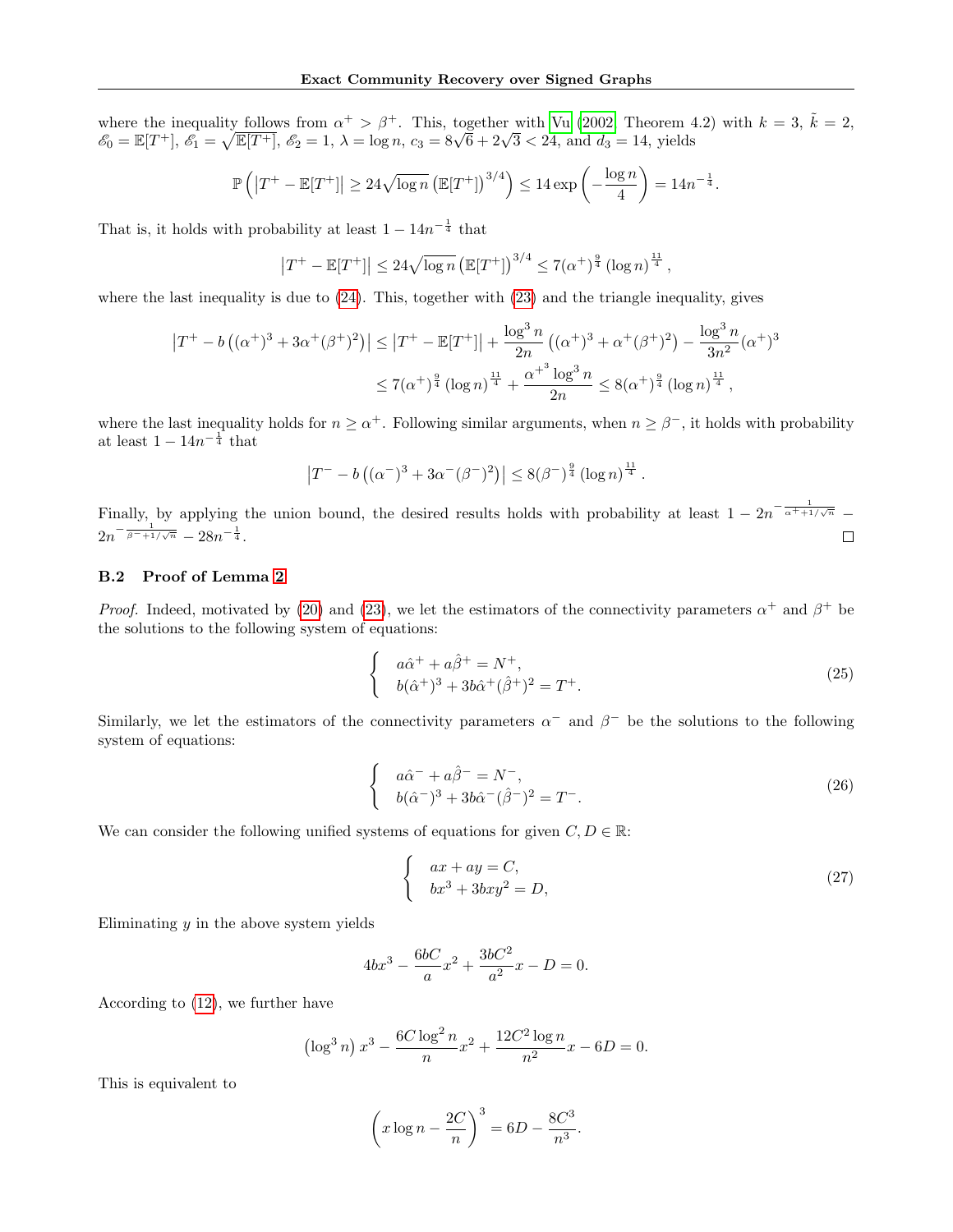This implies that the solution of the system [\(27\)](#page-13-0) has unique real root:

$$
x = \frac{1}{\log n} \left( \frac{2C}{n} + \sqrt[3]{6D - \frac{8C^3}{n^3}} \right), \ y = \frac{C}{a} - x.
$$
 (28)

To proceed, let

$$
\bar{N}^{+} = a(\alpha^{+} + \beta^{+}), \ \bar{T}^{+} = b\alpha^{+^{3}} + 3b\alpha^{+}\beta^{+^{2}}, \ \delta_{1} = N^{+} - \bar{N}^{+}, \ \delta_{2} = T^{+} - \bar{T}^{+}.
$$

By letting  $C = \overline{N}^+$ ,  $D = \overline{T}^+$  in [\(27\)](#page-13-0), it is obvious that the real root is  $x = \alpha^+$ ,  $y = \beta^+$  and

<span id="page-14-3"></span><span id="page-14-0"></span>
$$
\alpha^{+} = \frac{1}{\log n} \left( \frac{2\bar{N}^{+}}{n} + \sqrt[3]{6\bar{T}^{+} - \frac{8\bar{N}^{+3}}{n^3}} \right). \tag{29}
$$

In particular, it follows from [\(12\)](#page-5-7) that

$$
\sqrt[3]{6\bar{T}^{+} - \frac{8\bar{N}^{+3}}{n^{3}}} = \sqrt[3]{6\left(b\alpha^{+3} + 3b\alpha^{+}\beta^{+2}\right) - \frac{8\left(a(\alpha^{+} + \beta^{+})\right)^{3}}{n^{3}}} = \frac{\alpha^{+} - \beta^{+}}{2}\log n \ge 0.
$$
\n(30)

Moreover, by letting  $C = N^+$  and  $D = T^+$  in [\(27\)](#page-13-0), it follows from [\(28\)](#page-14-0) that

<span id="page-14-1"></span>
$$
\hat{\alpha}^{+} = \frac{1}{\log n} \left( \frac{2N^{+}}{n} + \sqrt[3]{6T^{+} - \frac{8N^{+3}}{n^3}} \right). \tag{31}
$$

By Lemma [1,](#page-4-4) we have  $|\delta_1| \lesssim \sqrt{n} \log n$  and  $|\delta_2| \lesssim (\log n)^{\frac{11}{4}}$ . This, together with  $\bar{N}^+ \asymp n \log n$  and  $\bar{T}^+ \asymp \log^3 n$ , implies that for sufficiently large  $n$ ,

$$
\sqrt[3]{6T^+ - \frac{8N^{+3}}{n^3}} = \sqrt[3]{6(\bar{T}^+ + \delta_2) - \frac{8(\bar{N}^+ + \delta_1)^3}{n^3}} \ge 0
$$
\n(32)

Then, we have

$$
\begin{split}\n\left| \sqrt[3]{6\bar{T}^{+} - \frac{8\bar{N}^{+3}}{n^{3}}} - \sqrt[3]{6T^{+} - \frac{8N^{+3}}{n^{3}}} \right| &\leq \left| \sqrt[3]{6(\bar{T}^{+} - T^{+}) + \left( \frac{8N^{+3}}{n^{3}} - \frac{8\bar{N}^{+3}}{n^{3}} \right)} \right| \\
&\leq \sqrt[3]{6\delta_{2} + \frac{8\delta_{1} \left( (\bar{N}^{+} + \delta_{1})^{2} + (\bar{N}^{+} + \delta_{1})\bar{N}^{+} + \bar{N}^{+2} \right)}{n^{3}}} \\
&\leq \sqrt[3]{6|\delta_{2}|} + \frac{2}{n}\sqrt[3]{|\delta_{1}|(2\bar{N}^{+} + \delta_{1})^{2}} \\
&\leq 4(\alpha^{+})^{3/4}(\log n)^{11/12} + 4\sqrt[3]{\alpha^{+} + \beta^{+}}\frac{\log n}{\sqrt[6]{n}},\n\end{split}
$$

where the first inequality is due to [\(30\)](#page-14-1), [\(32\)](#page-14-2), and the fact that  $|\sqrt[3]{u} - \sqrt[3]{v}| \leq |\sqrt[3]{u-v}|$  for any  $u, v \geq 0$  and the last inequality follows from Lemma [1.](#page-4-4) This, together with [\(29\)](#page-14-3) and [\(31\)](#page-14-4), gives

$$
|\alpha^{+} - \hat{\alpha}^{+}| = \frac{1}{\log n} \left| \frac{2(\bar{N}^{+} - N^{+})}{n} + \sqrt[3]{6\bar{T}^{+} - \frac{8\bar{N}^{+3}}{n^{3}} - \sqrt[3]{6T^{+} - \frac{8N^{+3}}{n^{3}}}} \right|
$$
  

$$
\leq 3n^{-1/2} + 4(\alpha^{+})^{3/4} (\log n)^{-1/12} + 4\sqrt[3]{\alpha^{+} + \beta^{+}} n^{-1/6}.
$$

for sufficiently large  $n$ . Moreover, we have

$$
\left|\beta^{+}-\hat{\beta}^{+}\right| = \left|\frac{\bar{N}^{+}-N^{+}}{a} - (\alpha^{+}-\hat{\alpha}^{+})\right| \leq 6n^{-1/2} + 4(\alpha^{+})^{3/4}(\log n)^{-1/12} + 4\sqrt[3]{\alpha^{+}+\beta^{+}}n^{-1/6}.
$$

Thus, there exists  $\kappa_1 > 0$ , such that for sufficiently large *n*,

$$
\max\left\{|\alpha^+ - \hat{\alpha}^+|, |\beta^+ - \hat{\beta}^+|\right\} \le \kappa_1 \left(\log n\right)^{-\frac{1}{12}}
$$

Following similar arguments, we can show that there exists  $\kappa_2 > 0$ , such that for sufficiently large n,

$$
\max \left\{ |\alpha^- - \hat{\alpha}^-|, |\beta^- - \hat{\beta}^-| \right\} \le \kappa_2 \left( \log n \right)^{-\frac{1}{12}}.
$$

 $\Box$ 

<span id="page-14-4"></span><span id="page-14-2"></span> $\overline{\phantom{a}}$ I  $\overline{\phantom{a}}$ I  $\overline{\phantom{a}}$ 

.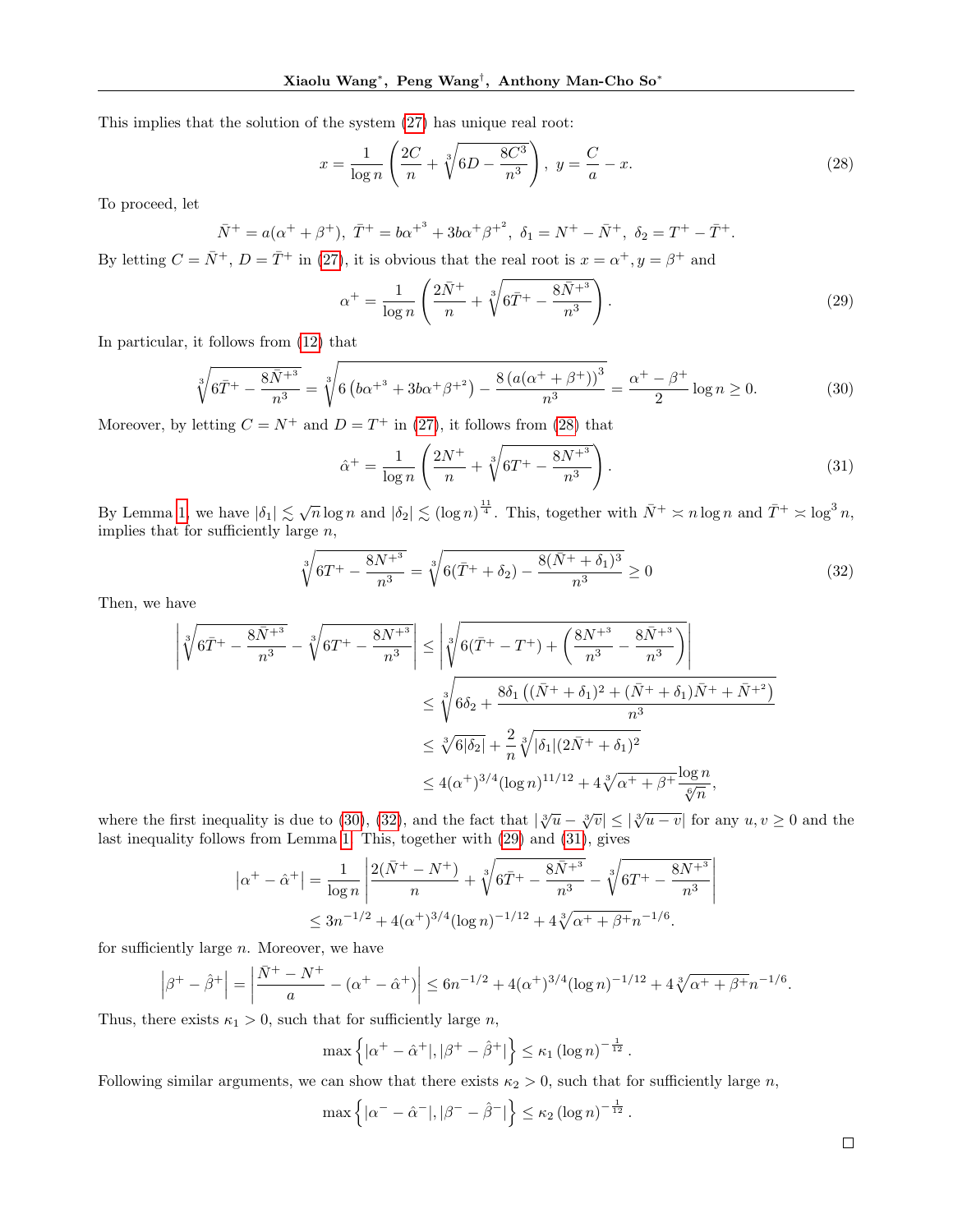# <span id="page-15-0"></span>C Proof of Proposition [2](#page-3-4)

*Proof.* By Lemma [2,](#page-5-3) for  $n > \max\{\alpha^+, \beta^-\}$ , it holds with probability at least  $1 - n^{-\Omega(1)}$  that

<span id="page-15-1"></span>
$$
|\alpha^+ - \hat{\alpha}^+| \leq \kappa_1 (\log n)^{-\frac{1}{12}},
$$

which implies that

$$
\log\left(1-\frac{\kappa_1}{\alpha^+}\left(\log n\right)^{-\frac{1}{12}}\right) \leq \log\left(\frac{\hat{\alpha}^+}{\alpha^+}\right) \leq \log\left(1+\frac{\kappa_1}{\alpha^+}\left(\log n\right)^{-\frac{1}{12}}\right),
$$

for sufficiently large n such that  $1 - \frac{\kappa_1}{\alpha^+} (\log n)^{-\frac{1}{12}} > 0$ . Then, for sufficiently large n such that  $1 - \frac{\kappa_1}{\alpha^+} (\log n)^{-\frac{1}{12}} > \frac{1}{2}$ , we have

$$
\zeta_1^+ := |\log \hat{\alpha}^+ - \log \alpha^+| = \left| \log \left( \frac{\hat{\alpha}^+}{\alpha^+} \right) \right|
$$
  
\n
$$
\leq \max \left\{ \left| \log \left( 1 - \frac{\kappa_1}{\alpha^+} \left( \log n \right)^{-\frac{1}{12}} \right) \right|, \left| \log \left( 1 + \frac{\kappa_1}{\alpha^+} \left( \log n \right)^{-\frac{1}{12}} \right) \right| \right\}
$$
  
\n
$$
\leq \frac{2\kappa_1}{\alpha^+} \left( \log n \right)^{-\frac{1}{12}},
$$
\n(33)

where the second inequality is because  $|\log(1-x)| = \log\left(1+\frac{x}{1-x}\right) \le \frac{x}{1-x} \le 2x$  for  $0 < x \le \frac{1}{2}$  and  $|\log(1+x)| \le x$ for  $x > 0$ . Following similar arguments for  $(33)$ , we can obtain

$$
\zeta_2^+ := |\log \hat{\beta}^+ - \log \beta^+| \le \frac{2\kappa_2}{\beta^+} (\log n)^{-\frac{1}{12}},\tag{34}
$$

$$
\zeta_1^- := |\log \hat{\alpha}^- - \log \alpha^-| \le \frac{2\kappa_1}{\alpha^-} (\log n)^{-\frac{1}{12}},\tag{35}
$$

<span id="page-15-2"></span>
$$
\zeta_2^- := |\log \hat{\beta}^- - \log \beta^-| \le \frac{2\kappa_2}{\beta^-} (\log n)^{-\frac{1}{12}}.
$$
\n(36)

Therefore,

$$
|\hat{\xi} - \xi| = \left| \frac{\log(\hat{\beta}^{-}/\hat{\alpha}^{-})}{\log(\hat{\alpha}^{+}/\hat{\beta}^{+})} - \frac{\log(\beta^{-}/\alpha^{-})}{\log(\alpha^{+}/\beta^{+})} \right|
$$
  
\n
$$
= \left| \frac{\log(\frac{\alpha^{+}}{\beta^{+}})\left(\log(\frac{\hat{\beta}^{-}}{\hat{\alpha}^{-}}) - \log(\frac{\beta^{-}}{\hat{\alpha}^{-}})\right) - \log(\frac{\beta^{-}}{\hat{\alpha}^{-}})\left(\log(\frac{\hat{\alpha}^{+}}{\hat{\beta}^{+}}) - \log(\frac{\alpha^{+}}{\hat{\beta}^{+}})\right)}{\log(\frac{\alpha^{+}}{\hat{\beta}^{+}})\log(\frac{\hat{\alpha}^{+}}{\hat{\beta}^{+}})} \right|
$$
  
\n
$$
= \left| \frac{\log(\frac{\alpha^{+}}{\beta^{+}})\left(\log \hat{\beta}^{-} - \log \beta^{-} + \log \alpha^{-} - \log \hat{\alpha}^{-}\right) - \log(\frac{\beta^{-}}{\alpha^{-}})\left(\log \hat{\alpha}^{+} - \log \alpha^{+} + \log \beta^{+} - \log \hat{\beta}^{+}\right)}{\log(\frac{\alpha^{+}}{\beta^{+}})\left(\log \hat{\alpha}^{+} - \log \hat{\beta}^{+}\right)} \right|
$$
  
\n
$$
\leq \left| \frac{\log(\frac{\alpha^{+}}{\beta^{+}})\left(\log \hat{\alpha}^{+} - \log \hat{\beta}^{+}\right)}{\log(\frac{\alpha^{+}}{\beta^{+}})\left(\log \hat{\alpha}^{+} - \log \hat{\beta}^{+}\right)} \right| (\zeta_{2}^{-} + \zeta_{1}^{-}) + \left| \frac{\log(\frac{\beta^{-}}{\hat{\alpha}^{-}})}{\log(\frac{\alpha^{+}}{\hat{\beta}^{+}})\left(\log \hat{\alpha}^{+} - \log \hat{\beta}^{+}\right)} \right| (\zeta_{1}^{+} + \zeta_{2}^{+})}{\log(\alpha^{+}/\beta^{+})\left(\frac{2\kappa_{1}}{\beta^{-}}(\log n)^{-\frac{1}{12}}\right)} \right|
$$
  
\n
$$
\leq \frac{1}{\log(\alpha^{+}/\beta^{+})} \left( \frac{2\kappa_{2}}{\beta^{-}} (\log n)^{-\frac{1}{12}} + \frac{2\kappa_{1}}{\alpha^{-}} (\log n)^{-\frac{1}{12
$$

where the first inequality follows from triangular inequality, the second inequality holds due to  $(33)$ – $(36)$  and the fact that for sufficiently large n such that  $\log \left( \frac{\alpha^+}{\beta^+} \right)$  $\left(\frac{\alpha^{+}}{\beta^{+}}\right) - \left(\frac{2\kappa_{1}}{\alpha^{+}} + \frac{2\kappa_{2}}{\beta^{+}}\right) (\log n)^{-\frac{1}{12}} > 0$ , we have

$$
\left|\frac{\log\left(\frac{\alpha^{+}}{\beta^{+}}\right)}{\log\left(\frac{\alpha^{+}}{\beta^{+}}\right)\left(\log \hat{\alpha}^{+} - \log \hat{\beta}^{+}\right)}\right| = \left|\frac{1}{\log\left(\frac{\alpha^{+}}{\beta^{+}}\right) + (\log \hat{\alpha}^{+} - \log \alpha^{+}) - (\log \hat{\beta}^{+} - \log \beta^{+})}\right|
$$
  

$$
\leq \frac{1}{\log\left(\frac{\alpha^{+}}{\beta^{+}}\right) - \left(\frac{2\kappa_{1}}{\alpha^{+}} + \frac{2\kappa_{2}}{\beta^{+}}\right)(\log n)^{-\frac{1}{12}}} < \frac{1}{\log(\alpha^{+}/\beta^{+})},
$$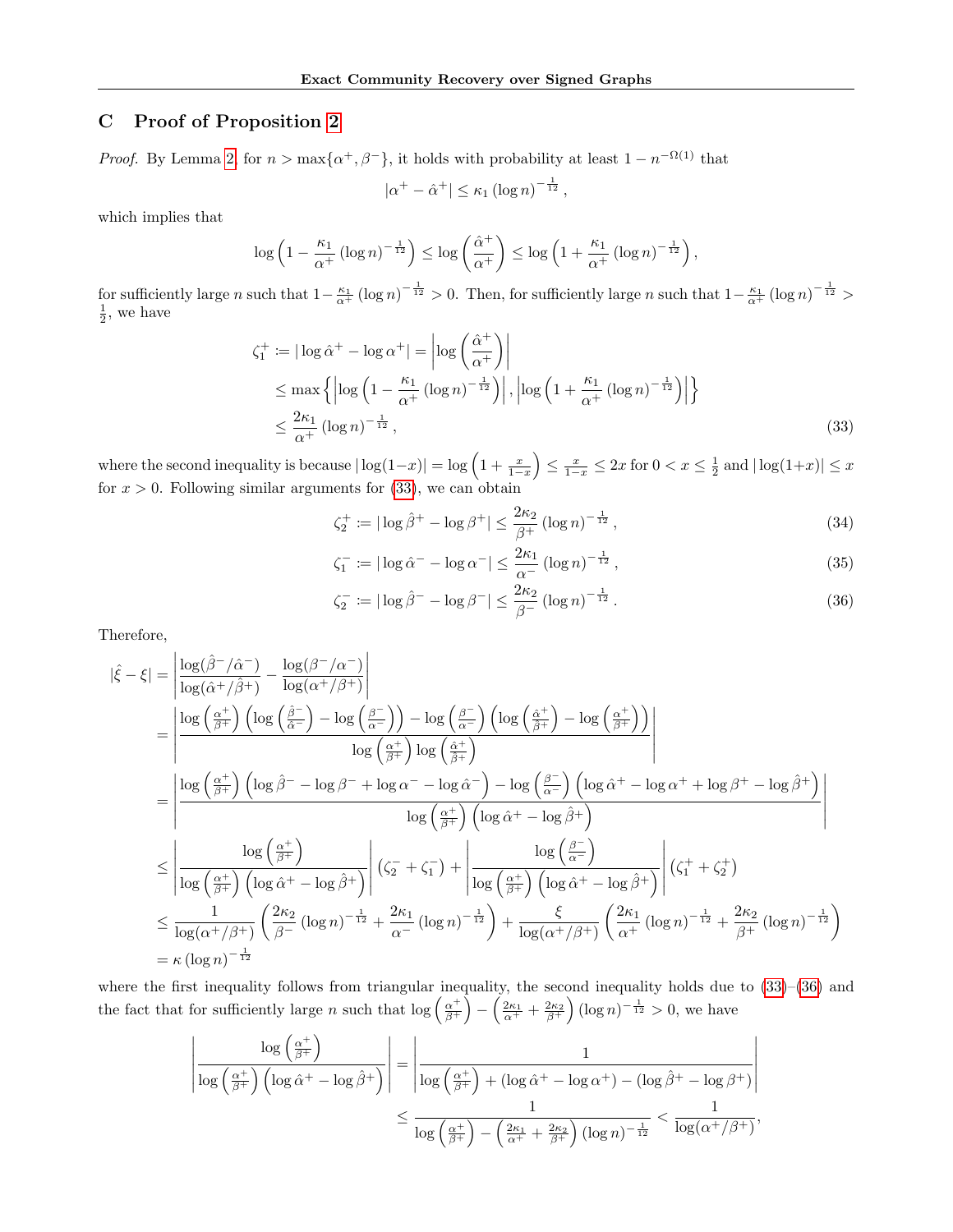and

$$
\left| \frac{\log\left(\frac{\beta^{-}}{\alpha^{+}}\right)}{\log\left(\frac{\alpha^{+}}{\beta^{+}}\right) \left(\log \hat{\alpha}^{+} - \log \hat{\beta}^{+}\right)} \right| = \left| \frac{\xi}{\log\left(\frac{\alpha^{+}}{\beta^{+}}\right) + (\log \hat{\alpha}^{+} - \log \alpha^{+}) - (\log \hat{\beta}^{+} - \log \beta^{+})} \right|
$$
  

$$
\leq \frac{\xi}{\log\left(\frac{\alpha^{+}}{\beta^{+}}\right) - \left(\frac{2\kappa_{1}}{\alpha^{+}} + \frac{2\kappa_{2}}{\beta^{+}}\right) (\log n)^{-\frac{1}{12}}} < \frac{\xi}{\log(\alpha^{+}/\beta^{+})},
$$

and the last equality directly follows by setting

$$
\kappa \coloneqq \frac{1}{\log(\alpha^+/\beta^+)} \left( \frac{2\kappa_2}{\beta^-} + \frac{2\kappa_1}{\alpha^-} \right) + \frac{\xi}{\log(\alpha^+/\beta^+)} \left( \frac{2\kappa_1}{\alpha^+} + \frac{2\kappa_2}{\beta^+} \right).
$$

The desired result is proved.

# D Proofs in Section [3.2](#page-5-1)

#### D.1 Required Technical Lemmas

We first present some technical lemmas that will be used in the sequel. The following lemma guarantees that the constant  $c_0$  that appears throughout this paper is nonzero, which is necessary for many related results to remain valid.

**Lemma 5.** If 
$$
\alpha^+ \neq \beta^+
$$
, then  $c_0 = (\alpha^+ - \beta^+) - \xi(\alpha^- - \beta^-) \neq 0$ 

*Proof.* Suppose that  $c_0 = 0$ , then  $\alpha^+ \neq \beta^+$  implies  $\alpha^- \neq \beta^-$ . By [\(8\)](#page-3-8), we have

$$
\frac{\alpha^+ - \beta^+}{\alpha^- - \beta^-} = \frac{\log \beta^- - \log \alpha^-}{\log \alpha^+ - \log \beta^+}.
$$
\n(37)

1° If  $\frac{\alpha^+ - \beta^+}{\alpha^- - \beta^-} > 0$ , then we have

$$
\alpha^{+} - \beta^{+} \text{ and } \alpha^{-} - \beta^{-} \text{ have the same sign}
$$
  
\n
$$
\Leftrightarrow \log \alpha^{+} - \log \beta^{+} \text{ and } \log \alpha^{-} - \log \beta^{-} \text{ have the same sign}
$$
  
\n
$$
\Leftrightarrow \frac{\log \alpha^{+} - \log \beta^{+}}{\log \alpha^{-} - \log \beta^{-}} > 0 \Leftrightarrow \frac{\log \beta^{-} - \log \alpha^{-}}{\log \alpha^{+} - \log \beta^{+}} < 0,
$$

which contradicts [\(37\)](#page-16-0).

2<sup>°</sup> If  $\frac{\alpha^+ - \beta^+}{\alpha^- - \beta^-} < 0$ , similar arguments yield a contradiction.

As a consequence,  $c_0 \neq 0$ .

<span id="page-16-1"></span>**Lemma 6.** Suppose that Assumption [1](#page-2-3) holds and  $\rho = \mathbf{1}^T \tilde{\mathbf{A}} \mathbf{1}/n^2$ . Then, it holds with probability at least  $1-2n^{-\frac{1}{2(\alpha^++\beta^++1)}}-2n^{-\frac{1}{2(\alpha^-+\beta^-+1)}}$  that

$$
|\rho - \mathbb{E}[\rho]| \le \frac{2\log n}{n^{3/2}},\tag{38}
$$

where  $\mathbb{E}[\rho] = \frac{(p^+ + q^+) - \xi(p^- + q^-)}{2} - \frac{p^+ - \xi p^-}{n}.$ 

Proof. For ease of exposition, we define

$$
\rho^+ = \frac{\mathbf{1}^\top A^+ \mathbf{1}}{n^2}, \quad \rho^- = \frac{\mathbf{1}^\top A^- \mathbf{1}}{n^2}.
$$

<span id="page-16-0"></span> $\Box$ 

<span id="page-16-2"></span> $\Box$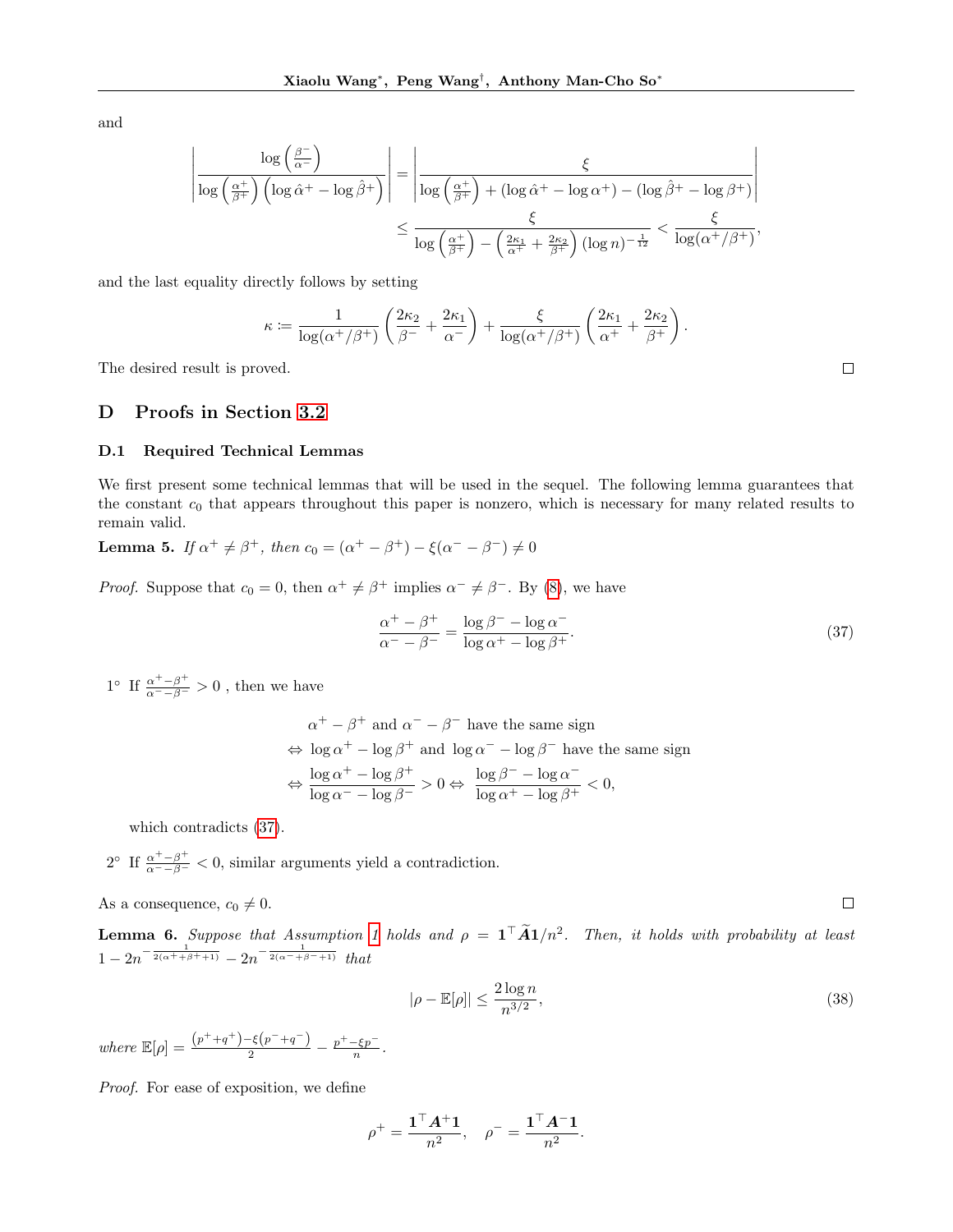Since Assumption [1](#page-2-3) holds, then by [\(6\)](#page-3-0), we can verify that

$$
\mathbb{E}[\rho^+] = \frac{p^+ + q^+}{2} - \frac{p^+}{n}, \quad \mathbb{E}[\rho^-] = \frac{p^- + q^-}{2} - \frac{p^-}{n}.
$$

Thus, according to [Wang et al.](#page-10-5) [\(2020,](#page-10-5) Lemma 1), we obtain

$$
\mathbb{P}\left(\left|\rho^+ - \mathbb{E}[\rho^+]\right| \le \frac{\log n}{n^{3/2}}\right) = \mathbb{P}\left(\left|\rho^+ - \left(\frac{1}{2}(p^+ + q^+) - \frac{p^+}{n}\right)\right| \le \frac{\log n}{n^{3/2}}\right) \ge 1 - 2n^{-\frac{1}{2(\alpha^+ + \beta^+ + 1)}}
$$

and

$$
\mathbb{P}\left(\left|\rho^{-}-\mathbb{E}[\rho^{-}]\right| \leq \frac{\log n}{n^{3/2}}\right) = \mathbb{P}\left(\left|\rho^{-}-\left(\frac{1}{2}(p^{-}+q^{-})-\frac{p^{-}}{n}\right)\right| \leq \frac{\log n}{n^{3/2}}\right) \geq 1-2n^{-\frac{1}{2(\alpha^{-}+\beta^{-}+1)}}.
$$

These, together with  $\rho = \rho^+ - \xi \rho^-$  and the union bound, imply that it holds with probability at least 1 –  $2n^{-\frac{1}{2(\alpha^+ + \beta^+ + 1)}} - 2n^{-\frac{1}{2(\alpha^- + \beta^- + 1)}}$  that

$$
|\rho - \mathbb{E}[\rho]| \le |\rho^+ - \mathbb{E}[\rho^+]| + \xi |\rho^- - \mathbb{E}[\rho^-]| \le \frac{(1+\xi)\log n}{n^{3/2}},\tag{39}
$$

where

$$
\mathbb{E}[\rho] = \frac{1}{2} \left( p^+ + q^+ \right) - \frac{\xi}{2} \left( p^- + q^- \right) - \frac{1}{n} \left( p^+ - \xi p^- \right). \tag{40}
$$

This complete the proof.

<span id="page-17-1"></span>Next, we present a spectral bound on the deviation of  $\widetilde{A}$  from its mean. **Lemma 7.** Suppose that Assumption [1](#page-2-3) holds. Then, it holds with probability at least  $1-2n^{-3}$  that

$$
\|\widetilde{A} - \mathbb{E}[\widetilde{A}]\| \le c_1 \sqrt{\log n},\tag{41}
$$

<span id="page-17-3"></span><span id="page-17-0"></span> $\Box$ 

<span id="page-17-2"></span> $\Box$ 

where  $c_1 > 0$  is a constant.

Proof. According to [Lei and Rinaldo](#page-9-25) [\(2015,](#page-9-25) Theorem 5.2) and the union bound, it holds with probability at least  $1 - 2n^{-3}$  for some constants  $c_1^+, c_1^- > 0$  that

$$
||A^+ - \mathbb{E}[A^+||] \leq c_1^+ \sqrt{\log n}, \quad ||A^- - \mathbb{E}[A^-||] \leq c_1^- \sqrt{\log n}.
$$

These, together with  $\widetilde{A} = A^+ - \xi A^-$ , yield

$$
\|\tilde{A} - \mathbb{E}[\tilde{A}]\| = \|A^+ - \xi A^- - \mathbb{E}[A^+ - \xi A^-]\|
$$
  
\n
$$
\le \|A^+ - \mathbb{E}[A^+]\| + \xi \|A^- - \mathbb{E}[A^-]\|
$$
  
\n
$$
\le c_1^+ \sqrt{\log n} + \xi c_1^- \sqrt{\log n}
$$
  
\n
$$
= c_1 \sqrt{\log n},
$$

where the last equality holds by letting  $c_1 = c_1^+ + \xi c_1^- = c_1^+ + \frac{\log(\beta^-/\alpha^-)}{\log(\alpha^+/\beta^+)}$  $\frac{\log(\beta^-/\alpha^-)}{\log(\alpha^+/\beta^+)}c_1^- > 0.$ 

### D.2 Proof of Lemma [3](#page-5-4) (Spectral Gap)

Proof. Since Assumption [1](#page-2-3) holds, then by [\(6\)](#page-3-0), we have

$$
\mathbb{E}[\mathbf{A}^+] = \frac{p^+ + q^+}{2} \mathbf{E} + \frac{p^+ - q^+}{2} \mathbf{x}^* \mathbf{x}^{* \top} - p^+ \mathbf{I}, \quad \mathbb{E}[\mathbf{A}^-] = \frac{p^- + q^-}{2} \mathbf{E} + \frac{p^- - q^-}{2} \mathbf{x}^* \mathbf{x}^{* \top} - p^- \mathbf{I}.
$$

These, together with  $\mathbf{W} = \widetilde{\mathbf{A}} - \rho \mathbf{E}$ ,  $\widetilde{\mathbf{A}} = \mathbf{A}^+ - \xi \mathbf{A}^-$ , and [\(40\)](#page-17-0), give

$$
\mathbb{E}[W] = \mathbb{E}[\tilde{A}] - \mathbb{E}[\rho]E = \mathbb{E}[A^+] - \xi \mathbb{E}[A^-] - \mathbb{E}[\rho]E
$$
  
=  $\frac{1}{2} ((p^+ - q^+) - \xi(p^- - q^-)) x^* x^{*^+} + \frac{1}{n} (p^+ - \xi p^-) E - (p^+ - \xi p^-) I.$  (42)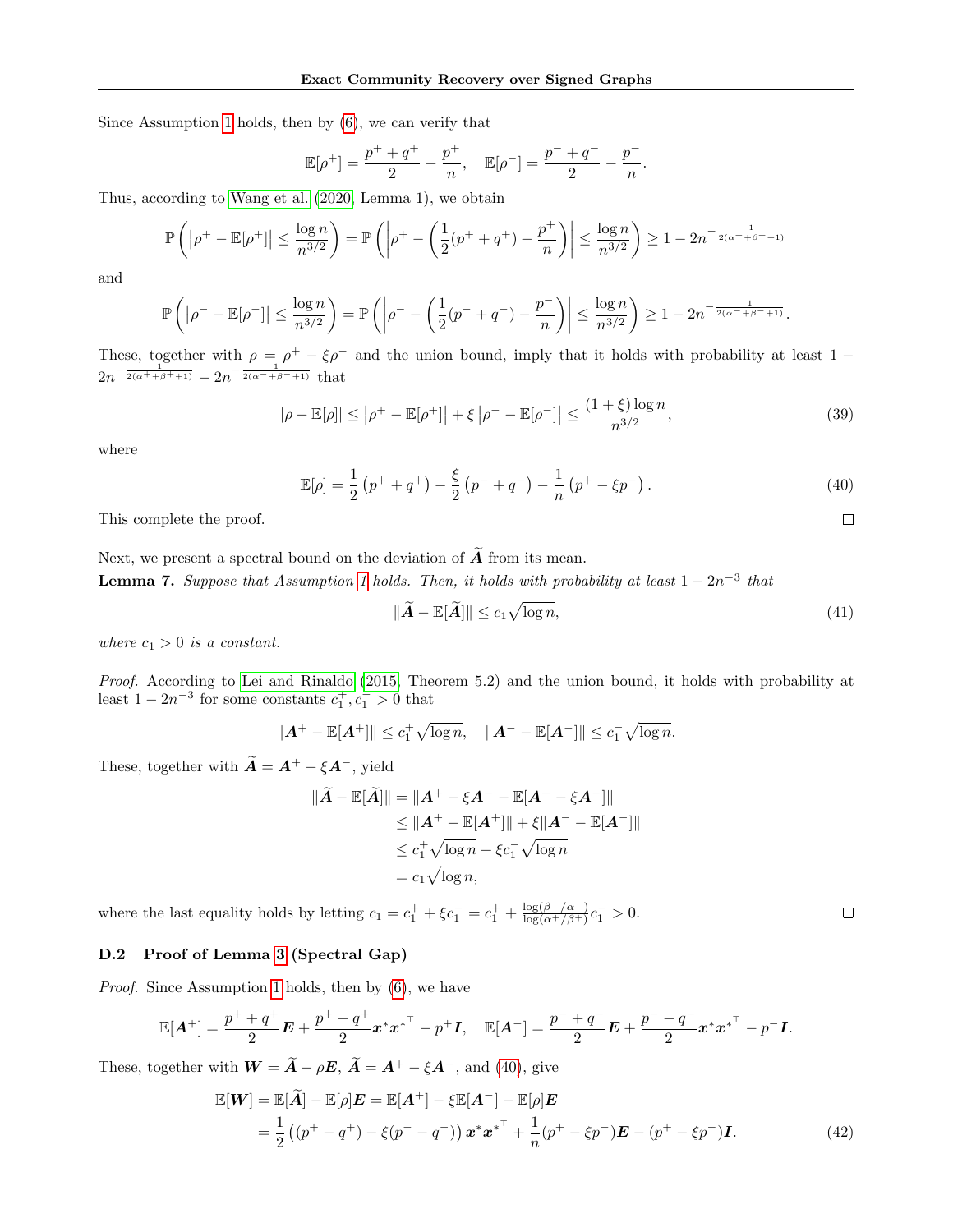Let  $\nu_1 \geq \nu_2 \geq \cdots \geq \nu_n$  be the eigenvalues of  $((p^+ - q^+) - \xi(p^- - q^-))x^*x^{*\top}/2$ . Using [\(3\)](#page-2-1) and [\(4\)](#page-2-2), one can compute

$$
\nu_1 = \frac{\log n}{2} ((\alpha^+ - \beta^+) - \xi (\alpha^- - \beta^-)), \quad \nu_i = 0 \text{ for } i = 2, ..., n. \tag{43}
$$

Let  $\Delta := W - ((p^+ - q^+) - \xi(p^- - q^-)) x^* x^{*T}/2$ , then it follows from Weyl's inequality that

$$
||\lambda_i| - |\nu_i|| \le |\lambda_i - \nu_i| \le ||\Delta||, \ i = 1, 2, \cdots, n. \tag{44}
$$

Besides, note that

<span id="page-18-2"></span><span id="page-18-1"></span><span id="page-18-0"></span>
$$
\mathbf{W} = \mathbb{E}[\mathbf{W}] + (\widetilde{\mathbf{A}} - \mathbb{E}[\widetilde{\mathbf{A}}]) - (\rho - \mathbb{E}[\rho])\mathbf{E}.
$$
\n(45)

According to Lemma [6,](#page-16-1) Lemma [7,](#page-17-1) and the union bound, it holds with probability at least  $1 - 2n^{-3}$  $2n^{-\frac{1}{2(\alpha^+ + \beta^+ + 1)}} - 2n^{-\frac{1}{2(\alpha^- + \beta^- + 1)}}$ 

$$
\|(\widetilde{\mathbf{A}}-\mathbb{E}[\widetilde{\mathbf{A}}])-(\rho-\mathbb{E}[\rho])\mathbf{E}\| \le \|\widetilde{\mathbf{A}}-\mathbb{E}[\widetilde{\mathbf{A}}]\|+n\|\rho-\mathbb{E}[\rho]\| \le c_1\sqrt{\log n}+(1+\xi)\frac{\log n}{\sqrt{n}}\le 2c_1\sqrt{\log n},
$$

where the last inequality is due to  $n \geq (1+\xi)^2 \log n/c_1^2$  for sufficiently large n. This, together with [\(42\)](#page-17-2) and  $(45)$ , implies

$$
\|\Delta\| = \left\| W - \frac{1}{2} \left( (p^+ - q^+) - \xi (p^- - q^-) \right) x^* x^{*^{\top}} \right\| \le 2c_1 \sqrt{\log n} + 2|p^+ - \xi p^-| \le 3c_1 \sqrt{\log n} \tag{46}
$$

where the last inequality is due to [\(3\)](#page-2-1) and [\(8\)](#page-3-8) for sufficiently large n. By [\(43\)](#page-18-1), [\(44\)](#page-18-2), and [\(46\)](#page-18-3), for all sufficiently large n, it holds with probability at least  $1 - n^{-\Omega(1)}$  that

<span id="page-18-4"></span><span id="page-18-3"></span>
$$
|\lambda_1| \ge |\nu_1| - ||\Delta|| \ge \frac{c_0}{2} \log n - 3c_1 \sqrt{\log n},\tag{47}
$$

<span id="page-18-5"></span>
$$
|\lambda_i| \le |\nu_i| + ||\mathbf{\Delta}|| \le 3c_1 \sqrt{\log n}, \text{ for } i = 2, \dots, n. \tag{48}
$$

Moreover, applying the Davis-Kahan theorem (see, e.g., [Vershynin](#page-9-24) [\(2018,](#page-9-24) Theorem 4.5.5)) to  $W$  yields

$$
\min_{\theta \in \{\pm 1\}} \left\| \boldsymbol{u}_1 - \theta \frac{\boldsymbol{x}^*}{\sqrt{n}} \right\| \le \frac{2\sqrt{2} \left\| \boldsymbol{W} - \frac{1}{2} \left( \left( p^+ - q^+ \right) - \xi \left( p^- - q^- \right) \right) \boldsymbol{x}^* {\boldsymbol{x}^*}^\top \right\|}{|\nu_1|} \le \frac{12\sqrt{2}c_1}{\left| \left( \alpha^+ - \beta^+ \right) - \xi \left( \alpha^- - \beta^- \right) \right| \sqrt{\log n}},
$$

where the last inequality is due to  $(43)$  and  $(46)$ , and the last inequality holds for sufficiently large n and for where the last inequality is due to (43) and (40<br>  $i = 2, \ldots, n$ . Setting  $c_2 := 12\sqrt{2}c_1/c_0$  gives [\(15\)](#page-5-8).  $\Box$ 

# D.3 Proof of Proposition [3](#page-5-0)

*Proof.* Let  $W = U \Lambda U^{\top}$  be the eigenvalue decomposition of of W, where  $\Lambda = \text{diag}(\lambda_1, \ldots, \lambda_n)$  with  $\lambda_1 \geq \cdots \geq \lambda_n$  $\lambda_n$  being the eigenvalues and  $\boldsymbol{U} = [\boldsymbol{u}_1 \cdots \boldsymbol{u}_n]$  are the associated eigenvectors. Suppose that the results in Lemma [3](#page-5-4) holds, which happens with probability at least  $1 - n^{-\Omega(1)}$ . First, by the power iteration in Algorithm [1,](#page-4-0) we have

$$
\bm{y}^{(t)} = \frac{\bm{W} \bm{y}^{(t-1)}}{\|\bm{W} \bm{y}^{(t-1)}\|_2} = \frac{\bm{W}^2 \bm{y}^{(t-2)}}{\|\bm{W}^2 \bm{y}^{(t-2)}\|_2} = \cdots = \frac{\bm{W}^t \bm{y}^{(0)}}{\|\bm{W}^t \bm{y}^{(0)}\|_2}.
$$

Let the eigendecomposition of W be  $W = U \Lambda U^{\top}$  and  $b = U^{\top} y^{(0)}$ , then

$$
\langle \boldsymbol{u}_1, \boldsymbol{y}^{(t)} \rangle = \frac{\boldsymbol{u}_1^\top \boldsymbol{W}^t \boldsymbol{y}^{(0)}}{\|\boldsymbol{W}^t \boldsymbol{y}^{(0)}\|_2} = \frac{\boldsymbol{u}_1^\top \boldsymbol{U} \boldsymbol{\Lambda}^t \boldsymbol{U}^\top \boldsymbol{y}^{(0)}}{\|\boldsymbol{U} \boldsymbol{\Lambda}^t \boldsymbol{U}^\top \boldsymbol{y}^{(0)}\|_2} = \frac{\boldsymbol{u}_1^\top \boldsymbol{U} \boldsymbol{\Lambda}^t \boldsymbol{b}}{\|\boldsymbol{\Lambda}^t \boldsymbol{b}\|_2} = \frac{\lambda_1^t b_1}{\sqrt{\sum_{i=1}^n \lambda_i^{2t} b_i^2}}.
$$

Besides, Cauchy-Schwartz inequality reads

$$
|\langle u_1, y^{(t)} \rangle| \le ||u_1||_2 ||y^{(t)}||_2 = 1.
$$

We then consider the following two cases: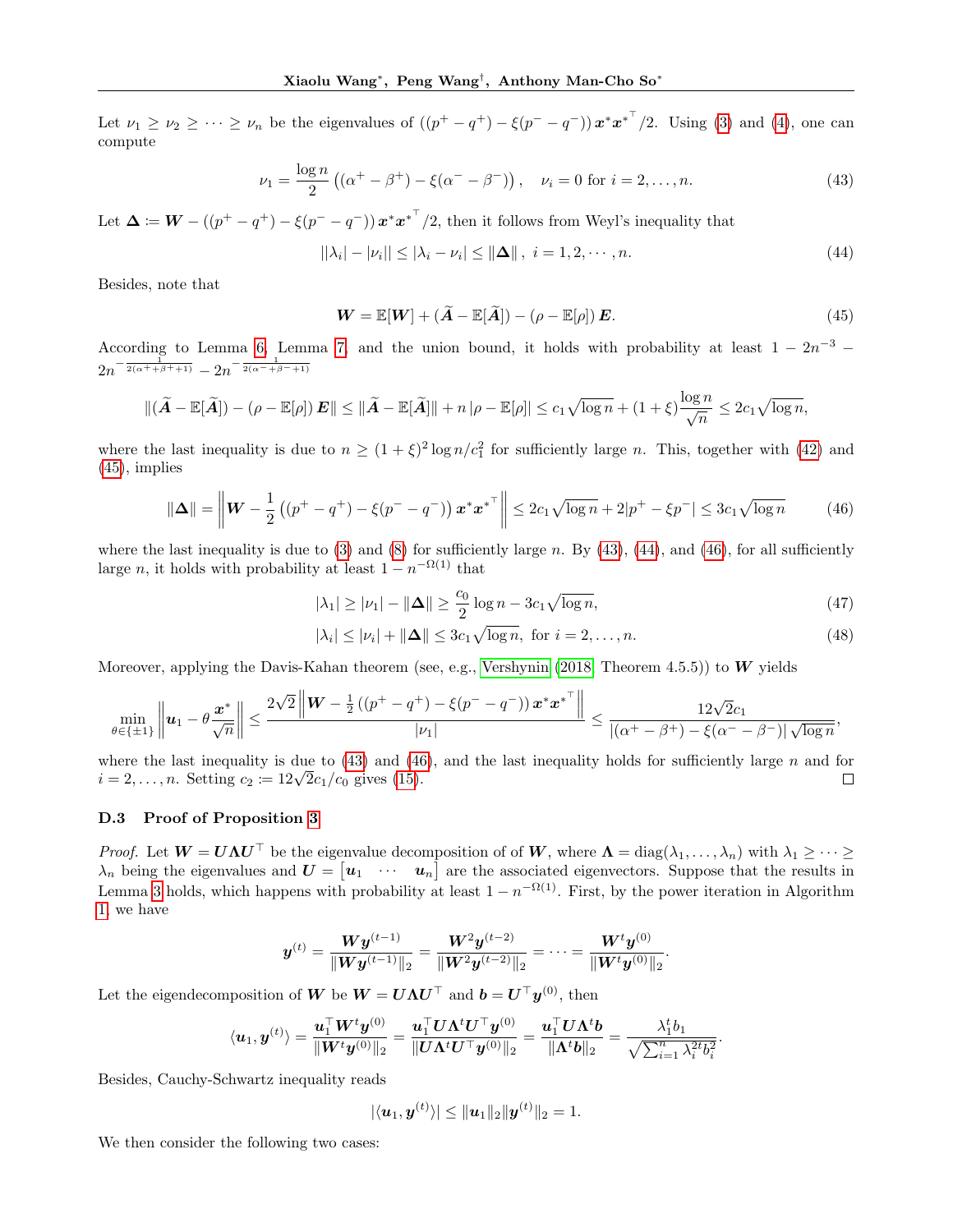$1^{\circ}$  Assume that  $b_1 \geq 0$ . Since  $\lambda_1 > 0$ , then  $\langle u_1, y^{(t)} \rangle \geq 0$ , i.e.,  $0 \leq \langle u_1, y^{(t)} \rangle \leq 1$ . By [Wang et al.](#page-10-5) [\(2020,](#page-10-5) Lemma 4), for sufficiently large n, it holds with probability at least  $1 - 2n^{-1/2}$  that

<span id="page-19-0"></span>
$$
\sum_{i=2}^{n} \left(\frac{b_i}{b_1}\right)^2 \le \frac{n^2}{2}.\tag{49}
$$

Then, for sufficiently large n, it holds with probability at least  $1 - n^{-\Omega(1)}$  that

$$
\|\mathbf{y}^{(t)} - \mathbf{u}_1\|_2^2 = \|\mathbf{y}^{(t)}\|_2^2 + \|\mathbf{u}_1\|_2^2 - 2\langle \mathbf{u}_1, \mathbf{y}^{(t)} \rangle = 2\left(1 - \langle \mathbf{u}_1, \mathbf{y}^{(t)} \rangle\right)
$$
  
\$\leq 2\left(1 - \langle \mathbf{u}\_1, \mathbf{y}^{(t)} \rangle^2\right) = 2\frac{\sum\_{i=2}^n \lambda\_i^{2t} b\_i^2}{\sum\_{i=1}^n \lambda\_i^{2t} b\_i^2} \leq 2\frac{\sum\_{i=2}^n \lambda\_i^{2t} b\_i^2}{\lambda\_1^{2k} b\_1^2} \leq 2\left|\frac{\lambda'}{\lambda\_1}\right|^{2t} \sum\_{i=2}^n \left(\frac{b\_i}{b\_1}\right)^2  
\$\leq \left(\frac{6c\_1}{|\alpha^+ - \beta^+ - \xi(\alpha^- - \beta^-)|\sqrt{\log n} - 6c\_1}\right)^{2t} n^2\$,

where  $\lambda' \coloneqq \max\{|\lambda_2|,\ldots,|\lambda_n|\}$  and the last inequality follows from [\(47\)](#page-18-4), [\(48\)](#page-18-5), and [\(49\)](#page-19-0). That is,

$$
\|\bm{y}^{(t)}-\bm{u}_1\|_2 \leq n \left(\frac{6c_1}{|\alpha^+ - \beta^+ - \xi(\alpha^- - \beta^-)|\sqrt{\log n} - 6c_1}\right)^t.
$$

2<sup>°</sup> Assume that  $b_1 < 0$ . Since  $\lambda_1 > 0$ , then  $\langle u_1, y^{(t)} \rangle < 0$ , i.e.,  $-1 \le \langle u_1, y^{(t)} \rangle < 0$ . Following similar arguments with case 1<sup>°</sup>, we have

$$
\|\mathbf{y}^{(t)} + \mathbf{u}_1\|_2^2 \leq 2\left(1 - \langle \mathbf{u}_1, \mathbf{y}^{(t)} \rangle^2\right) \leq \left(\frac{6c_1}{|\alpha^+ - \beta^+ - \xi(\alpha^- - \beta^-)|\sqrt{\log n} - 6c_1}\right)^{2t} n^2,
$$

i.e.,

$$
\|\bm{y}^{(t)}+\bm{u}_1\|_2 \leq n \left(\frac{6c_1}{|\alpha^+ - \beta^+ - \xi(\alpha^- - \beta^-)|\sqrt{\log n} - 6c_1}\right)^t.
$$

Combining cases 1<sup>°</sup> and 2<sup>°</sup>, we have for all  $t \geq 0$  and for sufficiently large n, it holds with probability at least  $1 - n^{-\Omega(1)}$  that

$$
\min_{\theta \in \{\pm 1\}} \|y^{(t)} - \theta u_1\|_2 \le n \left(\frac{6c_1}{c_0 \sqrt{\log n} - 6c_1}\right)^t.
$$

# E Proofs in Section [3.3](#page-5-2)

### E.1 Proof of Lemma [4](#page-5-5)

*Proof.* Let  $m \coloneqq n/2$  and

$$
I_1 := \{(i, j) : \text{ nodes } i, j \text{ belong to the same community}\},
$$

$$
I_2 := \{(i, j) : \text{ nodes } i, j \text{ belong to different communities}\}.
$$

Then, it follows from  $\boldsymbol{Ex}^* = \boldsymbol{0}$ , [\(3\)](#page-2-1), [\(4\)](#page-2-2), and [\(6\)](#page-3-0) that

$$
x_i^*(\boldsymbol{W}\boldsymbol{x}^*)_i = x_i^*(\tilde{\boldsymbol{A}}\boldsymbol{x}^*)_i = x_i^*\left((\boldsymbol{A}^+ - \xi \boldsymbol{A}^-)\boldsymbol{x}^*\right)_i
$$
  
= 
$$
\sum_{j:(i,j) \in I_1} (A_{ij}^+ - \xi A_{ij}^-) x_i^* x_j^* + \sum_{j:(i,j) \in I_2} (A_{ij}^+ - \xi A_{ij}^-) x_i^* x_j^* = \sum_{j=1}^{m-1} X_j - \sum_{j=1}^m Y_j,
$$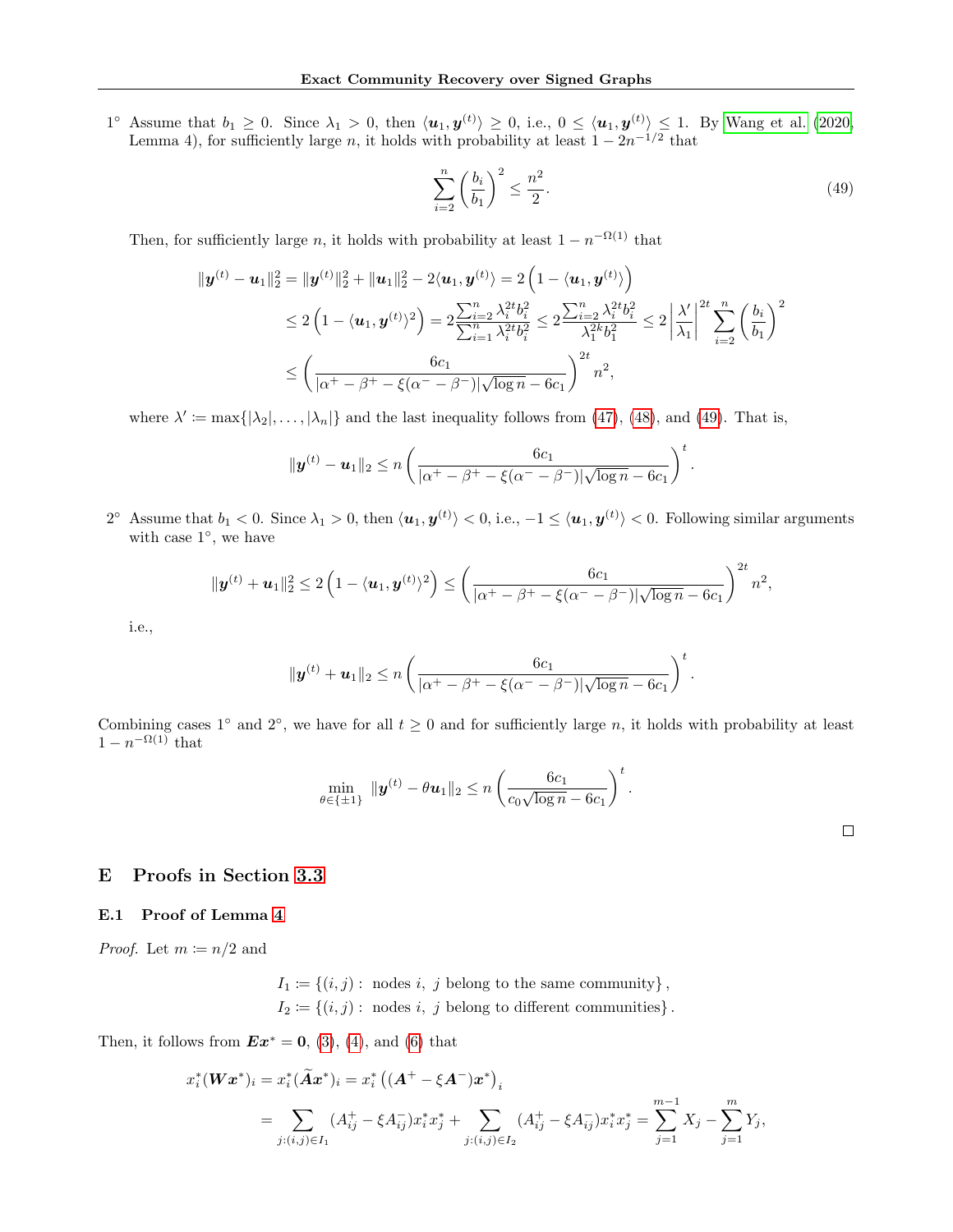where  $\{X_j : j = 1, \ldots, m-1\}$  are i.i.d. random variables whose distributions are given by

<span id="page-20-0"></span>
$$
X_j = \begin{cases} 1, & \text{w.p. } p^+, \\ -\xi, & \text{w.p. } p^-, \\ 0, & \text{w.p. } 1 - (p^+ + p^-), \end{cases} \quad \text{for } j = 1, \dots, m,
$$
\n
$$
(50)
$$

and  $\{Y_j : j = 1, \ldots, m\}$ , independent of  $\{X_j : j = 1, \ldots, m-1\}$ , are i.i.d. random variables whose distributions are given by

<span id="page-20-1"></span>
$$
Y_j = \begin{cases} 1, & \text{w.p. } q^+, \\ -\xi, & \text{w.p. } q^-, \\ 0, & \text{w.p. } 1 - (q^+ + q^-), \end{cases} \quad \text{for } j = 1, ..., m. \tag{51}
$$

For any  $\gamma > 0$ , applying Markov's inequality to the moment generating function with  $\lambda < 0$  yields

$$
\mathbb{P}(x_i^*(\boldsymbol{W}\boldsymbol{x}^*)_i \leq \gamma \log n) = \mathbb{P}\left(\sum_{j=1}^{m-1} X_j - \sum_{j=1}^m Y_j \leq \gamma \log n\right) \leq \mathbb{P}\left(\sum_{j=1}^m X_j - \sum_{j=1}^m Y_j \leq \gamma \log n + 1\right)
$$
  
\n
$$
\leq \mathbb{P}\left(\sum_{j=1}^m X_j - \sum_{j=1}^m Y_j \leq \gamma' \log n\right) = \mathbb{P}\left(\exp\left(\lambda \left(\sum_{j=1}^m X_j - \sum_{j=1}^m Y_j\right)\right)\right) \geq \exp(\lambda \gamma' \log n)\right)
$$
  
\n
$$
\leq n^{-\lambda \gamma'} \mathbb{E}\left[\exp\left(\lambda \left(\sum_{j=1}^m X_j - \sum_{j=1}^m Y_j\right)\right)\right]
$$
  
\n
$$
= n^{-\lambda \gamma'} \mathbb{E}\left[\exp\left(\lambda \sum_{j=1}^m X_j\right)\right] \mathbb{E}\left[\exp\left(-\lambda \sum_{j=1}^m Y_j\right)\right]
$$
  
\n
$$
= n^{-\lambda \gamma'} \prod_{j=1}^m \mathbb{E}\left[\exp(\lambda X_j)\right] \prod_{j=1}^m \mathbb{E}\left[\exp(-\lambda Y_j)\right]
$$
  
\n
$$
= n^{-\lambda \gamma'} \left(n^+ e^{\lambda} + p^- e^{-\xi \lambda} + 1 - (p^+ + p^-)\right)^{\frac{n}{2}} \left(q^+ e^{-\lambda} + q^- e^{\xi \lambda} + 1 - (q^+ + q^-)\right)^{\frac{n}{2}},
$$

where the second inequality holds by  $\gamma' \geq \gamma + 1/\log n$ , the third equality is due to the fact that  $\{Y_j : j = 1, \ldots, m\}$ are independent of  $\{X_j : j = 1, \ldots, m\}$ , and the last equality follows from [\(50\)](#page-20-0) and [\(51\)](#page-20-1). Taking logarithm of the above inequality and using [\(3\)](#page-2-1) and [\(4\)](#page-2-2) yield

<span id="page-20-2"></span>
$$
\log \mathbb{P}\left(x_i^*(\boldsymbol{W}\boldsymbol{x}^*)_i \le \gamma \log n\right)
$$
  
\n
$$
\le -\lambda \gamma' \log n + \frac{n}{2} \log \left(\frac{\alpha^+ \log n}{n} (e^{\lambda} - 1) + \frac{\alpha^- \log n}{n} (e^{-\xi \lambda} - 1) + 1\right)
$$
  
\n
$$
+ \frac{n}{2} \log \left(\frac{\beta^+ \log n}{n} (e^{-\lambda} - 1) + \frac{\beta^- \log n}{n} (e^{\xi \lambda} - 1) + 1\right)
$$
  
\n
$$
\le -\lambda \gamma' \log n + \frac{n}{2} \left(\frac{\alpha^+ \log n}{n} (e^{\lambda} - 1) + \frac{\alpha^- \log n}{n} (e^{-\xi \lambda} - 1)\right)
$$
  
\n
$$
+ \frac{n}{2} \left(\frac{\beta^+ \log n}{n} (e^{-\lambda} - 1) + \frac{\beta^- \log n}{n} (e^{\xi \lambda} - 1)\right)
$$
  
\n
$$
= \left(-\lambda \gamma' + \frac{\alpha^+}{2} (e^{\lambda} - 1) + \frac{\alpha^-}{2} (e^{-\xi \lambda} - 1) + \frac{\beta^+}{2} (e^{-\lambda} - 1) + \frac{\beta^-}{2} (e^{\xi \lambda} - 1)\right) \log n,
$$
 (52)

where the second inequality is due to  $\log(1+x) \leq x$  for any  $x > -1$ . Taking  $\lambda = -\log(\alpha^+/\beta^+)/2 < 0$ , we have

$$
e^{\lambda} = \exp\left(-\frac{\log(\alpha^+/\beta^+)}{2}\right) = \sqrt{\frac{\beta^+}{\alpha^+}}, \quad e^{\xi\lambda} = \exp\left(-\frac{\log(\beta^-/\alpha^-)}{\log(\alpha^+/\beta^+)} \cdot \frac{\log(\alpha^+/\beta^+)}{2}\right) = \sqrt{\frac{\alpha^-}{\beta^-}}.
$$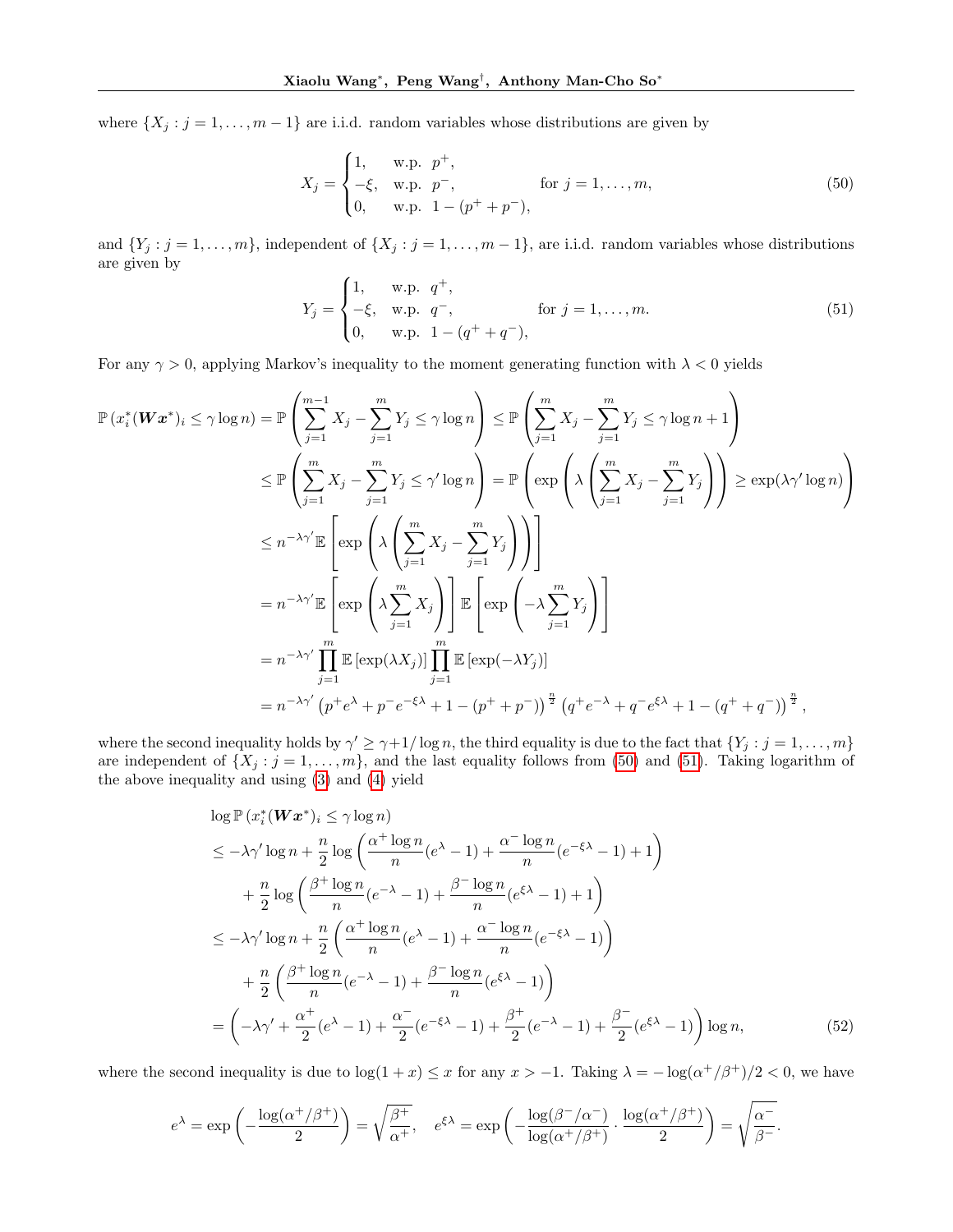It follows from this that

$$
\frac{\alpha^{+}}{2}(e^{\lambda} - 1) + \frac{\alpha^{-}}{2}(e^{\xi\lambda} - 1) + \frac{\beta^{+}}{2}(e^{-\lambda} - 1) + \frac{\beta^{-}}{2}(e^{-\xi\lambda} - 1) \n= \frac{\alpha^{+}}{2}\left(\sqrt{\frac{\beta^{+}}{\alpha^{+}}} - 1\right) + \frac{\alpha^{-}}{2}\left(\sqrt{\frac{\beta^{-}}{\alpha^{-}}} - 1\right) + \frac{\beta^{+}}{2}\left(\sqrt{\frac{\alpha^{+}}{\beta^{+}}} - 1\right) + \frac{\beta^{-}}{2}\left(\sqrt{\frac{\alpha^{-}}{\beta^{-}}} - 1\right) \n= \sqrt{\alpha^{+}\beta^{+}} - \frac{\alpha^{+}}{2} - \frac{\beta^{+}}{2} + \sqrt{\alpha^{-}\beta^{-}} - \frac{\alpha^{-}}{2} - \frac{\beta^{-}}{2} \n= -\frac{1}{2}(\sqrt{\alpha^{+}} - \sqrt{\beta^{+}})^{2} - \frac{1}{2}(\sqrt{\alpha^{-}} - \sqrt{\beta^{-}})^{2}.
$$

This, together with [\(52\)](#page-20-2), yields

$$
\log \mathbb{P}\left(x_i^*(\boldsymbol{W}\boldsymbol{x}^*)_i \leq \gamma \log n\right) \leq \frac{1}{2} \left(\gamma' \log \left(\frac{\alpha^+}{\beta^+}\right) - (\sqrt{\alpha^+} - \sqrt{\beta^+})^2 - (\sqrt{\alpha^-} - \sqrt{\beta^-})^2\right) \log n
$$

Thus, we have

$$
\mathbb{P}\left(x_i^*(\boldsymbol{W}\boldsymbol{x}^*)_i \leq \gamma \log n\right) \leq n^{-\frac{1}{2}\left((\sqrt{\alpha^+} - \sqrt{\beta^+})^2 + (\sqrt{\alpha^-} - \sqrt{\beta^-})^2\right) + \frac{\gamma'}{2} \log\left(\frac{\alpha^+}{\beta^+}\right)}.
$$

According to the union bound, it holds that

$$
\mathbb{P}\left(\min\{x_i^*(\boldsymbol{W}\boldsymbol{x}^*)_i:i=1,\ldots,n\}\geq\gamma\log n\right)\geq1-n^{1-\frac{1}{2}\left((\sqrt{\alpha^+}-\sqrt{\beta^+})^2+(\sqrt{\alpha^-}-\sqrt{\beta^-})^2\right)+\frac{\gamma'}{2}\log\left(\frac{\alpha^+}{\beta^+}\right)}.
$$

In particular, by  $\alpha^+ > \beta^+$  and [\(5\)](#page-2-4), for sufficiently large *n*, there exist constants  $\gamma$  and  $\gamma'$  satisfying

$$
0 < \gamma + \frac{1}{\log n} < \gamma' < \frac{(\sqrt{\alpha^+} - \sqrt{\beta^+})^2 + (\sqrt{\alpha^-} - \sqrt{\beta^-})^2 - 2}{2\log(\alpha^+/\beta^+)}
$$

such that

$$
1-\frac{1}{2}\left((\sqrt{\alpha^{+}}-\sqrt{\beta^{+}})^{2}+(\sqrt{\alpha^{-}}-\sqrt{\beta^{-}})^{2}\right)+\frac{\gamma'}{2}\log\left(\frac{\alpha^{+}}{\beta^{+}}\right)<0.
$$

E.2 Proof of Proposition [4](#page-5-6) (Contraction Property) and Its Corollary

Proof. We only prove statement (i), then statement (ii) can be shown similarly. According to Lemma [4,](#page-5-5) Lemma [6,](#page-16-1) Lemma [7,](#page-17-1) [\(16\)](#page-5-9), [\(38\)](#page-16-2), and [\(41\)](#page-17-3) hold with probability at least  $1 - n^{-\Omega(1)}$  Let  $\widetilde{\mathbf{\Delta}} := \widetilde{\mathbf{A}} - \mathbb{E}[\widetilde{\mathbf{A}}]$ . According to  $(42)$  and  $(45)$ , we have

$$
\mathbf{W} = \frac{p^+ - q^+ - \xi(p^- - q^-)}{2} \mathbf{x}^* \mathbf{x}^{* \top} + \frac{1}{n} (p^+ - \xi p^-) \mathbf{E} - (p^+ - \xi p^-) \mathbf{I} + \widetilde{\mathbf{\Delta}} - (\rho - \mathbb{E}[\rho]) \mathbf{E}.
$$
 (53)

Let  $\boldsymbol{x} \in \mathbb{R}^n$  be arbitrary such that  $\|\boldsymbol{x}\| = \sqrt{n}$ . Since  $\|\boldsymbol{x}\| = \|\boldsymbol{x}^*\| = \sqrt{n}$ , we have

 $\overline{\phantom{a}}$ 

$$
\|\boldsymbol{x} - \boldsymbol{x}^*\|^2 = \|\boldsymbol{x}\|^2 + \|\boldsymbol{x}^*\|^2 - 2{\boldsymbol{x}^*}^\top \boldsymbol{x} = 2{\boldsymbol{x}^*}^\top \boldsymbol{x}^* - 2{\boldsymbol{x}^*}^\top \boldsymbol{x},
$$

which implies

$$
|\boldsymbol{x}^{*T}(\boldsymbol{x}^* - \boldsymbol{x})| = \frac{1}{2} ||\boldsymbol{x} - \boldsymbol{x}^*||^2.
$$
 (54)

<span id="page-21-2"></span><span id="page-21-1"></span><span id="page-21-0"></span> $\Box$ 

Then, we have

$$
\|Wx - Wx^*\|
$$
\n
$$
\leq \frac{1}{2} |p^+ - q^+ - \xi(p^- - q^-)| \|x^*x^{*^+}(x - x^*)\| + \frac{1}{n} \|(p^+ - \xi p^-)E(x - x^*)\|
$$
\n
$$
+ |p^+ - \xi p^-| \|x - x^*\| + \|\tilde{\Delta}(x - x^*)\| + \|(\rho - \mathbb{E}[\rho])E(x - x^*)\|
$$
\n
$$
\leq \frac{\sqrt{n}}{4} |p^+ - q^+ - \xi(p^- - q^-)| \|x - x^*\|^2 + 2 |p^+ - \xi p^-| \|x - x^*\| + \|\tilde{\Delta}\| \|x - x^*\| + n |\rho - \mathbb{E}[\rho] \|x - x^*\|
$$
\n
$$
\leq \frac{c_0 \log n}{4\sqrt{n}} \|x - x^*\|^2 + \left(\frac{2 \log n}{n} |a^+ - \xi \alpha^-| + c_1 \sqrt{\log n} + (1 + \xi) \frac{\log n}{\sqrt{n}}\right) \|x - x^*\|,
$$
\n(55)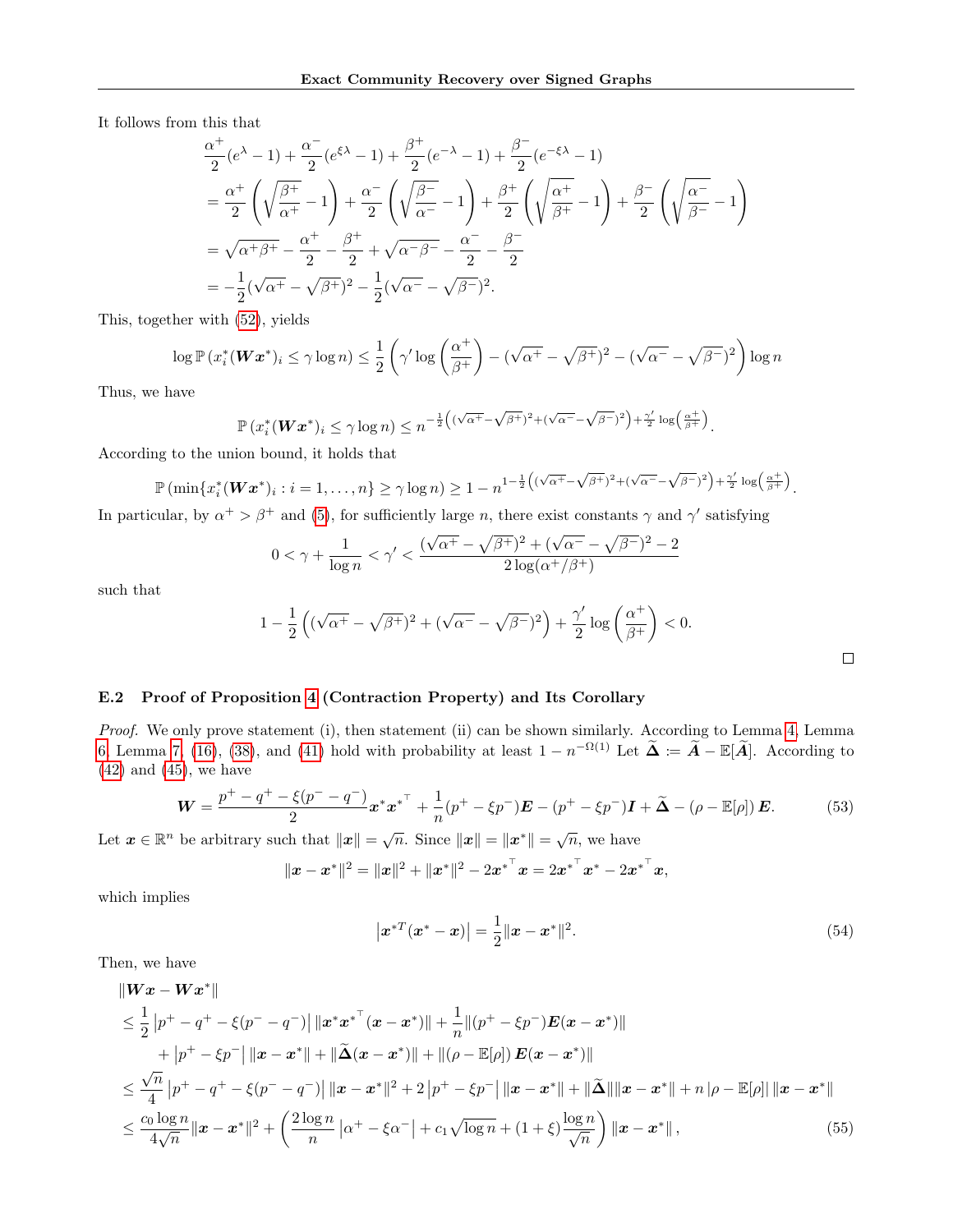where the first inequality is due to [\(53\)](#page-21-0) and the triangular inequality, the second inequality follows from [\(54\)](#page-21-1), and the last inequality follows from [\(3\)](#page-2-1), [\(4\)](#page-2-2), Lemma [6](#page-16-1) and Lemma [7.](#page-17-1)

By [\(16\)](#page-5-9) in Lemma [4,](#page-5-5) we have

$$
\frac{\boldsymbol{W}\boldsymbol{x}^*}{|\boldsymbol{W}\boldsymbol{x}^*|} = \text{sign}(\boldsymbol{W}\boldsymbol{x}^*) = \text{sign}(\boldsymbol{x}^*) = \boldsymbol{x}^*,
$$

and

<span id="page-22-1"></span><span id="page-22-0"></span>
$$
\min\{|(\boldsymbol{W}\boldsymbol{x}^*)_i| : i = 1,\ldots,n\} \geq \gamma \log n,\tag{56}
$$

Thus, for  $\boldsymbol{x}$  satisfying  $\|\boldsymbol{x}\| = \sqrt{n}$  and

$$
\|\boldsymbol{x} - \boldsymbol{x}^*\| \le 2c_2 \sqrt{\frac{n}{\log n}} = \frac{24\sqrt{2}c_1}{c_0} \sqrt{\frac{n}{\log n}}
$$
(57)

we have

$$
\left\| \frac{Wx}{|Wx|} - x^* \right\| = \left\| \frac{Wx}{|Wx|} - \frac{Wx^*}{|Wx^*|} \right\| \le \frac{2\|Wx - Wx^*\|}{\gamma \log n}
$$
  
\n
$$
\le \frac{c_0}{2\gamma \sqrt{n}} \|x - x^*\|^2 + \left(\frac{4}{\gamma n} |\alpha^+ - \xi \alpha^-| + \frac{2c_1}{\gamma \sqrt{\log n}} + \frac{2(1+\xi)}{\gamma \sqrt{n}}\right) \|x - x^*\|
$$
  
\n
$$
\le \left(\frac{c_0}{2\gamma \sqrt{n}} \|x - x^*\| + \frac{4|\alpha^+ - \xi \alpha^-| + 2(1+\xi)}{\gamma \sqrt{n}} + \frac{2c_1}{\gamma \sqrt{\log n}}\right) \|x - x^*\|
$$
  
\n
$$
\le \left(\frac{12\sqrt{2}c_1}{\gamma \sqrt{\log n}} + \frac{4|\alpha^+ - \xi \alpha^-| + 2(1+\xi)}{\gamma \sqrt{\log n}} + \frac{2c_1}{\gamma \sqrt{\log n}}\right) \|x - x^*\|
$$
  
\n
$$
= \frac{(12\sqrt{2}+2)c_1 + 4|\alpha^+ - \xi \alpha^-| + 2(1+\xi)}{\gamma \sqrt{\log n}} \|x - x^*\|,
$$

where the first inequality is due to [Wang et al.](#page-10-5) [\(2020,](#page-10-5) Lemma 6) and [\(56\)](#page-22-0), the second inequality follows from where the first inequality is due to wang et al. (2020, Lemma 6) and (50), the second inequality follows from [\(55\)](#page-21-2), and the fourth inequality uses [\(57\)](#page-22-1). Setting  $c_3 = (6\sqrt{2} + 1)c_1 + 2|\alpha^+ - \xi\alpha^-| + 1 + \xi$  gives the desired result.  $\Box$ 

Given Proposition [4,](#page-5-6) we immediately have the following corollary which specifies the linear convergence of the sequence  $\{\boldsymbol{x}^{t}\}_{t\geq0}$  in the second stage of Algorithm [1](#page-4-0) within the contraction region.

<span id="page-22-2"></span>**Corollary 2.** Suppose that Assumption [1](#page-2-3) holds and  $\alpha^+, \beta^+, \beta^-, \alpha^-$  satisfy [\(5\)](#page-2-4). Let  $\{x\}_{t\geq 0}$  be the sequence generated by the second stage of Algorithm [1.](#page-4-0) Then, for sufficiently large n, either of the following two statements holds with probability at least  $1 - n^{-\Omega(1)}$ :

*(i)* If  $\|\mathbf{x}^0 - \mathbf{x}^*\| \leq \frac{8\sqrt{2}c_1}{c_0}\sqrt{n/\log n}$ , then for all  $t \geq 0$ , we have

$$
||x^t - x^*|| \le \left(\frac{2c_3}{\gamma\sqrt{\log n}}\right)^t ||x^0 - x^*||;
$$

(ii) If  $\|\boldsymbol{x}^{0}+\boldsymbol{x}^{*}\| \leq \frac{8\sqrt{2}c_1}{c_0}\sqrt{n/\log n}$ , then for all  $t \geq 0$ , we have

$$
\|\boldsymbol{x}^{t}+\boldsymbol{x}^*\|\leq\left(\frac{2c_3}{\gamma\sqrt{\log n}}\right)^t\|\boldsymbol{x}^{0}+\boldsymbol{x}^*\|,
$$

where  $c_0$  and  $c_1$  are the constants in Lemma [3,](#page-5-4)  $c_3$  is the constant in Proposition [4,](#page-5-6) and  $\gamma > 0$  is the constant in Lemma [4.](#page-5-5)

### E.3 Proof of Proposition [5](#page-6-0) (One-Step Convergence)

*Proof.* We only prove statement (i), then statement (ii) can be shown similarly. Since  $x \in \{1, -1\}^n$  and  $\|x \|\mathbf{x}^*\|_2 \leq 2$ , then there exists  $\ell \in [n]$ , such that  $\mathbf{x} = \mathbf{x}^*$  or  $\mathbf{x} = \mathbf{x}^* \pm 2e_{\ell}$ , where  $e_{\ell}$  is an *n*-dimensional vector with  $(e_{\ell})_{\ell} = 1$  and  $(e_{\ell})_{i} = 0$  for all  $i \neq \ell$ . Hence, we consider the following two cases: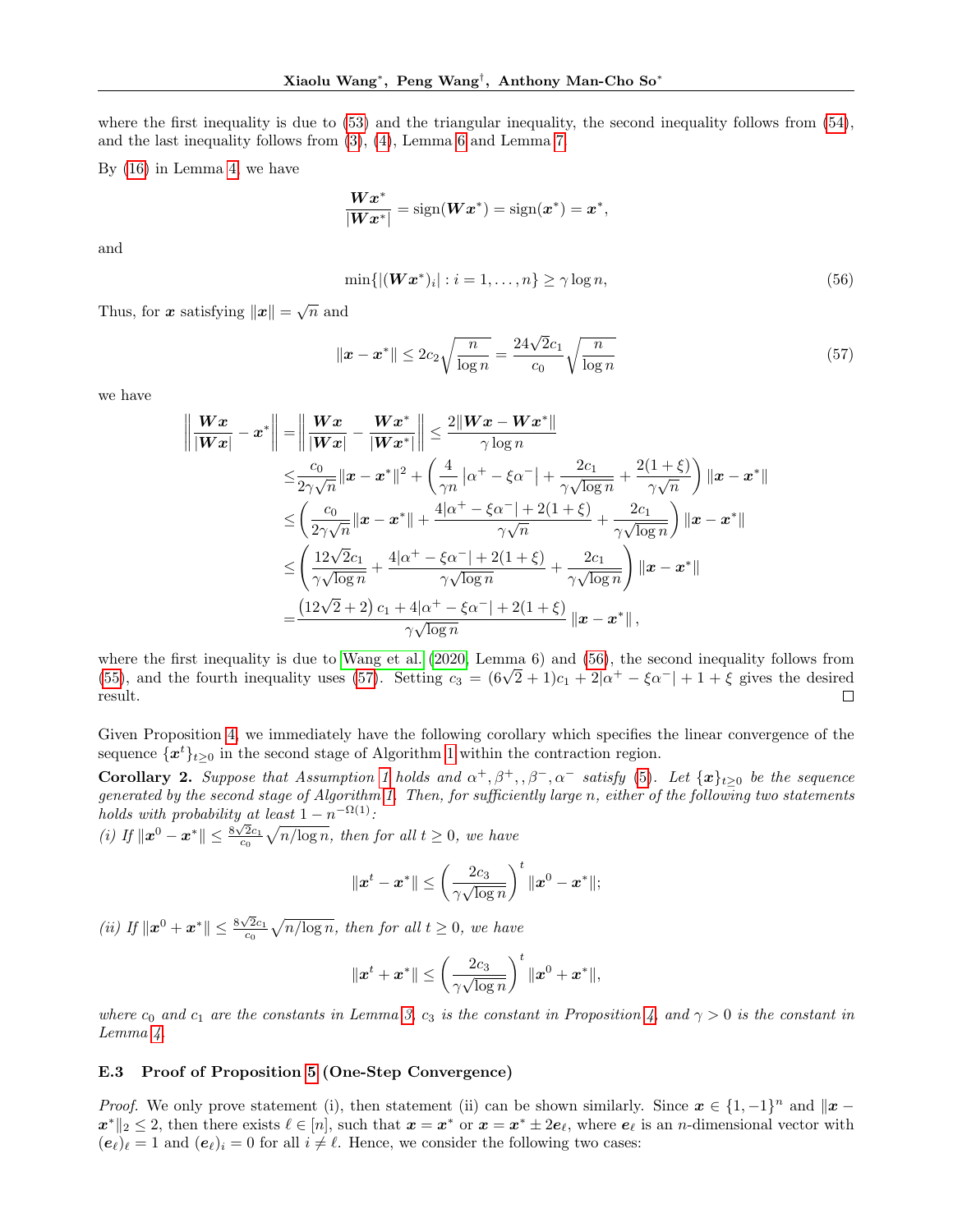$1^{\circ}$  If  $x = x^*$ , then by [\(16\)](#page-5-9) in Lemma [4,](#page-5-5) it holds with probability at least  $1 - n^{-\Omega(1)}$  that

$$
x_i^*(\mathbf{W}\mathbf{x}^*)_i > \gamma \log n > 0,
$$

for all  $i = 1, \ldots, n$ .

2<sup>°</sup> If  $x = x^* \pm 2e_\ell$ , then by Lemma [4,](#page-5-5) it holds with probability at least  $1 - n^{-\Omega(1)}$  that,

$$
x_i^*(\boldsymbol{W}\boldsymbol{x})_i = x_i^*(\boldsymbol{W}\boldsymbol{x}^* \pm 2\boldsymbol{W}\boldsymbol{e}_{\ell})_i = x_i^*(\boldsymbol{W}\boldsymbol{x}^*)_i \pm 2x_i^*(\boldsymbol{W}\boldsymbol{e}_{\ell})_i \geq \gamma \log n \pm 2x_i^*(\boldsymbol{W}\boldsymbol{e}_{\ell})_i,
$$

for all  $i = 1, \ldots, n$ . Note that  $\bm{W} \bm{e}_{\ell} = \left( \widetilde{\bm{A}} - \rho \bm{E} \right) \bm{e}_{\ell}$ , then for  $i = 1, \ldots, n$ , we have  $(\bm{W} \bm{e}_{\ell})_i = \widetilde{A}_{i\ell} - \rho$ . By Lemma [6,](#page-16-1) we have

$$
\left|\widetilde{A}_{i\ell}-(\boldsymbol{W}\boldsymbol{e}_{\ell})_i-\frac{p^++q^+-\xi(p^-+q^-)}{2}+\frac{p^+-\xi p^-}{n}\right|\leq \frac{\log n}{n^{3/2}},
$$

which implies that

$$
(\mathbf{W}\mathbf{e}_{\ell})_i \ge \widetilde{A}_{i\ell} - \frac{p^+ + q^+ - \xi(p^- + q^-)}{2} + \frac{p^+ - \xi p^-}{n} - \frac{\log n}{n^{3/2}}
$$
  

$$
\ge -\xi - \frac{(\alpha^+ + \beta^+ - \xi(\alpha^- + \beta^-))\log n}{n} - \frac{\log n}{n^{3/2}},
$$

and

$$
-(\mathbf{W}\mathbf{e}_{\ell})_i \ge -\widetilde{A}_{i\ell} + \frac{p^+ + q^+ - \xi(p^- + q^-)}{2} - \frac{p^+ - \xi p^-}{n} + \frac{\log n}{n^{3/2}}
$$
  

$$
\ge -1 + \frac{(\alpha^+ + \beta^+ - \xi(\alpha^- + \beta^-))\log n}{N} - \frac{p^+ - \xi p^-}{n} + \frac{\log n}{n^{3/2}}
$$

Therefore, for sufficiently large n, it holds with probability at least  $1 - n^{-\Omega(1)}$  that

$$
x_i^*(\boldsymbol{W}\boldsymbol{x})_i \ge \gamma \log n \pm 2x_i^*(\boldsymbol{W}\boldsymbol{e_\ell})_i > 0,
$$

for all  $i = 1, \ldots, n$ .

Combining 1<sup>°</sup> and 2<sup>°</sup>, we obtain  $x_i^*(\mathbf{W}\mathbf{x})_i > 0$  for all  $i = \{1, ..., n\}$ , which implies that

$$
\frac{\boldsymbol{Wx}}{| \boldsymbol{Wx} |} = \boldsymbol{x}^*.
$$

<span id="page-23-3"></span><span id="page-23-2"></span><span id="page-23-1"></span> $\Box$ 

## <span id="page-23-0"></span>F Proof of Theorem [1](#page-4-1) and Corollary [1](#page-4-2)

We first prove Theorem [1.](#page-4-1)

Proof. Suppose with out loss of generality that the following two inequalities hold in Propositions [3](#page-5-0) and Corollary [2](#page-22-2) simultaneously with probability at least  $1 - n^{-\Omega(1)}$ :

$$
\|\boldsymbol{y}^{t} - \boldsymbol{u}_{1}\| \le n \left(\frac{6c_{1}}{c_{0}\sqrt{\log n} - 6c_{1}}\right)^{t},\tag{58}
$$

$$
\|\boldsymbol{x}^{t} - \boldsymbol{x}^{*}\| \le \left(\frac{2c_3}{\gamma\sqrt{\log n}}\right)^{t} \|\boldsymbol{x}^{0} - \boldsymbol{x}^{*}\|,\tag{59}
$$

for  $x^0$  satisfying  $||x^0||_2 = \sqrt{n}$  and

$$
\|\boldsymbol{x}^{0}-\boldsymbol{x}^{*}\| \leq \frac{2c_{2}\sqrt{n}}{\sqrt{\log n}}.
$$
\n
$$
(60)
$$